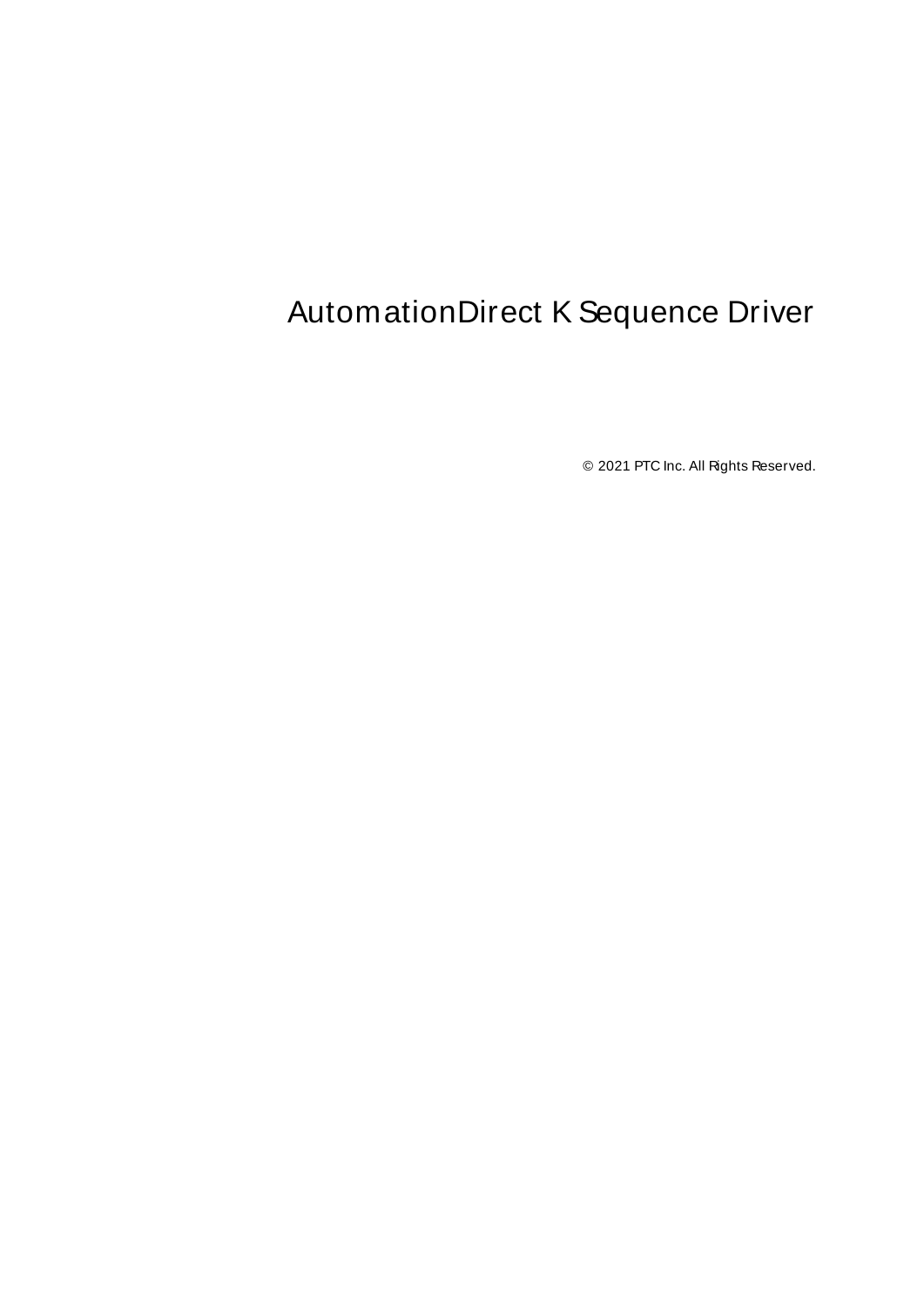# <span id="page-1-0"></span>Table of Contents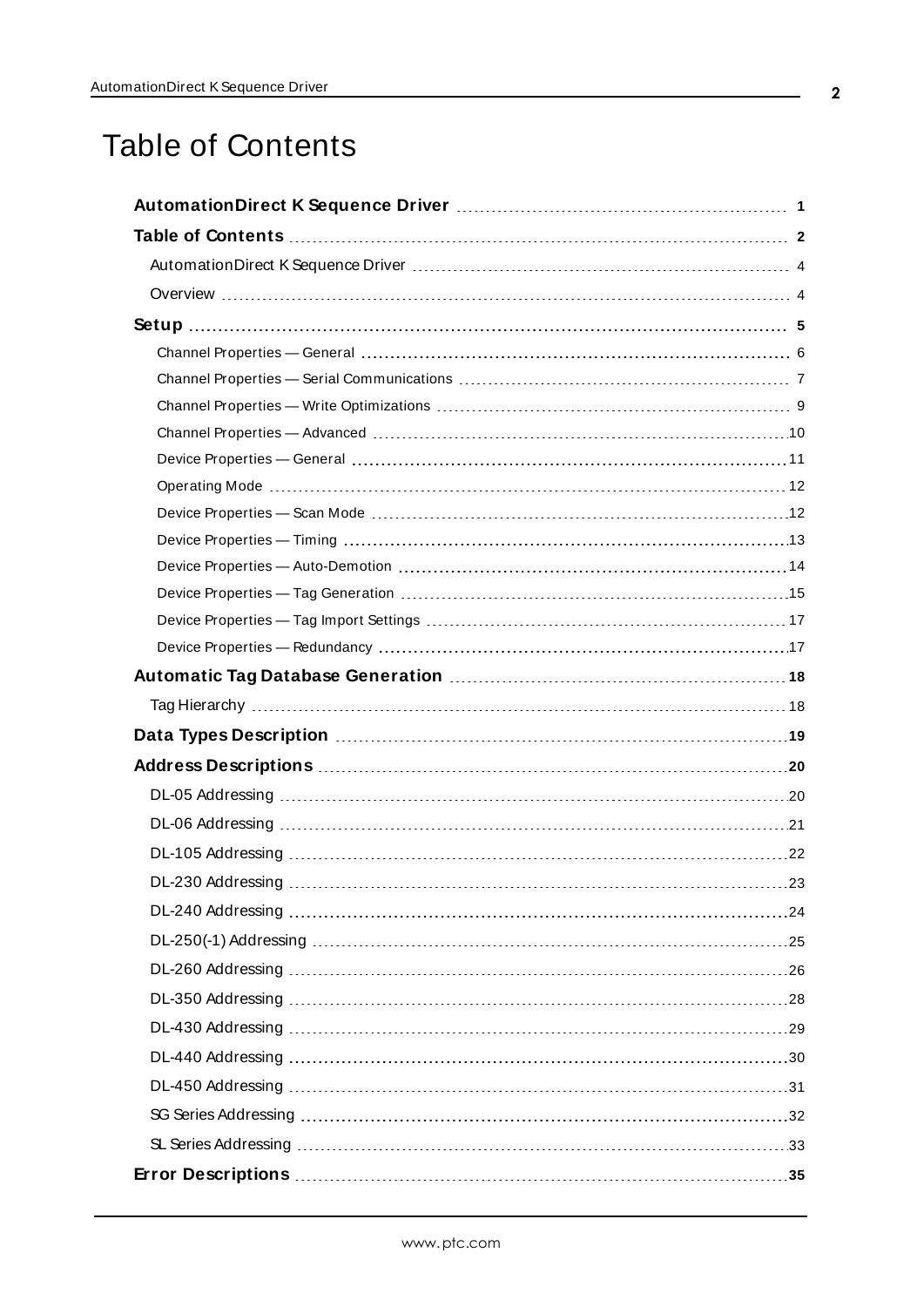| Address ' <address>' is out of range for the specified device or register  36</address>                               |  |
|-----------------------------------------------------------------------------------------------------------------------|--|
| Device address ' <address>' is not supported by model '<model name="">' 36</model></address>                          |  |
|                                                                                                                       |  |
|                                                                                                                       |  |
|                                                                                                                       |  |
|                                                                                                                       |  |
|                                                                                                                       |  |
|                                                                                                                       |  |
|                                                                                                                       |  |
|                                                                                                                       |  |
|                                                                                                                       |  |
| Bad address in block [ <start address=""> to <end address="">] on device '<device name="">' 39</device></end></start> |  |
| Unable to generate a tag database for device <device name="">. Reason: Low memory resources 39</device>               |  |
| Unable to generate a tag database for device <device name="">. Reason: Import file is invalid or cor-</device>        |  |
|                                                                                                                       |  |
|                                                                                                                       |  |
|                                                                                                                       |  |
|                                                                                                                       |  |
|                                                                                                                       |  |
|                                                                                                                       |  |
|                                                                                                                       |  |

<u> 1989 - Johann Barn, mars eta bainar e</u>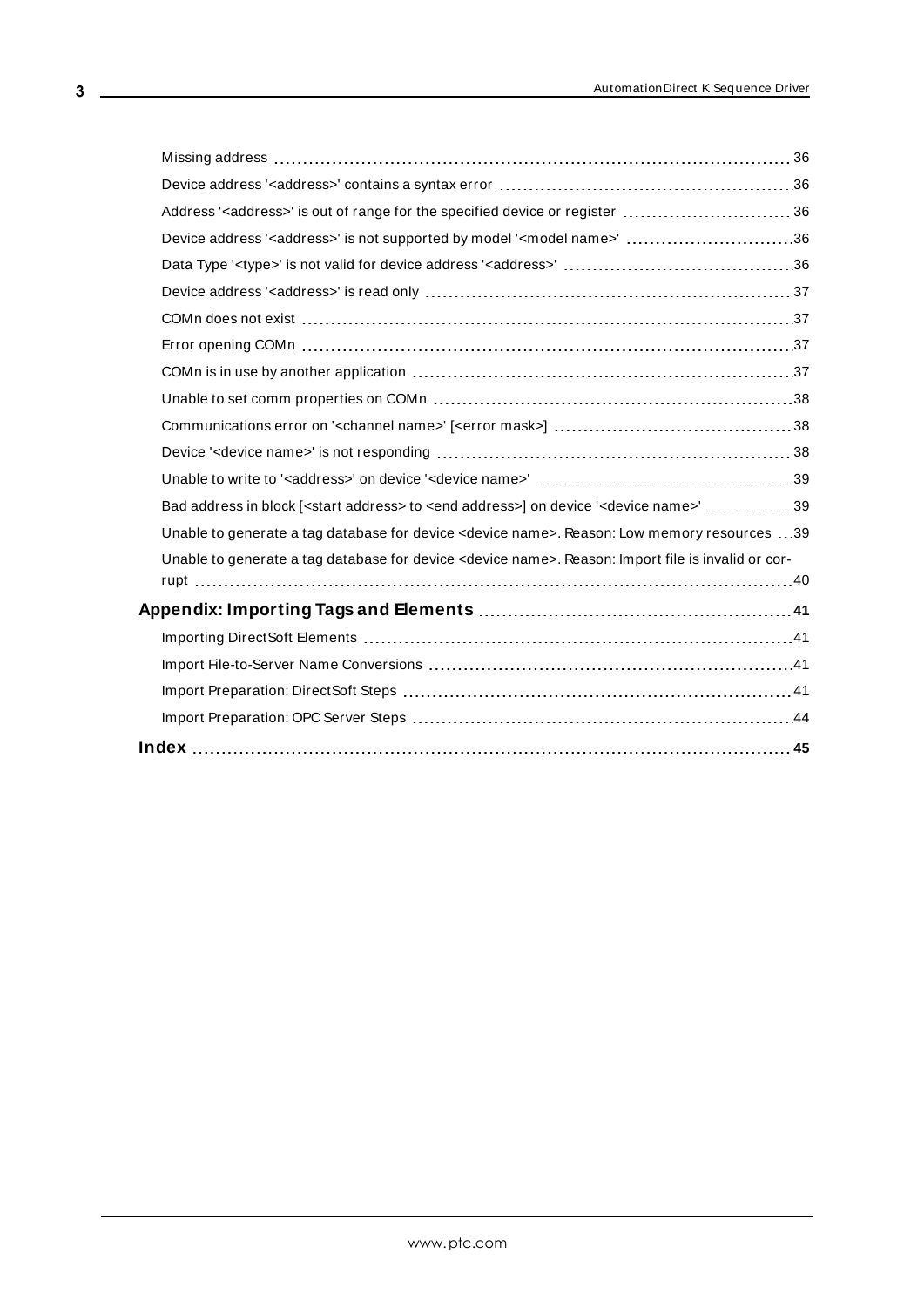# <span id="page-3-0"></span>**AutomationDirect K Sequence Driver**

Help version 1.027

### **CONTENTS**

#### **[Overview](#page-3-1)**

What is the AutomationDirect KSequence Driver?

#### **[Setup](#page-4-0)**

How do I configure a device for use with this driver?

#### **Automatic Tag Database [Generation](#page-17-0)**

How can I easily configure tags for the AutomationDirect KSequence Driver?

# **Data Types [Description](#page-18-0)** What data types does this driver support?

## **Address [Descriptions](#page-19-0)**

How do I address a data location on an AutomationDirect KSequence device?

## **Error [Descriptions](#page-34-0)**

<span id="page-3-1"></span>What error messages does the AutomationDirect KSequence Driver produce?

# **Overview**

The AutomationDirect KSequence Driver provides a reliable way to connect AutomationDirect KSequence controllers to OPC Client applications, including HMI, SCADA, Historian, MES, ERP and countless custom applications. It is intended for use with AutomationDirect Programmable Logic Controllers, also known as PLCDirect and Koyo.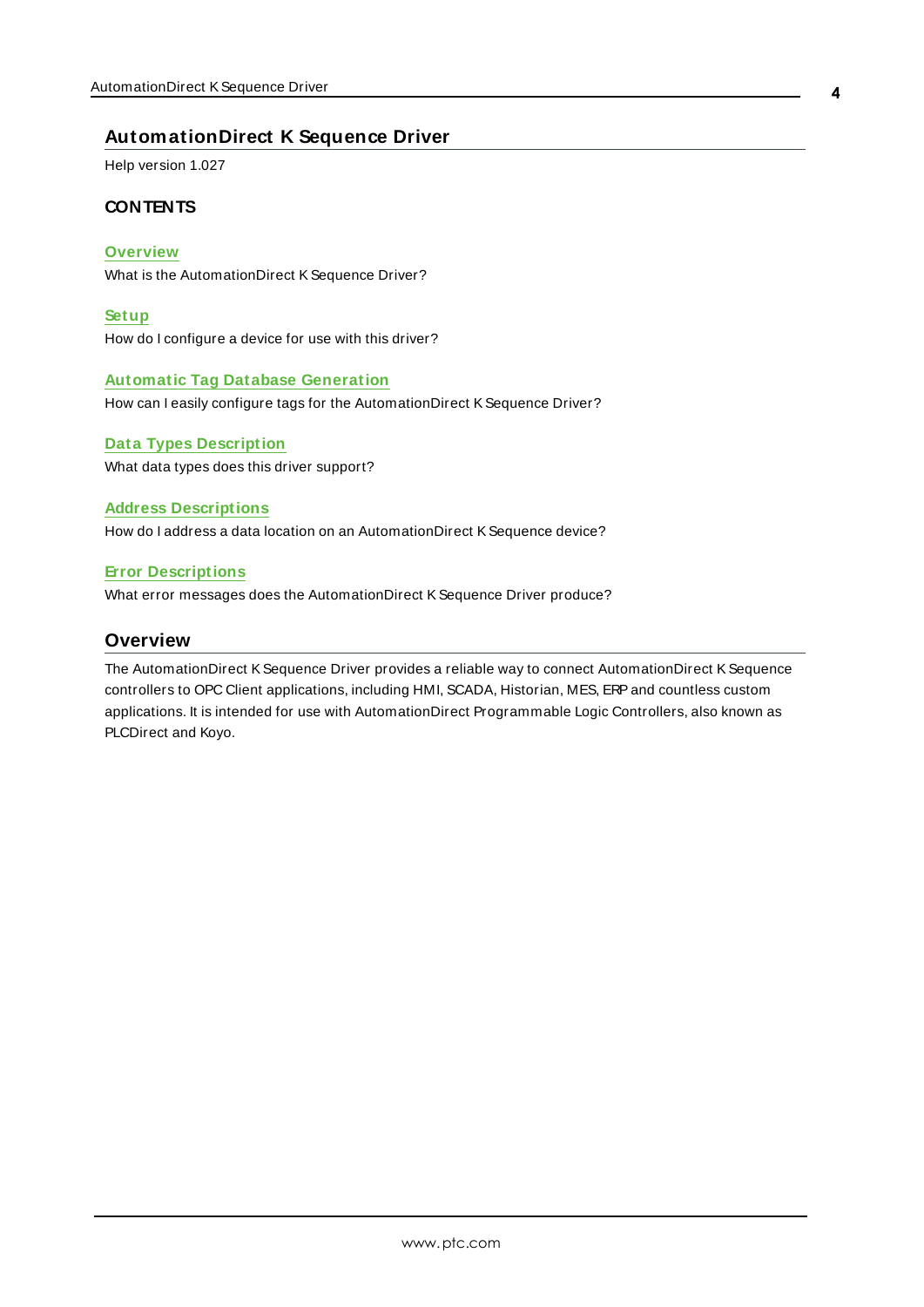# <span id="page-4-0"></span>**Setup**

#### **Supported Devices**

SG Series PLCs SL Series PLCs DL-05, DL-06 DL-105 DL-230, DL-240, DL-250(-1), DL-260 DL-350 DL-430, DL-440, DL-450

# **Communication Protocol**

AutomationDirect KSequence

## **Supported Communication Properties**

Baud Rate: 300, 600, 1200, 2400, 9600, 19200 or 38400 Parity: None, Even, or Odd Data Bits: 5, 6, 7 or 8 Stop Bits: 1 or 2

**Note:** Not all devices support the listed configurations.

## <span id="page-4-2"></span>**Ethernet Encapsulation**

This driver supports Ethernet Encapsulation, which allows the driver to communicate with serial devices attached to an Ethernet network using a terminal server. Ethernet Encapsulation mode may be invoked through the COM ID dialog in Channel Properties. For more information, refer to the main OPC Server help file.

### <span id="page-4-1"></span>**Channel and Device Limits**

The maximum number of channels supported by this driver is 100. The maximum number of devices supported by this driver is 90 per channel. Valid Device IDs range from 1 to 90.

### **Flow Control**

When using an RS232 / RS485 converter, the type of flow control that is required depends on the needs of the converter. Some converters do not require any flow control whereas others require RTSflow. Consult the converter's documentation to determine its flow requirements. An RS485 converter that provides automatic flow control is recommended.

**Note**: When using the manufacturer's supplied communications cable, it is sometimes necessary to choose a flow control setting of **RTS**or **RTS Always** under Channel Properties.

# **Automatic Tag Database Generation**

**Tag Import [Settings](#page-16-0)**

**5**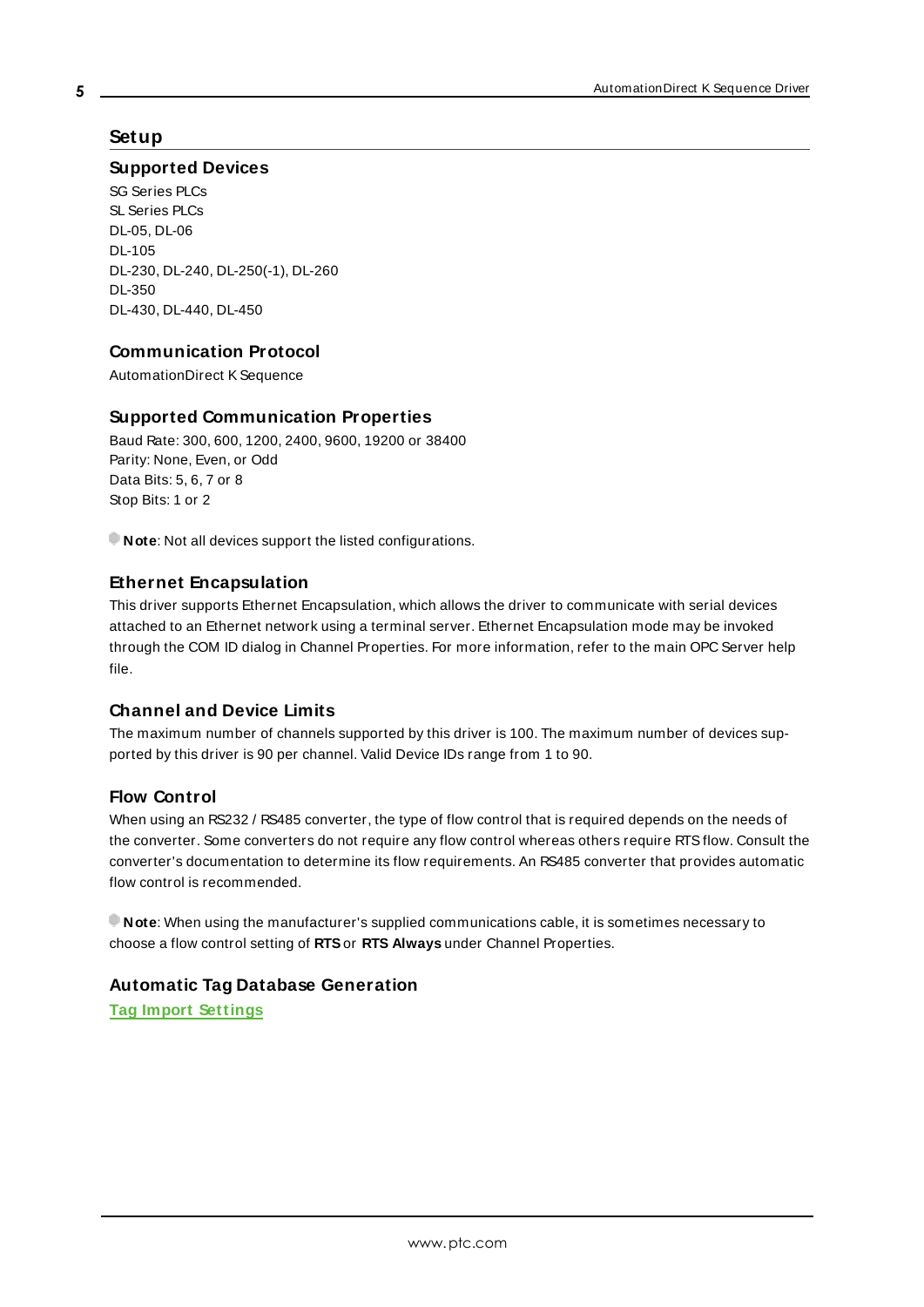# <span id="page-5-0"></span>**Channel Properties — General**

This server supports the use of multiple simultaneous communications drivers. Each protocol or driver used in a server project is called a channel. A server project may consist of many channels with the same communications driver or with unique communications drivers. A channel acts as the basic building block of an OPC link. This group is used to specify general channel properties, such as the identification attributes and operating mode.

| <b>Property Groups</b>          | <b>Identification</b><br>$\overline{ }$ |                |
|---------------------------------|-----------------------------------------|----------------|
| General                         | Name                                    |                |
| Write Optimizations<br>Advanced | Description                             |                |
|                                 | Driver                                  |                |
|                                 | $\Box$ Diagnostics                      |                |
|                                 | <b>Diagnostics Capture</b>              | <b>Disable</b> |

## **Identification**

**Name**: Specify the user-defined identity of this channel. In each server project, each channel name must be unique. Although names can be up to 256 characters, some client applications have a limited display window when browsing the OPC server's tag space. The channel name is part of the OPC browser information. The property is required for creating a channel.

For information on reserved characters, refer to "How To... Properly Name a Channel, Device, Tag, and Tag Group" in the server help.

**Description**: Specify user-defined information about this channel.

Many of these properties, including Description, have an associated system tag.

**Driver**: Specify the protocol / driver for this channel. This property specifies the device driver that was selected during channel creation. It is a disabled setting in the channel properties. The property is required for creating a channel.

**Note**: With the server's online full-time operation, these properties can be changed at any time. This includes changing the channel name to prevent clients from registering data with the server. If a client has already acquired an item from the server before the channel name is changed, the items are unaffected. If, after the channel name has been changed, the client application releases the item and attempts to reacquire using the old channel name, the item is not accepted. Changes to the properties should not be made once a large client application has been developed. Utilize proper user role and privilege management to prevent operators from changing properties or accessing server features.

### **Diagnostics**

**Diagnostics Capture**: When enabled, this option makes the channel's diagnostic information available to OPC applications allows the usage of statistics tags that provide feedback to client applications regarding the operation of the channel. Because the server's diagnostic features require a minimal amount of overhead processing, it is recommended that they be utilized when needed and disabled when not. The default is disabled.

**Note:** This property is not available if the driver does not support diagnostics.

**• For more information, refer to "Communication Diagnostics" and "Statistics Tags" in the server help.**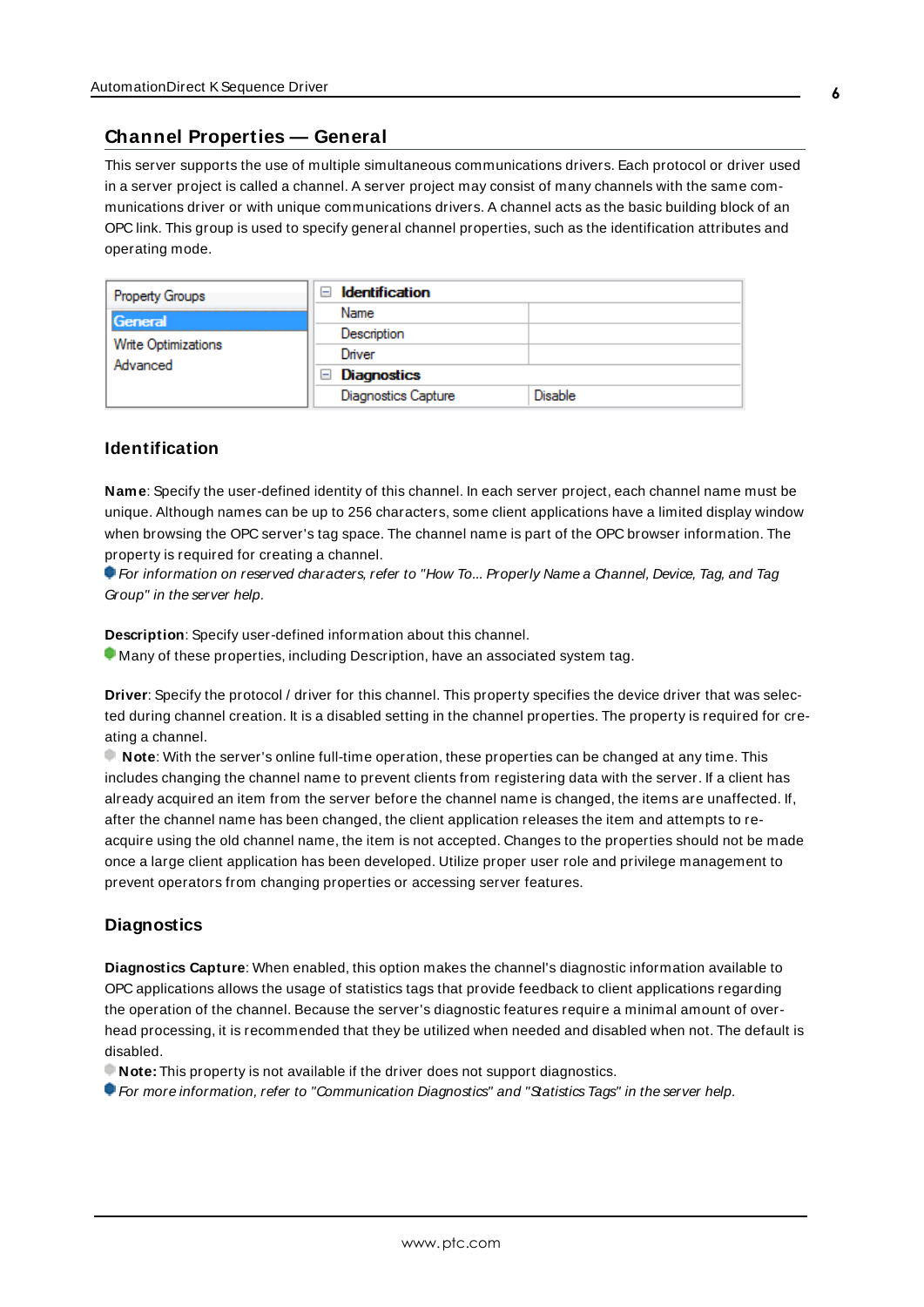# <span id="page-6-0"></span>**Channel Properties — Serial Communications**

Serial communication properties are available to serial drivers and vary depending on the driver, connection type, and options selected. Below is a superset of the possible properties. Click to jump to one of the sections: **[Connection](#page-6-1) Type**, **Serial Port [Settings](#page-6-2)** or **[Ethernet](#page-7-0) Settings**, and **[Operational](#page-7-1) Behavior**.

**Note**: With the server's online full-time operation, these properties can be changed at any time. Utilize proper user role and privilege management to prevent operators from changing properties or accessing server features.

| Property Groups              | $\Box$ Connection Type             |                   |
|------------------------------|------------------------------------|-------------------|
| General                      | Physical Medium                    | <b>COM Port</b>   |
| <b>Serial Communications</b> | <b>Serial Port Settings</b><br>$=$ |                   |
| Write Optimizations          | COM ID                             | 39                |
| Advanced                     | <b>Baud Rate</b>                   | 19200             |
|                              | Data Bits                          | 8                 |
|                              | Parity                             | None              |
|                              | Stop Bits                          |                   |
|                              | <b>Flow Control</b>                | <b>RTS Always</b> |
|                              | □ Operational Behavior             |                   |
|                              | Report Communication Errors        | Enable            |
|                              | Close Idle Connection              | <b>Enable</b>     |
|                              | Idle Time to Close (s)             | 15                |

# <span id="page-6-1"></span>**Connection Type**

**Physical Medium**: Choose the type of hardware device for data communications. Options include COM Port, None, Modem, and Ethernet Encapsulation. The default is COM Port.

- <sup>l</sup> **None**: Select None to indicate there is no physical connection, which displays the **[Operation](#page-8-1) with no [Communications](#page-8-1)** section.
- <sup>l</sup> **COM Port**: Select Com Port to display and configure the **Serial Port [Settings](#page-6-2)** section.
- **Modem**: Select Modem if phone lines are used for communications, which are configured in the **Modem [Settings](#page-8-2)** section.
- **Ethernet Encap.**: Select if Ethernet Encapsulation is used for communications, which displays the **[Ethernet](#page-7-0) Settings** section.
- **Shared**: Verify the connection is correctly identified as sharing the current configuration with another channel. This is a read-only property.

# <span id="page-6-2"></span>**Serial Port Settings**

**COM ID**: Specify the Communications ID to be used when communicating with devices assigned to the channel. The valid range is 1 to 9991 to 16. The default is 1.

**Baud Rate**: Specify the baud rate to be used to configure the selected communications port.

**Data Bits**: Specify the number of data bits per data word. Options include 5, 6, 7, or 8.

**Parity**: Specify the type of parity for the data. Options include Odd, Even, or None.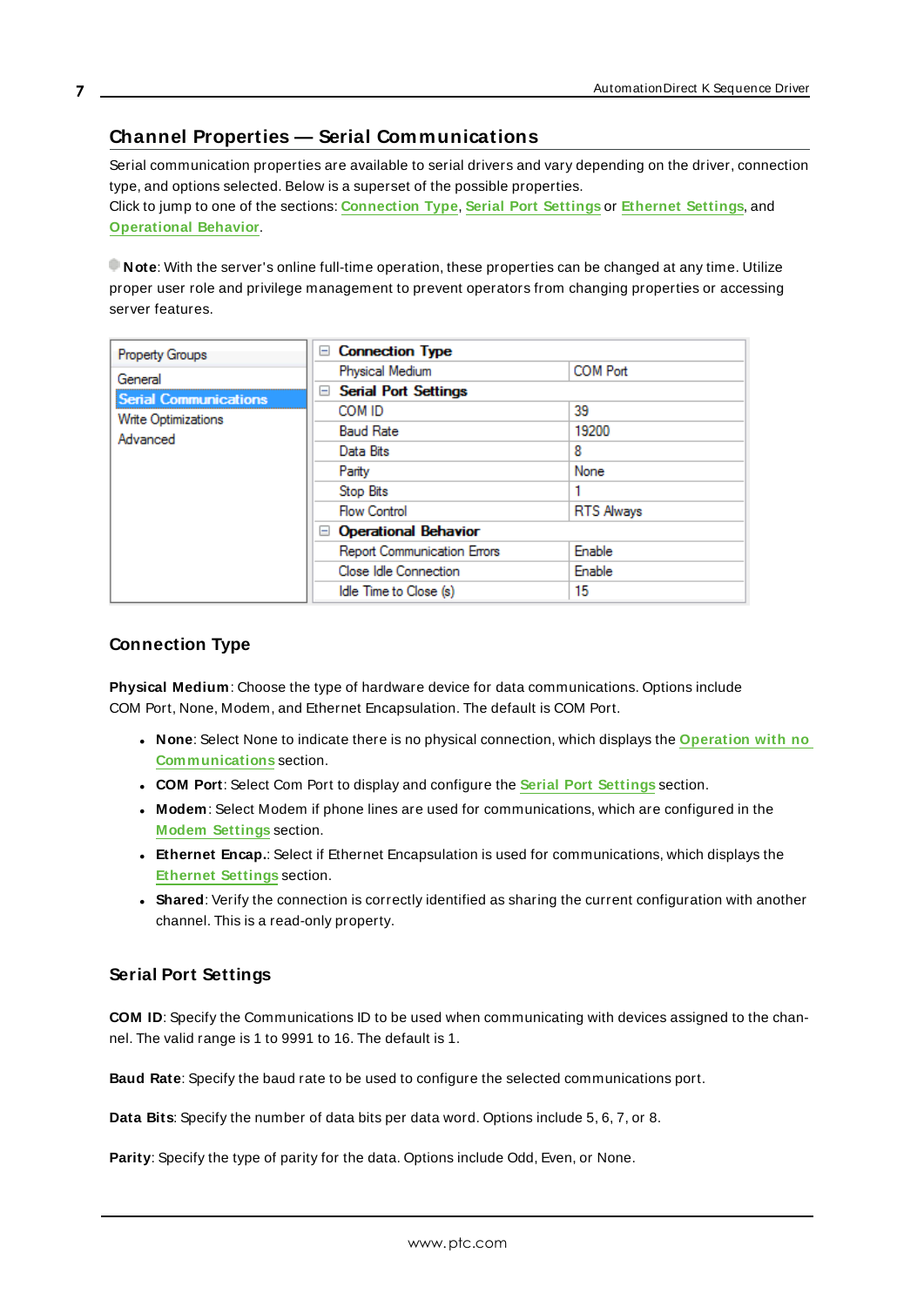**Stop Bits**: Specify the number of stop bits per data word. Options include 1 or 2.

**Flow Control**: Select how the RTSand DTRcontrol lines are utilized. Flow control is required to communicate with some serial devices. Options are:

- **None:** This option does not toggle or assert control lines.
- **DTR:** This option asserts the DTR line when the communications port is opened and remains on.
- **RTS:** This option specifies that the RTS line is high if bytes are available for transmission. After all buffered bytes have been sent, the RTSline is low. This is normally used with RS232/RS485 converter hardware.
- **RTS, DTR:** This option is a combination of DTR and RTS.
- <sup>l</sup> **RTS Always**: This option asserts the RTSline when the communication port is opened and remains on.
- <sup>l</sup> **RTS Manual**: This option asserts the RTSline based on the timing properties entered for RTSLine Control. It is only available when the driver supports manual RTSline control (or when the properties are shared and at least one of the channels belongs to a driver that provides this support). RTS Manual adds an **RTS Line Control** property with options as follows:
	- **Raise**: This property specifies the amount of time that the RTS line is raised prior to data transmission. The valid range is 0 to 9999 milliseconds. The default is 10 milliseconds.
	- **Drop**: This property specifies the amount of time that the RTS line remains high after data transmission. The valid range is 0 to 9999 milliseconds. The default is 10 milliseconds.
	- **Poll Delay**: This property specifies the amount of time that polling for communications is delayed. The valid range is 0 to 9999. The default is 10 milliseconds.

**Tip**: When using two-wire RS-485, "echoes" may occur on the communication lines. Since this communication does not support echo suppression, it is recommended that echoes be disabled or a RS-485 converter be used.

### <span id="page-7-1"></span>**Operational Behavior**

- <sup>l</sup> **Report Communication Errors**: Enable or disable reporting of low-level communications errors. When enabled, low-level errors are posted to the Event Log as they occur. When disabled, these same errors are not posted even though normal request failures are. The default is Enable.
- <sup>l</sup> **Close Idle Connection**: Choose to close the connection when there are no longer any tags being referenced by a client on the channel. The default is Enable.
- **.** Idle Time to Close: Specify the amount of time that the server waits once all tags have been removed before closing the COM port. The default is 15 seconds.

#### <span id="page-7-0"></span>**Ethernet Settings**

**Note**: Not all serial drivers support Ethernet Encapsulation. If this group does not appear, the functionality is not supported.

Ethernet Encapsulation provides communication with serial devices connected to terminal servers on the Ethernet network. A terminal server is essentially a virtual serial port that converts TCP/IP messages on the Ethernet network to serial data. Once the message has been converted, users can connect standard devices that support serial communications to the terminal server. The terminal server's serial port must be properly configured to match the requirements of the serial device to which it is attached. For more information, refer to "Using Ethernet Encapsulation" in the server help.

<sup>l</sup> **Network Adapter**: Indicate a network adapter to bind for Ethernet devices in this channel. Choose a network adapter to bind to or allow the OSto select the default.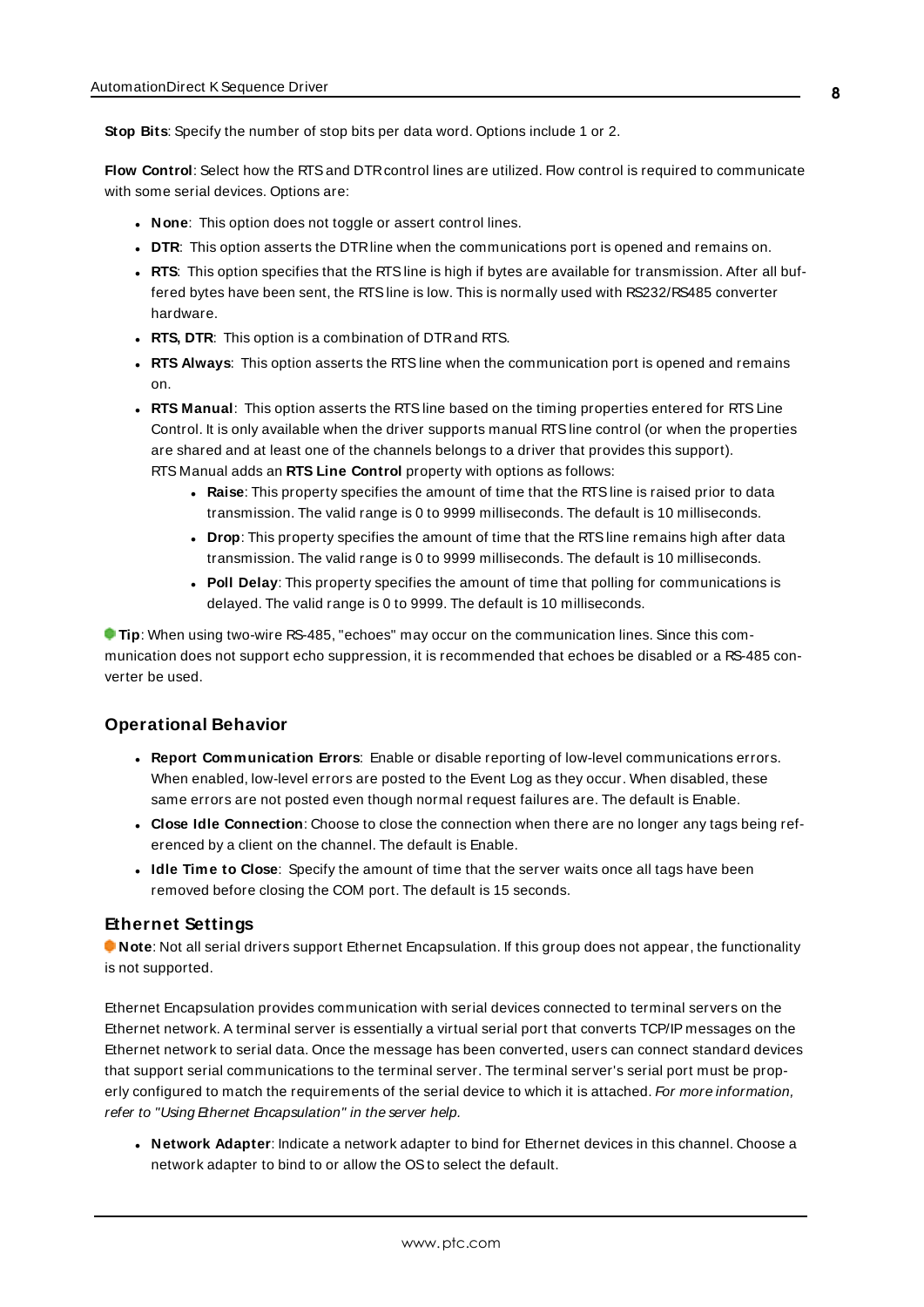Specific drivers may display additional Ethernet Encapsulation properties. For more information, refer to **Channel Properties — Ethernet Encapsulation**.

### <span id="page-8-2"></span>**Modem Settings**

- **Modem**: Specify the installed modem to be used for communications.
- **Connect Timeout**: Specify the amount of time to wait for connections to be established before failing a read or write. The default is 60 seconds.
- <sup>l</sup> **Modem Properties**: Configure the modem hardware. When clicked, it opens vendor-specific modem properties.
- **Auto-Dial**: Enables the automatic dialing of entries in the Phonebook. The default is Disable. For more information, refer to "Modem Auto-Dial" in the server help.
- <sup>l</sup> **Report Communication Errors**: Enable or disable reporting of low-level communications errors. When enabled, low-level errors are posted to the Event Log as they occur. When disabled, these same errors are not posted even though normal request failures are. The default is Enable.
- <sup>l</sup> **Close Idle Connection**: Choose to close the modem connection when there are no longer any tags being referenced by a client on the channel. The default is Enable.
- <sup>l</sup> **Idle Time to Close**: Specify the amount of time that the server waits once all tags have been removed before closing the modem connection. The default is 15 seconds.

#### <span id="page-8-1"></span>**Operation with no Communications**

**Read Processing**: Select the action to be taken when an explicit device read is requested. Options include Ignore and Fail. Ignore does nothing; Fail provides the client with an update that indicates failure. The default setting is Ignore.

### <span id="page-8-0"></span>**Channel Properties — Write Optimizations**

The server must ensure that the data written from the client application gets to the device on time. Given this goal, the server provides optimization properties to meet specific needs or improve application responsiveness.

| <b>Property Groups</b>     | $\Box$ Write Optimizations |                                      |
|----------------------------|----------------------------|--------------------------------------|
| General                    | Optimization Method        | Write Only Latest Value for All Tags |
|                            | Duty Cycle                 |                                      |
| <b>Write Optimizations</b> |                            |                                      |

#### **Write Optimizations**

**Optimization Method**: Controls how write data is passed to the underlying communications driver. The options are:

- <sup>l</sup> **Write All Values for All Tags**: This option forces the server to attempt to write every value to the controller. In this mode, the server continues to gather write requests and add them to the server's internal write queue. The server processes the write queue and attempts to empty it by writing data to the device as quickly as possible. This mode ensures that everything written from the client applications is sent to the target device. This mode should be selected if the write operation order or the write item's content must uniquely be seen at the target device.
- <sup>l</sup> **Write Only Latest Value for Non-Boolean Tags**: Many consecutive writes to the same value can accumulate in the write queue due to the time required to actually send the data to the device. If the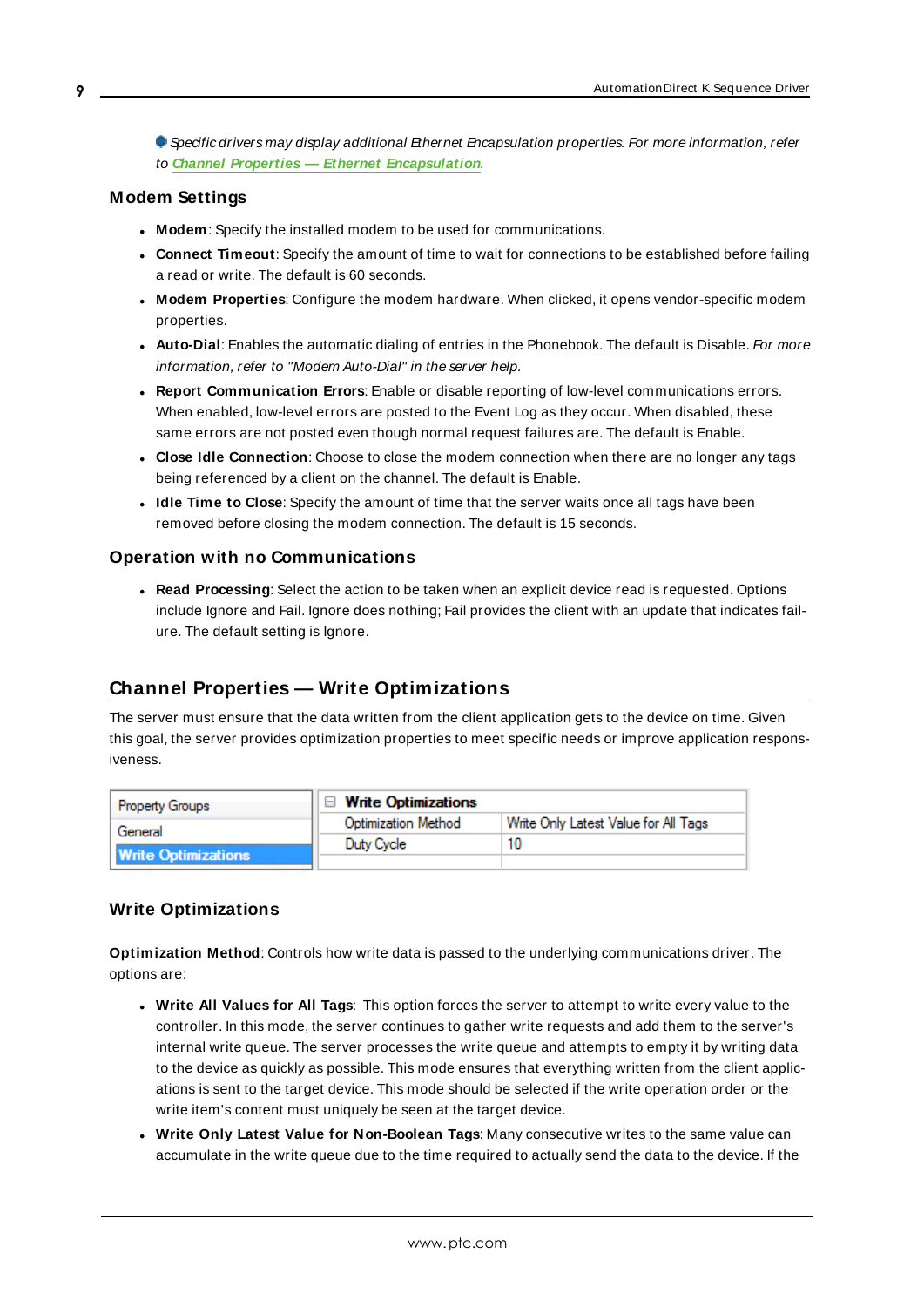server updates a write value that has already been placed in the write queue, far fewer writes are needed to reach the same final output value. In this way, no extra writes accumulate in the server's queue. When the user stops moving the slide switch, the value in the device is at the correct value at virtually the same time. As the mode states, any value that is not a Boolean value is updated in the server's internal write queue and sent to the device at the next possible opportunity. This can greatly improve the application performance.

**Note**: This option does not attempt to optimize writes to Boolean values. It allows users to optimize the operation of HMI data without causing problems with Boolean operations, such as a momentary push button.

**• Write Only Latest Value for All Tags**: This option takes the theory behind the second optimization mode and applies it to all tags. It is especially useful if the application only needs to send the latest value to the device. This mode optimizes all writes by updating the tags currently in the write queue before they are sent. This is the default mode.

**Duty Cycle**: is used to control the ratio of write to read operations. The ratio is always based on one read for every one to ten writes. The duty cycle is set to ten by default, meaning that ten writes occur for each read operation. Although the application is performing a large number of continuous writes, it must be ensured that read data is still given time to process. A setting of one results in one read operation for every write operation. If there are no write operations to perform, reads are processed continuously. This allows optimization for applications with continuous writes versus a more balanced back and forth data flow. **Note**: It is recommended that the application be characterized for compatibility with the write optimization enhancements before being used in a production environment.

# <span id="page-9-0"></span>**Channel Properties — Advanced**

This group is used to specify advanced channel properties. Not all drivers support all properties; so the Advanced group does not appear for those devices.

| <b>Property Groups</b>     | $\Box$ Non-Normalized Float Handling |                   |
|----------------------------|--------------------------------------|-------------------|
| General                    | <b>Floating-Point Values</b>         | Replace with Zero |
| <b>Write Optimizations</b> | <b>Inter-Device Delay</b>            |                   |
| <b>Advanced</b>            | Inter-Device Delay (ms)              |                   |
|                            |                                      |                   |

**Non-Normalized Float Handling**: A non-normalized value is defined as Infinity, Not-a-Number (NaN), or as a Denormalized Number. The default is Replace with Zero. Drivers that have native float handling may default to Unmodified. Non-normalized float handling allows users to specify how a driver handles non-normalized IEEE-754 floating point data. Descriptions of the options are as follows:

- <sup>l</sup> **Replace with Zero**: This option allows a driver to replace non-normalized IEEE-754 floating point values with zero before being transferred to clients.
- <sup>l</sup> **Unmodified**: This option allows a driver to transfer IEEE-754 denormalized, normalized, non-number, and infinity values to clients without any conversion or changes.

**Note:** This property is not available if the driver does not support floating-point values or if it only supports the option that is displayed. According to the channel's float normalization setting, only real-time driver tags (such as values and arrays) are subject to float normalization. For example, EFM data is not affected by this setting.

For more information on the floating-point values, refer to "How To ... Work with Non-Normalized Floating-Point Values" in the server help.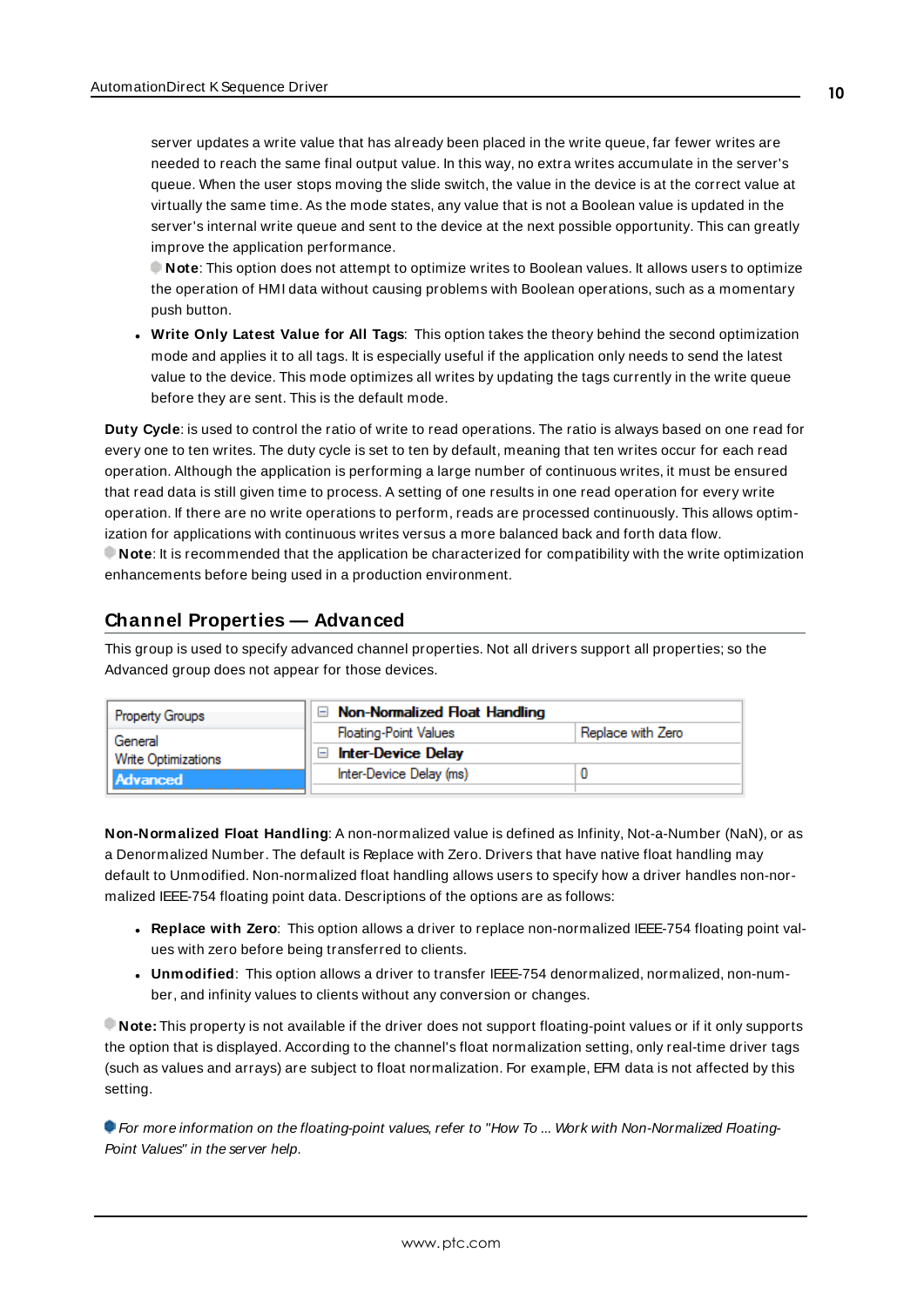**Inter-Device Delay**: Specify the amount of time the communications channel waits to send new requests to the next device after data is received from the current device on the same channel. Zero (0) disables the delay.

<span id="page-10-0"></span>**Note:** This property is not available for all drivers, models, and dependent settings.

# **Device Properties — General**

A device represents a single target on a communications channel. If the driver supports multiple controllers, users must enter a device ID for each controller.

| <b>Property Groups</b> | $\Box$ Identification |         |
|------------------------|-----------------------|---------|
| General                | Name                  |         |
| Scan Mode              | Description           |         |
|                        | Channel Assignment    |         |
|                        | Driver                |         |
|                        | Model                 |         |
|                        | <b>ID</b> Format      | Decimal |
|                        | ID                    |         |

# <span id="page-10-4"></span>**Identification**

**Name**: Specify the name of the device. It is a logical user-defined name that can be up to 256 characters long and may be used on multiple channels.

**Note**: Although descriptive names are generally a good idea, some OPC client applications may have a limited display window when browsing the OPC server's tag space. The device name and channel name become part of the browse tree information as well. Within an OPC client, the combination of channel name and device name would appear as "ChannelName.DeviceName".

For more information, refer to "How To... Properly Name a Channel, Device, Tag, and Tag Group" in server help.

**Description**: Specify the user-defined information about this device.

<span id="page-10-1"></span> $\bullet$  Many of these properties, including Description, have an associated system tag.

<span id="page-10-2"></span>**Channel Assignment**: Specify the user-defined name of the channel to which this device currently belongs.

<span id="page-10-3"></span>**Driver**: Selected protocol driver for this device.

**Model**: Specify the type of device that is associated with this ID. The contents of the drop-down menu depend on the type of communications driver being used. Models that are not supported by a driver are disabled. If the communications driver supports multiple device models, the model selection can only be changed when there are no client applications connected to the device.

**Note:** If the communication driver supports multiple models, users should try to match the model selection to the physical device. If the device is not represented in the drop-down menu, select a model that conforms closest to the target device. Some drivers support a model selection called "Open," which allows users to communicate without knowing the specific details of the target device. For more information, refer to the driver help documentation.

**ID**: Specify the device's driver-specific station or node. The type of ID entered depends on the communications driver being used. For many communication drivers, the ID is a numeric value. Drivers that support a Numeric ID provide users with the option to enter a numeric value whose format can be changed to

**11**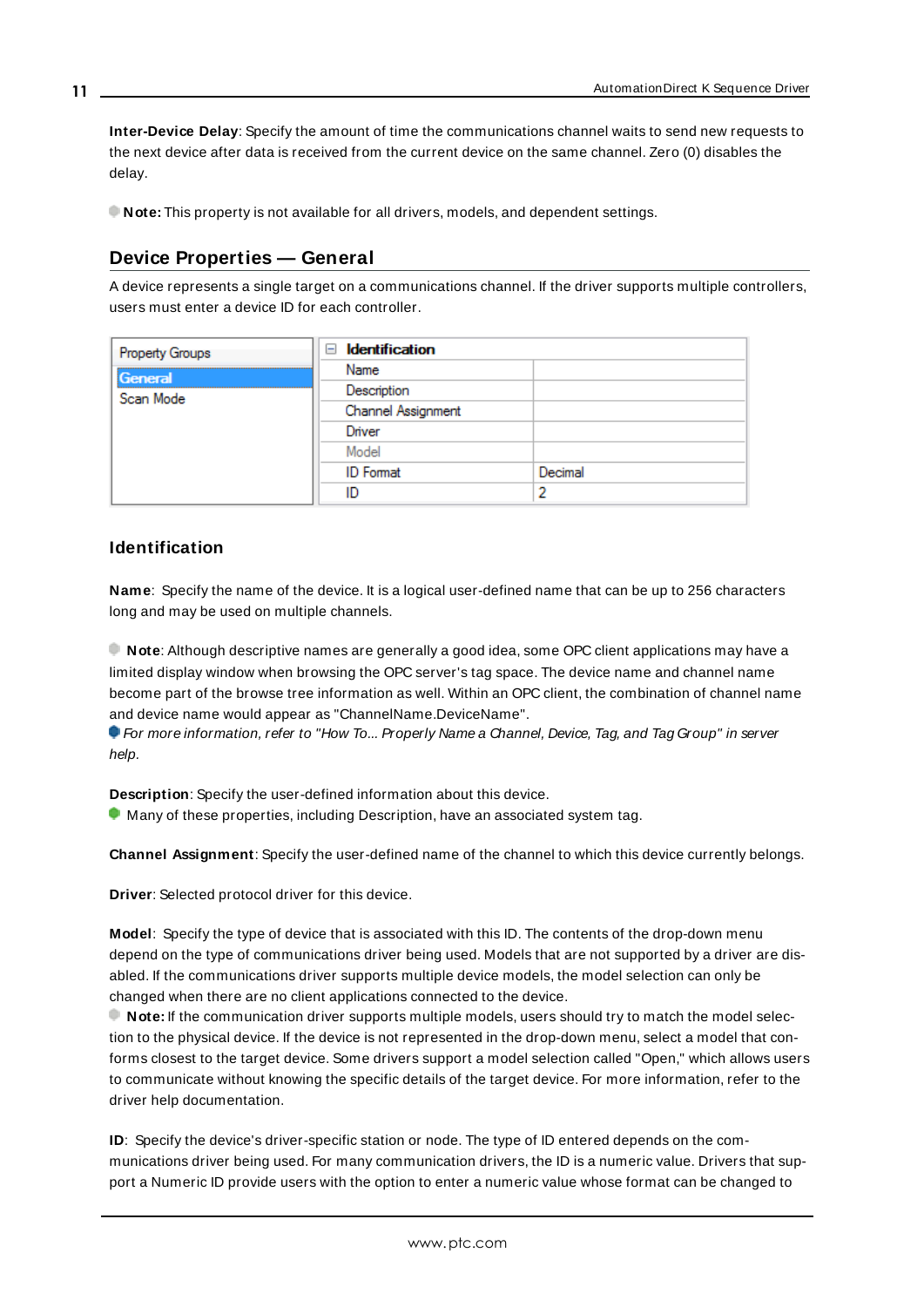<span id="page-11-3"></span>suit the needs of the application or the characteristics of the selected communications driver. The format is set by the driver by default. Options include Decimal, Octal, and Hexadecimal.

**Note**: If the driver is Ethernet-based or supports an unconventional station or node name, the device's TCP/IPaddress may be used as the device ID. TCP/IPaddresses consist of four values that are separated by periods, with each value in the range of 0 to 255. Some device IDs are string based. There may be additional properties to configure within the ID field, depending on the driver. For more information, refer to the driver's help documentation.

# <span id="page-11-0"></span>**Operating Mode**

| <b>Property Groups</b>      | <b>Identification</b> |        |
|-----------------------------|-----------------------|--------|
| <b>General</b><br>Scan Mode | <b>Operating Mode</b> |        |
|                             | Data Collection       | Enable |
|                             | Simulated             | No     |

<span id="page-11-2"></span>**Data Collection**: This property controls the device's active state. Although device communications are enabled by default, this property can be used to disable a physical device. Communications are not attempted when a device is disabled. From a client standpoint, the data is marked as invalid and write operations are not accepted. This property can be changed at any time through this property or the device system tags.

<span id="page-11-5"></span>**Simulated**: Place the device into or out of Simulation Mode. In this mode, the driver does not attempt to communicate with the physical device, but the server continues to return valid OPC data. Simulated stops physical communications with the device, but allows OPC data to be returned to the OPC client as valid data. While in Simulation Mode, the server treats all device data as reflective: whatever is written to the simulated device is read back and each OPC item is treated individually. The item's memory map is based on the group Update Rate. The data is not saved if the server removes the item (such as when the server is reinitialized). The default is No.

**Notes:**

- 1. This System tag (\_Simulated) is read only and cannot be written to for runtime protection. The System tag allows this property to be monitored from the client.
- 2. In Simulation mode, the item's memory map is based on client update rate(s) (Group Update Rate for OPC clients or Scan Rate for native and DDEinterfaces). This means that two clients that reference the same item with different update rates return different data.

 Simulation Mode is for test and simulation purposes only. It should never be used in a production environment.

# <span id="page-11-1"></span>**Device Properties — Scan Mode**

The Scan Mode specifies the subscribed-client requested scan rate for tags that require device communications. Synchronous and asynchronous device reads and writes are processed as soon as possible; unaffected by the Scan Mode properties.

| <b>Property Groups</b> | ⊟ Scan Mode                |                                       |
|------------------------|----------------------------|---------------------------------------|
| General                | Scan Mode                  | Respect Client-Specified Scan Rate  - |
| Scan Mode              | Initial Updates from Cache | Disable                               |
|                        |                            |                                       |

<span id="page-11-4"></span>**Scan Mode**: Specify how tags in the device are scanned for updates sent to subscribing clients. Descriptions of the options are: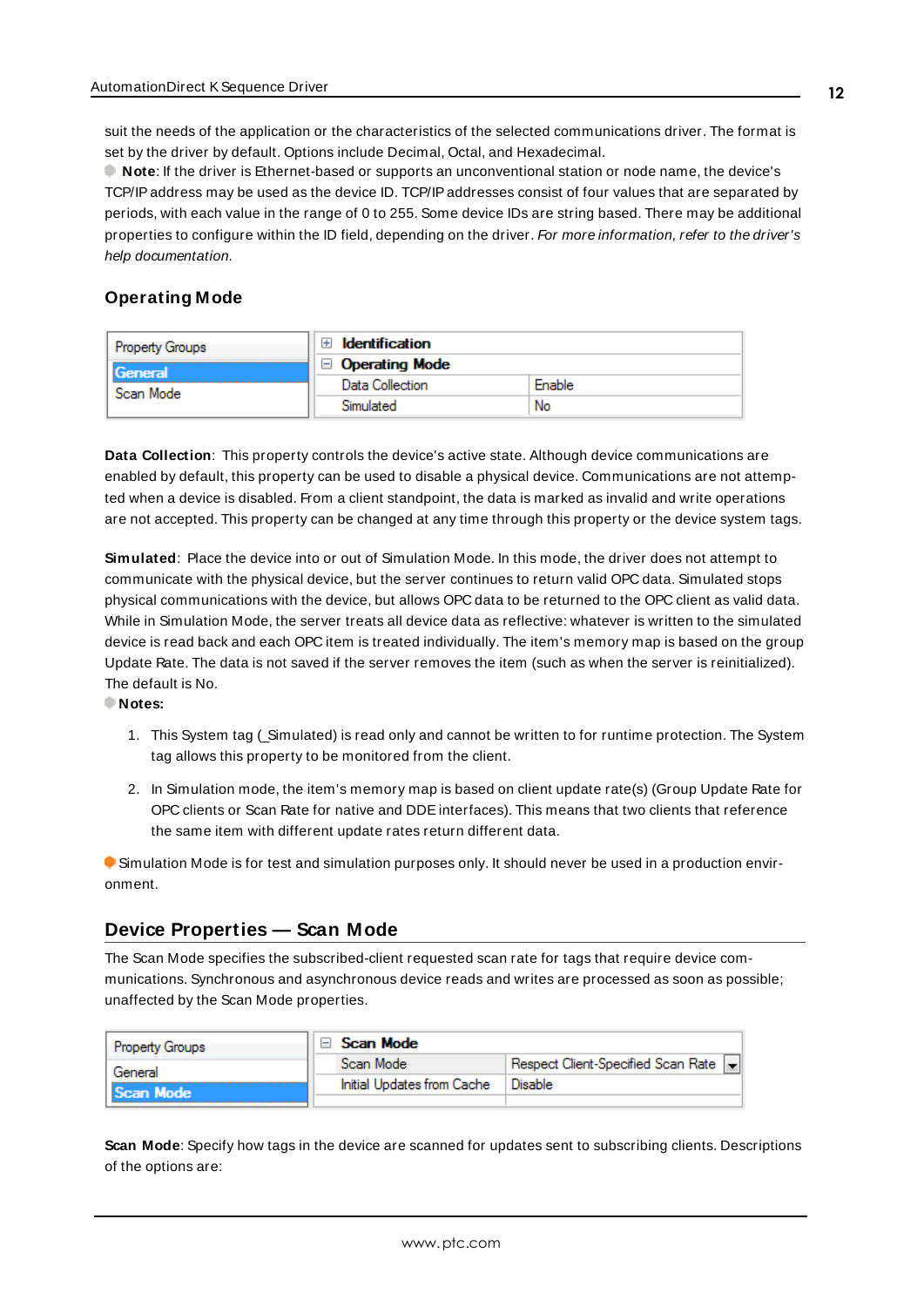- <sup>l</sup> **Respect Client-Specified Scan Rate**: This mode uses the scan rate requested by the client.
- <sup>l</sup> **Request Data No Faster than Scan Rate**: This mode specifies the value set as the maximum scan rate. The valid range is 10 to 99999990 milliseconds. The default is 1000 milliseconds. **Note**: When the server has an active client and items for the device and the scan rate value is increased, the changes take effect immediately. When the scan rate value is decreased, the changes do not take effect until all client applications have been disconnected.
- <sup>l</sup> **Request All Data at Scan Rate**: This mode forces tags to be scanned at the specified rate for subscribed clients. The valid range is 10 to 99999990 milliseconds. The default is 1000 milliseconds.
- <span id="page-12-3"></span><sup>l</sup> **Do Not Scan, Demand Poll Only**: This mode does not periodically poll tags that belong to the device nor perform a read to get an item's initial value once it becomes active. It is the OPC client's responsibility to poll for updates, either by writing to the \_DemandPoll tag or by issuing explicit device reads for individual items. For more information, refer to "Device Demand Poll" in server help.
- <span id="page-12-5"></span><sup>l</sup> **Respect Tag-Specified Scan Rate**: This mode forces static tags to be scanned at the rate specified in their static configuration tag properties. Dynamic tags are scanned at the client-specified scan rate.

<span id="page-12-4"></span>**Initial Updates from Cache**: When enabled, this option allows the server to provide the first updates for newly activated tag references from stored (cached) data. Cache updates can only be provided when the new item reference shares the same address, scan rate, data type, client access, and scaling properties. A device read is used for the initial update for the first client reference only. The default is disabled; any time a client activates a tag reference the server attempts to read the initial value from the device.

# <span id="page-12-1"></span><span id="page-12-0"></span>**Device Properties — Timing**

The device Timing properties allow the driver's response to error conditions to be tailored to fit the application's needs. In many cases, the environment requires changes to these properties for optimum performance. Factors such as electrically generated noise, modem delays, and poor physical connections can influence how many errors or timeouts a communications driver encounters. Timing properties are specific to each configured device.

| <b>Property Groups</b> | <b>Communication Timeouts</b><br>$\overline{}$ |      |
|------------------------|------------------------------------------------|------|
| General                | Connect Timeout (s)                            |      |
| Scan Mode              | Request Timeout (ms)                           | 1000 |
| <b>Timing</b>          | Attempts Before Timeout                        |      |
| Redundancy             | Timing<br>-                                    |      |
|                        | Inter-Request Delay (ms)                       |      |

### <span id="page-12-2"></span>**Communications Timeouts**

**Connect Timeout**: This property (which is used primarily by Ethernet based drivers) controls the amount of time required to establish a socket connection to a remote device. The device's connection time often takes longer than normal communications requests to that same device. The valid range is 1 to 30 seconds. The default is typically 3 seconds, but can vary depending on the driver's specific nature. If this setting is not supported by the driver, it is disabled.

**Note**: Due to the nature of UDPconnections, the connection timeout setting is not applicable when communicating via UDP.

**Request Timeout**: Specify an interval used by all drivers to determine how long the driver waits for a response from the target device to complete. The valid range is 50 to 9,999,999 milliseconds (167.6667 minutes). The default is usually 1000 milliseconds, but can vary depending on the driver. The default timeout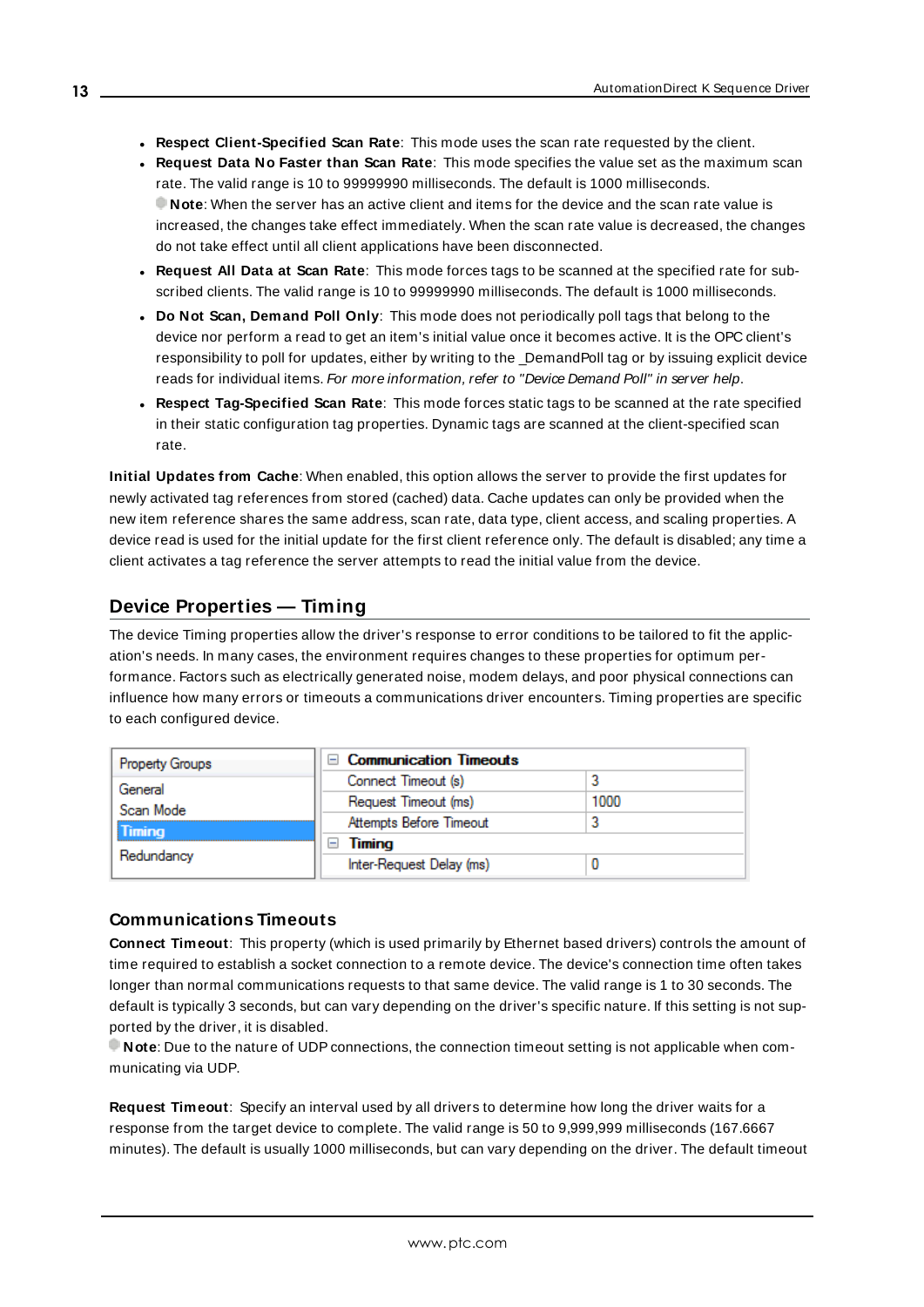<span id="page-13-5"></span>for most serial drivers is based on a baud rate of 9600 baud or better. When using a driver at lower baud rates, increase the timeout to compensate for the increased time required to acquire data.

<span id="page-13-1"></span>**Attempts Before Timeout**: Specify how many times the driver issues a communications request before considering the request to have failed and the device to be in error. The valid range is 1 to 10. The default is typically 3, but can vary depending on the driver's specific nature. The number of attempts configured for an application depends largely on the communications environment. This property applies to both connection attempts and request attempts.

### <span id="page-13-4"></span>**Timing**

**Inter-Request Delay**: Specify how long the driver waits before sending the next request to the target device. It overrides the normal polling frequency of tags associated with the device, as well as one-time reads and writes. This delay can be useful when dealing with devices with slow turnaround times and in cases where network load is a concern. Configuring a delay for a device affects communications with all other devices on the channel. It is recommended that users separate any device that requires an interrequest delay to a separate channel if possible. Other communications properties (such as communication serialization) can extend this delay. The valid range is 0 to 300,000 milliseconds; however, some drivers may limit the maximum value due to a function of their particular design. The default is 0, which indicates no delay between requests with the target device.

<span id="page-13-0"></span>**Note**: Not all drivers support Inter-Request Delay. This setting does not appear if it is not available.

# **Device Properties — Auto-Demotion**

The Auto-Demotion properties can temporarily place a device off-scan in the event that a device is not responding. By placing a non-responsive device offline for a specific time period, the driver can continue to optimize its communications with other devices on the same channel. After the time period has been reached, the driver re-attempts to communicate with the non-responsive device. If the device is responsive, the device is placed on-scan; otherwise, it restarts its off-scan time period.

| <b>Property Groups</b> | <b>Auto-Demotion</b>                    |                                           |
|------------------------|-----------------------------------------|-------------------------------------------|
| General                | Demote on Failure                       | $\overline{\phantom{0}}$<br><b>Enable</b> |
| Scan Mode              | Timeouts to Demote                      |                                           |
| Timina                 | Demotion Period (ms)                    | 10000                                     |
| Auto-Demotion          | Discard Requests when Demoted   Disable |                                           |
|                        |                                         |                                           |

<span id="page-13-2"></span>**Demote on Failure**: When enabled, the device is automatically taken off-scan until it is responding again. **Tip:** Determine when a device is off-scan by monitoring its demoted state using the \_AutoDemoted system tag.

<span id="page-13-6"></span>**Timeouts to Demote**: Specify how many successive cycles of request timeouts and retries occur before the device is placed off-scan. The valid range is 1 to 30 successive failures. The default is 3.

<span id="page-13-3"></span>**Demotion Period**: Indicate how long the device should be placed off-scan when the timeouts value is reached. During this period, no read requests are sent to the device and all data associated with the read requests are set to bad quality. When this period expires, the driver places the device on-scan and allows for another attempt at communications. The valid range is 100 to 3600000 milliseconds. The default is 10000 milliseconds.

**Discard Requests when Demoted**: Select whether or not write requests should be attempted during the off-scan period. Disable to always send write requests regardless of the demotion period. Enable to discard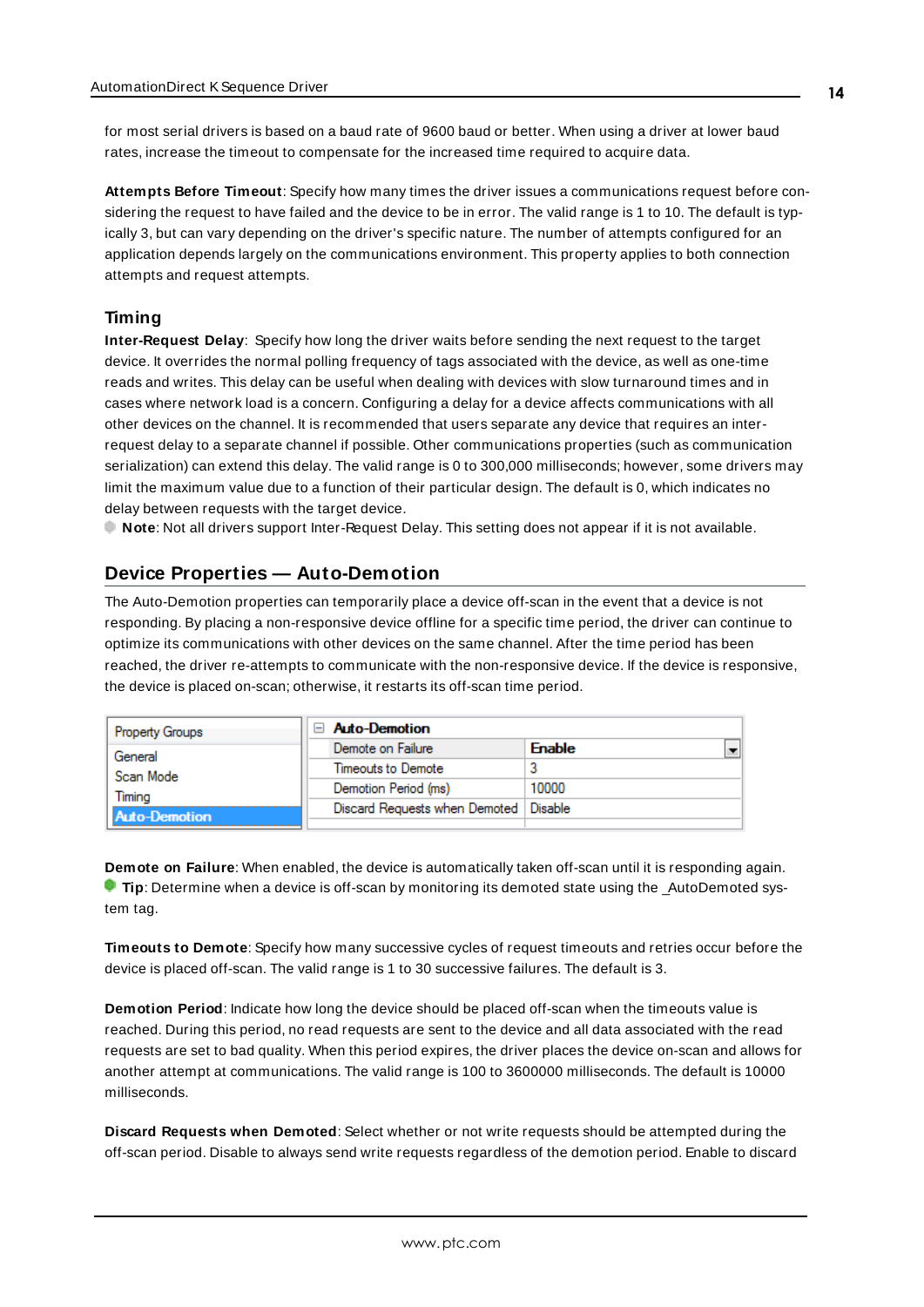<span id="page-14-1"></span>writes; the server automatically fails any write request received from a client and does not post a message to the Event Log.

# <span id="page-14-0"></span>**Device Properties — Tag Generation**

The automatic tag database generation features make setting up an application a plug-and-play operation. Select communications drivers can be configured to automatically build a list of tags that correspond to device-specific data. These automatically generated tags (which depend on the nature of the supporting driver) can be browsed from the clients.

Not all devices and drivers support full automatic tag database generation and not all support the same data types. Consult the data types descriptions or the supported data type lists for each driver for specifics.

If the target device supports its own local tag database, the driver reads the device's tag information and uses the data to generate tags within the server. If the device does not natively support named tags, the driver creates a list of tags based on driver-specific information. An example of these two conditions is as follows:

- 1. If a data acquisition system supports its own local tag database, the communications driver uses the tag names found in the device to build the server's tags.
- 2. If an Ethernet I/O system supports detection of its own available I/O module types, the communications driver automatically generates tags in the server that are based on the types of I/O modules plugged into the Ethernet I/O rack.

**Note**: Automatic tag database generation's mode of operation is completely configurable. For more information, refer to the property descriptions below.

| Property Groups       | <b>Tag Generation</b>                   |                            |
|-----------------------|-----------------------------------------|----------------------------|
| General               | On Property Change                      | Yes                        |
| Scan Mode             | On Device Startup                       | Do Not Generate on Startup |
| Timina                | On Duplicate Tag                        | Delete on Create           |
| Auto-Demotion         | Parent Group                            |                            |
| <b>Tag Generation</b> | Allow Automatically Generated Subgroups | <b>Enable</b>              |
|                       | Create                                  | Create tags                |
| Redundancy            |                                         |                            |

<span id="page-14-4"></span>**On Property Change**: If the device supports automatic tag generation when certain properties change, the **On Property Change** option is shown. It is set to **Yes** by default, but it can be set to **No** to control over when tag generation is performed. In this case, the **Create tags** action must be manually invoked to perform tag generation. To invoke via the Configuration API service, access /config/v1/project/channels/{name}/devices/ {name}/services/TagGeneration.

<span id="page-14-3"></span>**On Device Startup**: Specify when OPC tags are automatically generated. Descriptions of the options are as follows:

- <span id="page-14-2"></span><sup>l</sup> **Do Not Generate on Startup**: This option prevents the driver from adding any OPC tags to the tag space of the server. This is the default setting.
- <sup>l</sup> **Always Generate on Startup**: This option causes the driver to evaluate the device for tag information. It also adds tags to the tag space of the server every time the server is launched.
- <sup>l</sup> **Generate on First Startup**: This option causes the driver to evaluate the target device for tag information the first time the project is run. It also adds any OPC tags to the server tag space as needed.

**15**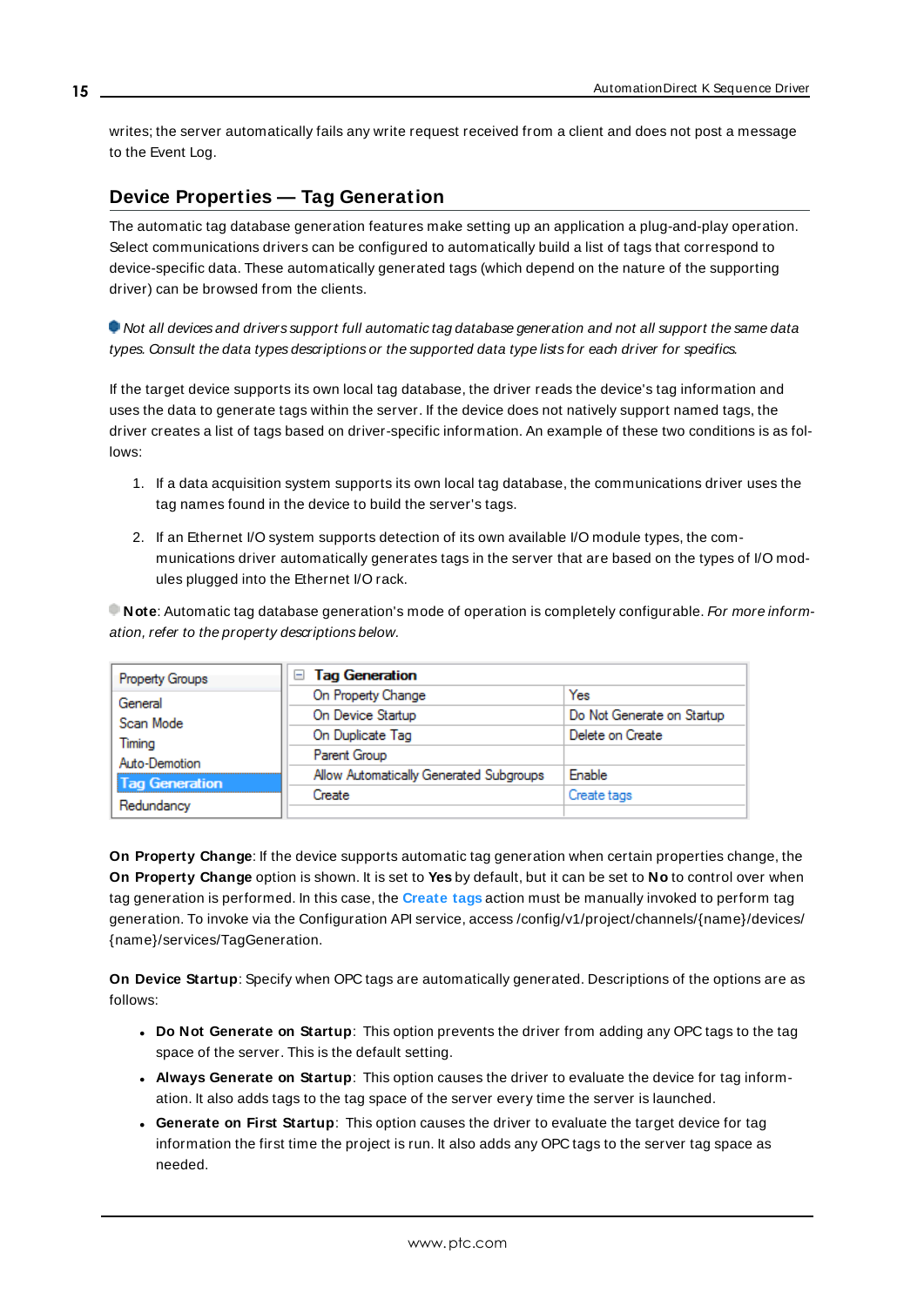**Note**: When the option to automatically generate OPC tags is selected, any tags that are added to the server's tag space must be saved with the project. Users can configure the project to automatically save from the **Tools** | **Options** menu.

<span id="page-15-3"></span>**On Duplicate Tag**: When automatic tag database generation is enabled, the server needs to know what to do with the tags that it may have previously added or with tags that have been added or modified after the communications driver since their original creation. This setting controls how the server handles OPC tags that were automatically generated and currently exist in the project. It also prevents automatically generated tags from accumulating in the server.

For example, if a user changes the I/O modules in the rack with the server configured to **Always Generate on Startup**, new tags would be added to the server every time the communications driver detected a new I/O module. If the old tags were not removed, many unused tags could accumulate in the server's tag space. The options are:

- <span id="page-15-4"></span><span id="page-15-2"></span>**• Delete on Create**: This option deletes any tags that were previously added to the tag space before any new tags are added. This is the default setting.
- <sup>l</sup> **Overwrite as Necessary**: This option instructs the server to only remove the tags that the communications driver is replacing with new tags. Any tags that are not being overwritten remain in the server's tag space.
- <sup>l</sup> **Do not Overwrite**: This option prevents the server from removing any tags that were previously generated or already existed in the server. The communications driver can only add tags that are completely new.
- <sup>l</sup> **Do not Overwrite, Log Error**: This option has the same effect as the prior option, and also posts an error message to the server's Event Log when a tag overwrite would have occurred.

**Note:** Removing OPC tags affects tags that have been automatically generated by the communications driver as well as any tags that have been added using names that match generated tags. Users should avoid adding tags to the server using names that may match tags that are automatically generated by the driver.

<span id="page-15-5"></span>**Parent Group**: This property keeps automatically generated tags from mixing with tags that have been entered manually by specifying a group to be used for automatically generated tags. The name of the group can be up to 256 characters. This parent group provides a root branch to which all automatically generated tags are added.

<span id="page-15-0"></span>**Allow Automatically Generated Subgroups**: This property controls whether the server automatically creates subgroups for the automatically generated tags. This is the default setting. If disabled, the server generates the device's tags in a flat list without any grouping. In the server project, the resulting tags are named with the address value. For example, the tag names are not retained during the generation process. **Note**: If, as the server is generating tags, a tag is assigned the same name as an existing tag, the system automatically increments to the next highest number so that the tag name is not duplicated. For example, if the generation process creates a tag named "AI22" that already exists, it creates the tag as "AI23" instead.

<span id="page-15-1"></span>**Create**: Initiates the creation of automatically generated OPC tags. If the device's configuration has been modified, **Create tags** forces the driver to reevaluate the device for possible tag changes. Its ability to be accessed from the System tags allows a client application to initiate tag database creation. **Note**: **Create tags** is disabled if the Configuration edits a project offline.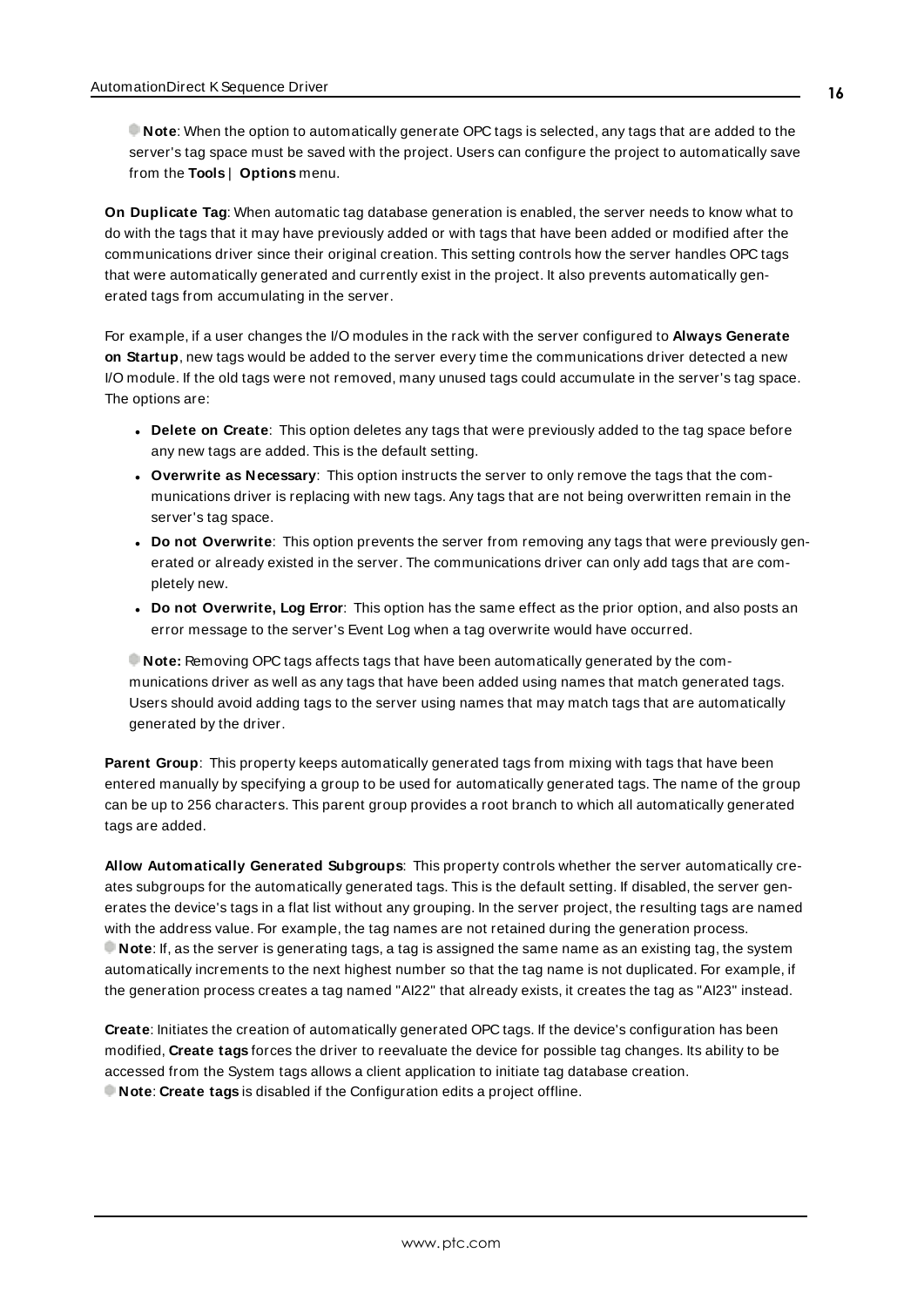# <span id="page-16-0"></span>**Device Properties — Tag Import Settings**

| <b>Property Groups</b> | $\Box$ Tag Import Settings  |                 |  |
|------------------------|-----------------------------|-----------------|--|
| General                | Tag Import File             | $\mathsf{c}$ sv |  |
| Tag Import Settings    | <b>Display Descriptions</b> | Enable          |  |
|                        |                             |                 |  |

**Tag Import File**: This property is used to specify the exact location of the DirectSoft export file from which tags will be imported. It is this file that will be used when Automatic Tag Database Generation is instructed to create the tag database. There are two types of files that can be imported: Supported Import Files and Import Files Not Supported.

#### **Supported Import Files**

- <span id="page-16-2"></span>• Program (via Export), .txt extension
- Element Documentation (via Export), Standard Format, .csv extension

#### **Import Files Not Supported**

- Element Documentation (via Export), Standard Format, .txt extension
- Element Documentation (via Export), EZ-Touch Format, .csv and .txt extension
- Element Documentation (auto created), .esd extension
- DirectSoft Project, .prj extension

**Display Descriptions**: When enabled, this option will import tag descriptions. If necessary, a description will be given to tags with long names that states the original tag name.

<span id="page-16-1"></span>For more information, refer to **Automatic Tag Database [Generation](#page-17-0)**

# **Device Properties — Redundancy**

| <b>Property Groups</b>     | Redundancy<br>$=$      |                                    |  |  |
|----------------------------|------------------------|------------------------------------|--|--|
| General                    | Secondary Path         | <b>Channel Device1</b><br>$\cdots$ |  |  |
| Scan Mode                  | Operating Mode         | Switch On Failure                  |  |  |
| Timing                     | Monitor Item           |                                    |  |  |
| Auto-Demotion              | Monitor Interval (s)   | 300                                |  |  |
| Tag Generation             | Return to Primary ASAP | Yes                                |  |  |
| <b>Tag Import Settings</b> |                        |                                    |  |  |
| Redundancy                 |                        |                                    |  |  |
|                            |                        |                                    |  |  |

Redundancy is available with the Media-Level Redundancy Plug-In.

Consult the website, a sales representative, or the **user [manual](https://www.kepware.com/getattachment/35461efd-b53a-4219-a109-a89fad20b230/media-level-redundancy-manual.pdf)** for more information.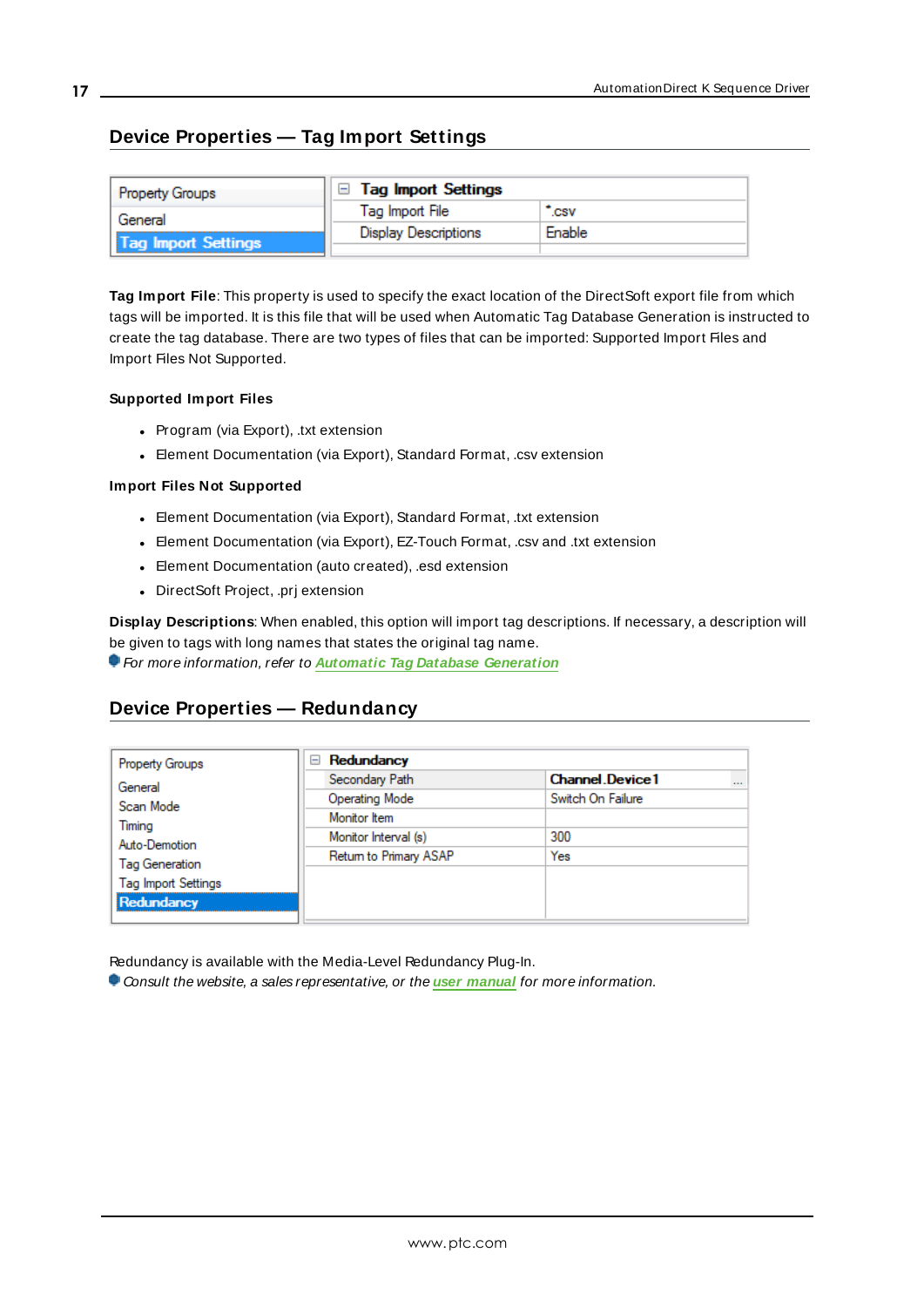# <span id="page-17-0"></span>**Automatic Tag Database Generation**

The AutomationDirect KSequence Driver generates its tags offline, meaning that no connection to the device is required to generate tags. Instead, the device driver imports a tag file generated from a DirectSoft export to create a tag database. This DirectSoft export file must originate from DirectSoft. For more information, refer to **Tag Import [Settings](#page-16-0)** and **[Importing](#page-40-1) DirectSoft Elements**.

**See Also: Import [Preparation:](#page-40-3) DirectSoft Steps** and **Import [Preparation:](#page-43-0) OPC Server Steps**.

#### **Generating Tag Database While Preserving Previously Generated Tag Databases**

Under certain circumstances, multiple imports into the server are required to import all tags of interest. This is the case with importing VersaPro System variables and non-System variables into the same OPC Server project. In the Database Creation dialog under Device Properties, click on the selection **Perform the following action**. The options available are "Delete on create," "Overwrite as necessary," "Do not overwrite" and "Do not overwrite, log error." After the first OPC Server import/database creation is done, check that the action is set to "Do not overwrite" or "Do not overwrite, log error" for future imports. This will import tags without deleting or overwriting tags previously imported.

# <span id="page-17-1"></span>**Tag Hierarchy**

All tags created using Automatic Tag Generation follow a specific hierarchy. The root level groups (or subgroup level of the group specified in the property "Add generated tags to the following group") are determined by the tag's memory type referenced (such as X, C and V). For example, every variable that is of address type "X" will be placed in a root level group called "X".

The only exception applies to counter and timer accumulator addresses CTA and TA respectively. In these cases, the address is converted to a V-memory reference (TA0 = V0) but the tags generated will be assigned to the root level group CTA or TA, not V. But explicit V-memory references to CTA and TA locations will be assigned to the root level group Vas intended.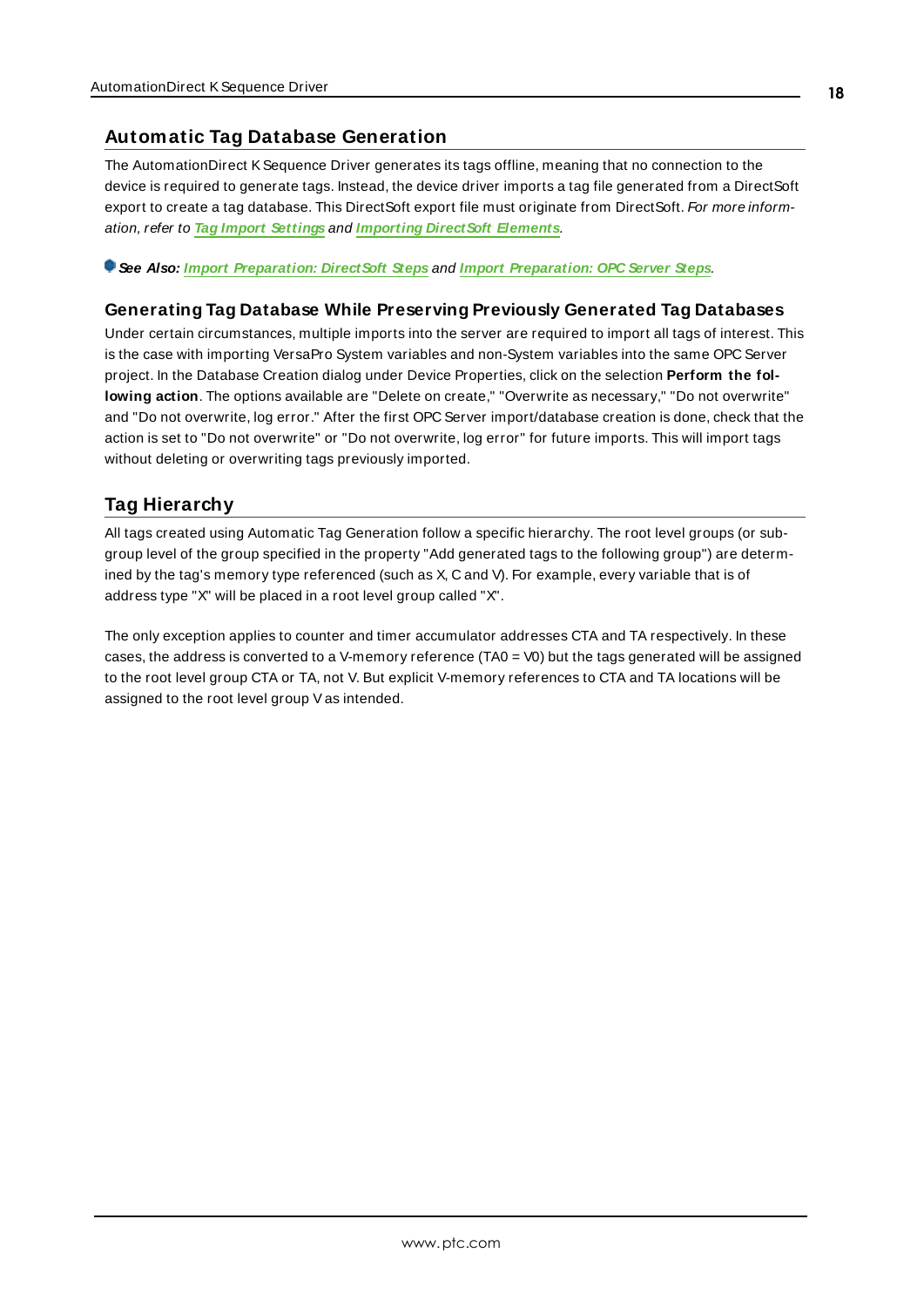# <span id="page-18-0"></span>**Data Types Description**

<span id="page-18-8"></span><span id="page-18-7"></span><span id="page-18-6"></span><span id="page-18-5"></span><span id="page-18-4"></span><span id="page-18-3"></span><span id="page-18-2"></span><span id="page-18-1"></span>

| Data Type      | <b>Description</b>                                                                      |
|----------------|-----------------------------------------------------------------------------------------|
| <b>Boolean</b> | Single bit                                                                              |
|                | Unsigned 16-bit value                                                                   |
| Word           |                                                                                         |
|                | bit 0 is the low bit                                                                    |
|                | bit 15 is the high bit                                                                  |
|                | Signed 16-bit value                                                                     |
| Short          | bit 0 is the low bit                                                                    |
|                | bit 14 is the high bit                                                                  |
|                | bit 15 is the sign bit                                                                  |
|                | Unsigned 32-bit value                                                                   |
| <b>DWord</b>   |                                                                                         |
|                | bit 0 is the low bit                                                                    |
|                | bit 31 is the high bit                                                                  |
|                | Signed 32-bit value                                                                     |
|                |                                                                                         |
| Long           | bit 0 is the low bit                                                                    |
|                | bit 30 is the high bit                                                                  |
|                | bit 31 is the sign bit                                                                  |
| <b>BCD</b>     | Two byte packed BCD                                                                     |
|                | Value range is 0-9999. Behavior is undefined for values beyond this range.              |
|                | Four byte packed BCD                                                                    |
| <b>LBCD</b>    |                                                                                         |
|                | Value range is 0-99999999. Behavior is undefined for values beyond this range.          |
|                | 32-bit floating point value.                                                            |
| <b>Float</b>   |                                                                                         |
|                | The driver interprets two consecutive registers as a floating-point value by making the |
|                | second register the high word and the first register the low word.                      |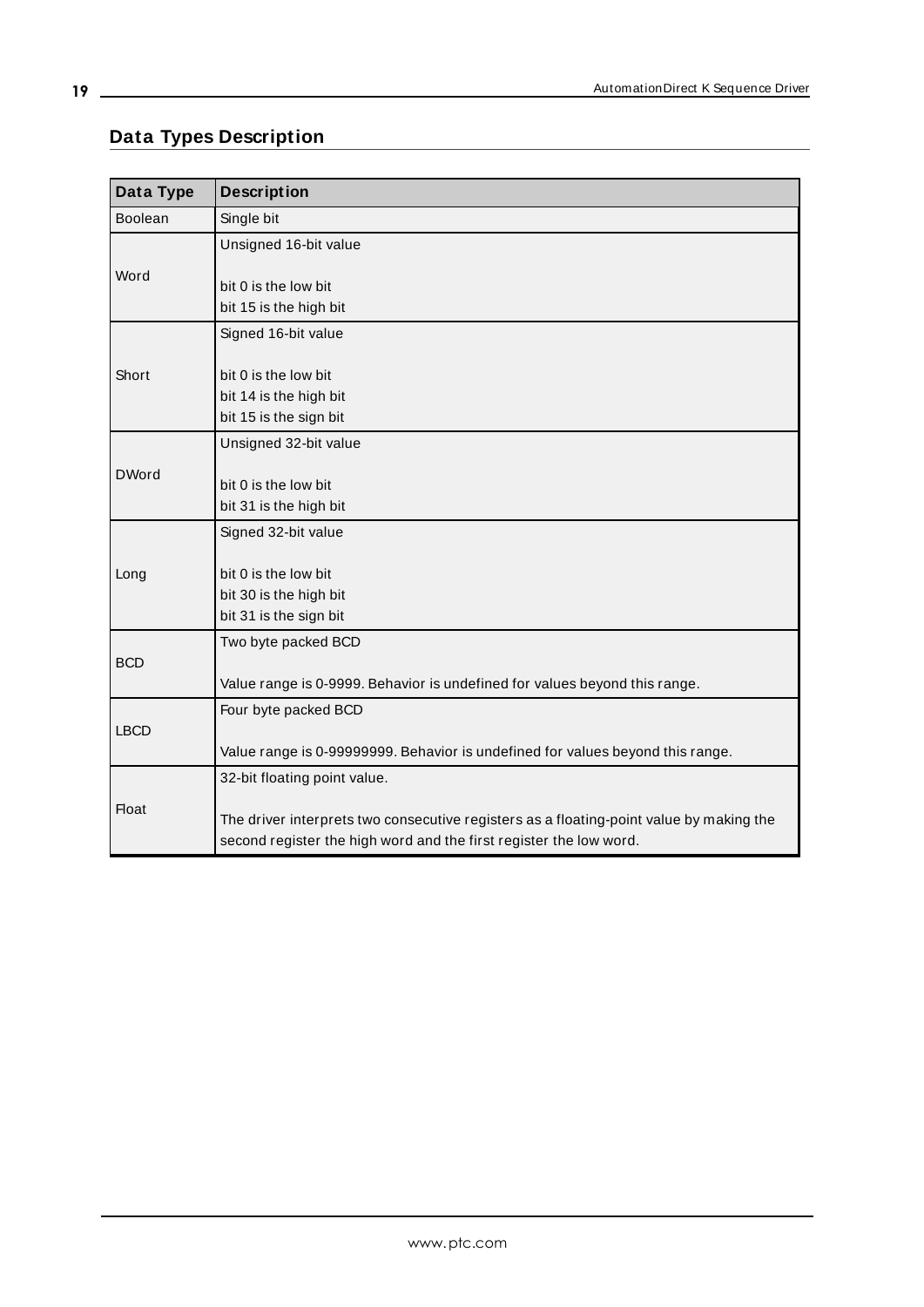## <span id="page-19-0"></span>**Address Descriptions**

Address specifications vary depending on the model in use. Select a link from the following list to obtain specific address information for the model of interest.

**[DL-05](#page-19-1) [DL-06](#page-20-0) [DL-105](#page-21-0) [DL-230](#page-22-0) [DL-240](#page-23-0) [DL-250\(-1\)](#page-24-0) [DL-260](#page-25-0) [DL-350](#page-27-0) [DL-430](#page-28-0) [DL-440](#page-29-0) [DL-450](#page-30-0) SG [Series](#page-31-0) SL [Series](#page-32-0)**

# <span id="page-19-1"></span>**DL-05 Addressing**

Word memory references can be declared with the following data types: Short, Word, Long, DWord, Float, BCD and LBCD. The default data type for dynamically defined DDE memory reference tags is Word. When using 32-bit data types (such as Long, DWord, Float and LBCD) two consecutive 16-bit registers will be used. This means that if address V1400 is declared as type DWord, both addresses V1400 and V1401 will be used to store the 32-bit value. For more information, refer to **Data Types [Description](#page-18-0)**.

This driver supports array notation for V memory addresses defined using the Short and Word data types. To specify an array, append the array size to the address specification as follows: address[array size] or address[rows][cols]. Array size is limited to 64 elements.

**Note**: All address ranges are specified in octal.

### **Bit Access to V Memory**

Bit information can be directly accessed within V memory registers. To access a bit within a V memory register, a bit number can be appended to any V memory address. V memory addressing with bit access would appear as follows: V<xxxxx>.</></>where xxxxx is the V memory register location and yy is the bit number (0 to 15) within that register. For example, address V00000.02 or V00000.2 must be used to access bit 2 of the register V00000.

| <b>Memory Type</b>       | <b>Discrete Range</b> | Data Type      | <b>Word Range</b> | <b>Access</b> |
|--------------------------|-----------------------|----------------|-------------------|---------------|
| Input Points             | X0-X377               | <b>Boolean</b> | V40400-V40417     | Read/Write    |
| <b>Output Points</b>     | Y0-Y377               | <b>Boolean</b> | V40500-V40517     | Read/Write    |
| <b>Control Relays</b>    | C0-C777               | <b>Boolean</b> | V40600-V40637     | Read/Write    |
| Special Relays           | <b>SP0-SP777</b>      | <b>Boolean</b> | V41200-V41237     | Read/Write    |
| <b>Timer Status Bits</b> | T0-T177               | <b>Boolean</b> | V41100-V41107     | Read/Write    |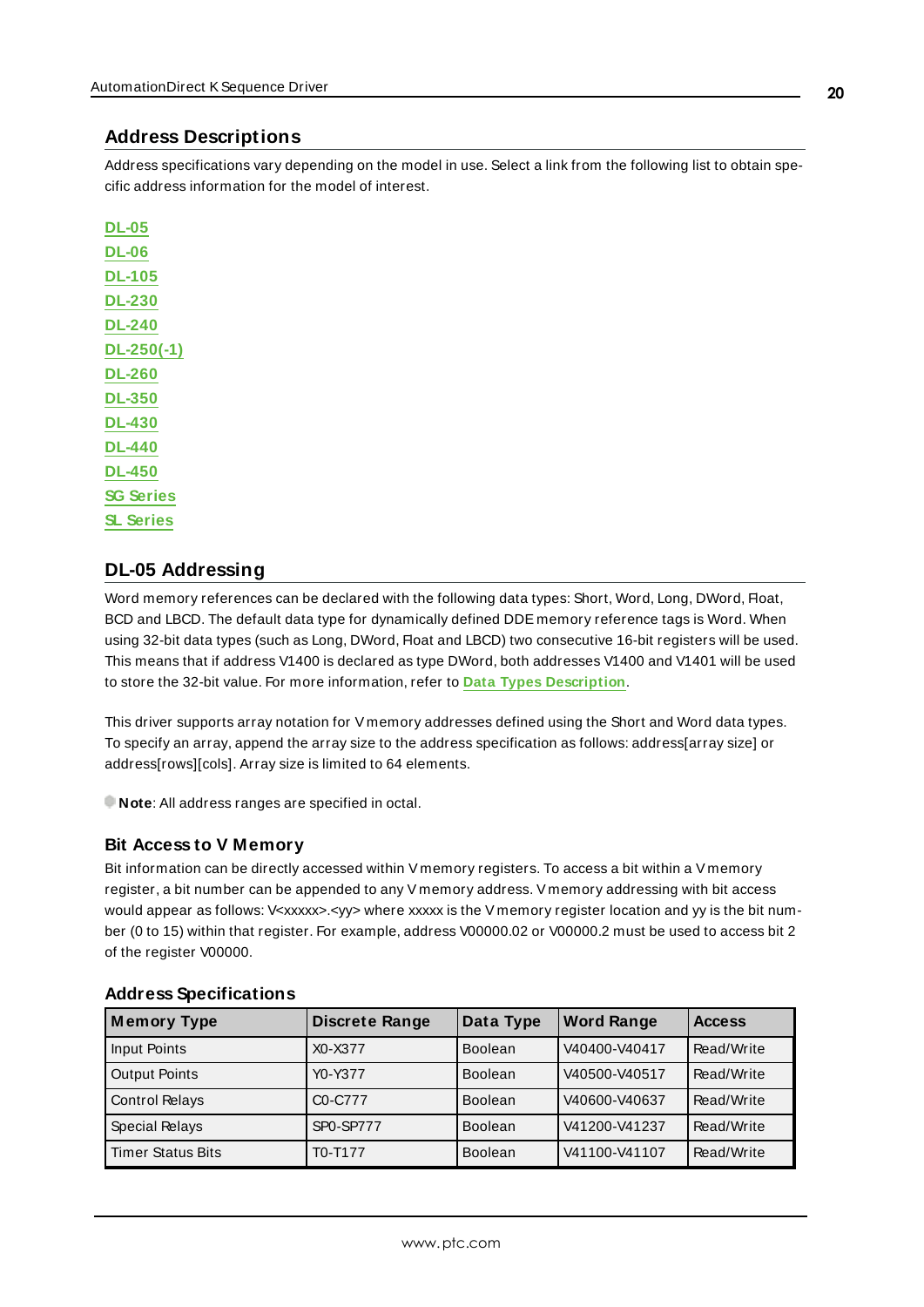| <b>Memory Type</b>            | <b>Discrete Range</b> | Data Type      | <b>Word Range</b> | <b>Access</b> |
|-------------------------------|-----------------------|----------------|-------------------|---------------|
| <b>Timer Current Values</b>   | N/A                   | N/A            | $V0-V177$         | Read/Write    |
| <b>Counter Status Bits</b>    | CT0-CT177             | <b>Boolean</b> | V41140-V41147     | Read/Write    |
| <b>Counter Current Values</b> | N/A                   | N/A            | V1000-V1177       | Read/Write    |
| Data Words                    | N/A                   | N/A            | V1200-V7377       | Read/Write    |
| Data Words Non-Volatile       | N/A                   | N/A            | V7400-V7577       | Read/Write    |
| <b>Stages</b>                 | S0-S377               | <b>Boolean</b> | V41000-V41017     | Read/Write    |
| <b>System Parameters</b>      | N/A                   | N/A            | V7600-V7777       | Read/Write    |

| <b>Address Examples</b> | <b>Description</b>                                                        |
|-------------------------|---------------------------------------------------------------------------|
| CT65                    | Counter contact 65                                                        |
| <b>S57</b>              | Stage control bit 57                                                      |
| V40500                  | Output Points 0-17*                                                       |
| V1400[4] or V1400[2][2] | Both notations define an array of four data words with base address V1400 |

<span id="page-20-0"></span>\* Octal

# **DL-06 Addressing**

Word memory references can be declared with the following data types: Short, Word, Long, DWord, Float, BCD and LBCD. The default data type for dynamically defined DDE memory reference tags is Word. When using 32-bit data types (such as Long, DWord, Float and LBCD) two consecutive 16-bit registers will be used. This means that if address V1400 is declared as type DWord, both addresses V1400 and V1401 will be used to store the 32-bit value. For more information, refer to **Data Types [Description](#page-18-0)**.

This driver supports array notation for V memory addresses defined using the Short and Word data types. To specify an array, append the array size to the address specification as follows: address[array size] or address[rows][cols]. Array size is limited to 64 elements.

**Note:** All address ranges are specified in octal.

### **Bit Access to V Memory**

Bit information can be directly accessed within V memory registers. To access a bit within a V memory register, a bit number can be appended to any V memory address. V memory addressing with bit access would appear as follows: V<xxxxx>.<yy> where xxxxx is the V memory register location and yy is the bit number (0 to 15) within that register. For example, address V00000.02 or V00000.2 must be used to access bit 2 of the register V00000.

| <b>Memory Type</b>    | <b>Discrete Range</b> | Data Type      | <b>Word Range</b> | <b>Access</b> |
|-----------------------|-----------------------|----------------|-------------------|---------------|
| Input Points          | X0-X777               | <b>Boolean</b> | V40400-V40437     | Read/Write    |
| <b>Output Points</b>  | Y0-Y777               | <b>Boolean</b> | V40500-V40537     | Read/Write    |
| <b>Control Relays</b> | C0-C1777              | <b>Boolean</b> | V40600-V40677     | Read/Write    |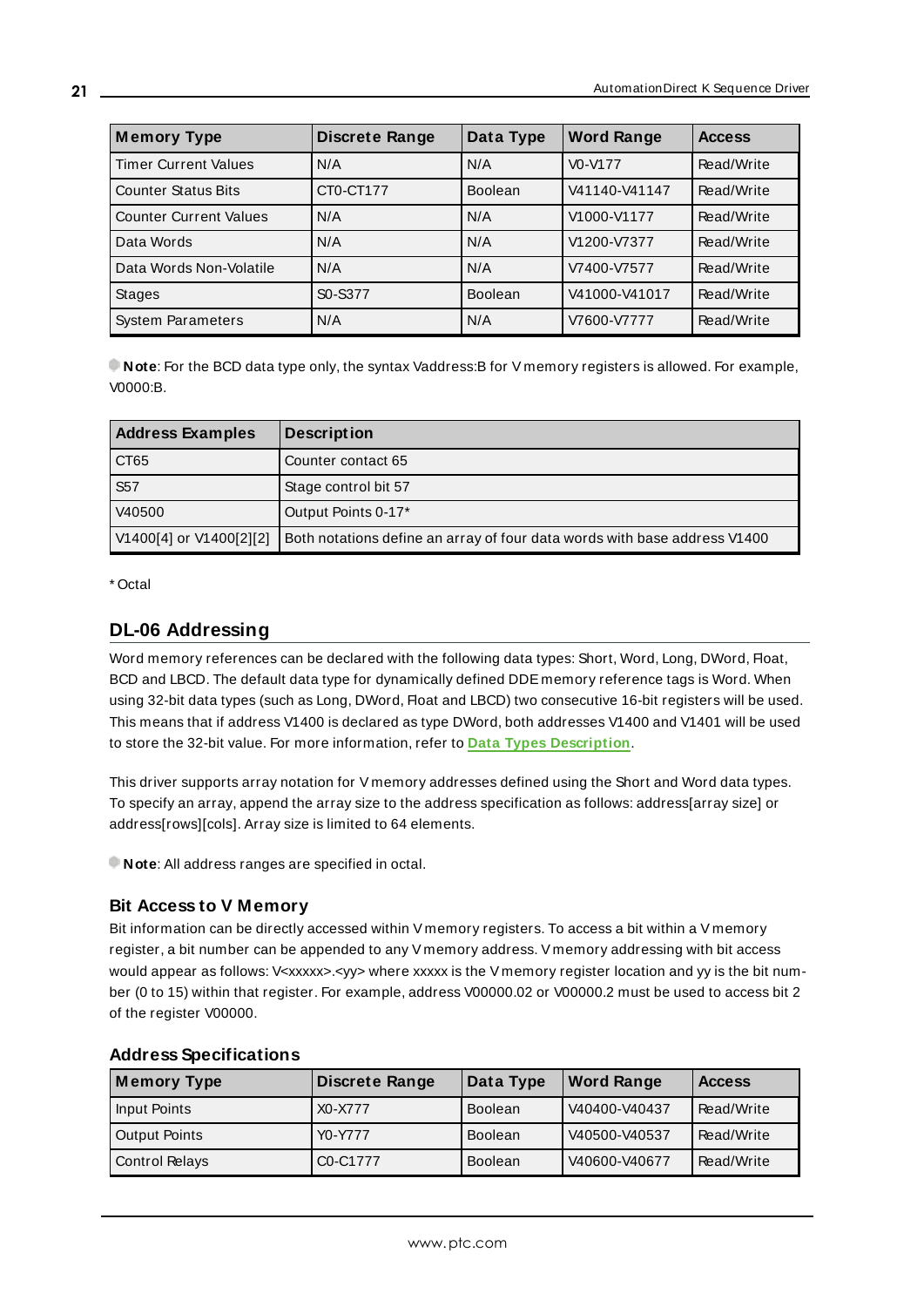| <b>Memory Type</b>            | <b>Discrete Range</b> | Data Type      | <b>Word Range</b>                         | <b>Access</b> |
|-------------------------------|-----------------------|----------------|-------------------------------------------|---------------|
| Special Relays                | SP0-SP777             | <b>Boolean</b> | V41200-V41237                             | Read/Write    |
| <b>Timer Status Bits</b>      | T0-T377               | <b>Boolean</b> | V41100-V41117                             | Read/Write    |
| <b>Timer Current Values</b>   | N/A                   | N/A            | V0-V377                                   | Read/Write    |
| <b>Counter Status Bits</b>    | CT0-CT177             | <b>Boolean</b> | V41140-V41147                             | Read/Write    |
| <b>Counter Current Values</b> | N/A                   | N/A            | V1000-V1177                               | Read/Write    |
| Data Words                    | N/A                   | N/A            | V400-V677<br>V1200-V7377<br>V10000-V17777 | Read/Write    |
| Data Words Non-Volatile       | N/A                   | N/A            | V7400-V7577                               | Read/Write    |
| Stages                        | S0-S1777              | <b>Boolean</b> | V41000-V41077                             | Read/Write    |
| Global Input                  | GX0-GX3777            | <b>Boolean</b> | V40000-V40177                             | Read/Write    |
| <b>Global Output</b>          | GY0-GY3777            | <b>Boolean</b> | V40200-V40377                             | Read/Write    |
| <b>System Parameters</b>      | N/A                   | N/A            | V700-V777<br>V7600-V7777<br>V36000-V37777 | Read/Write    |

| <b>Address Examples</b> | <b>Description</b>                                                        |
|-------------------------|---------------------------------------------------------------------------|
| CT65                    | Counter contact 65                                                        |
| <b>S57</b>              | Stage control bit 57                                                      |
| V40500                  | Output Points 0-1*                                                        |
| V1400[4] or V1400[2][2] | Both notations define an array of four data words with base address V1400 |

<span id="page-21-0"></span>\* Octal.

# **DL-105 Addressing**

Word memory references can be declared with the following data types: Short, Word, Long, DWord, Float, BCD and LBCD. The default data type for dynamically defined DDE memory reference tags is Word. When using 32-bit data types (such as Long, DWord, Float and LBCD) two consecutive 16-bit registers will be used. This means that if address V2000 is declared as type DWord, both addresses V2000 and V2001 will be used to store the 32-bit value. For more information, refer to **Data Types [Description](#page-18-0)**.

This driver supports array notation for V memory addresses defined using the Short and Word data types. To specify an array, append the array size to the address specification as follows: address[array size] or address[rows][cols]. Array size is limited to 64 elements.

**Note**: All address ranges are specified in octal.

# **Bit Access to V Memory**

Bit information can be directly accessed within V memory registers. To access a bit within a V memory register, a bit number can be appended to any V memory address. V memory addressing with bit access would appear as follows: V<xxxxx>.<yy> where xxxxx is the V memory register location and yy is the bit num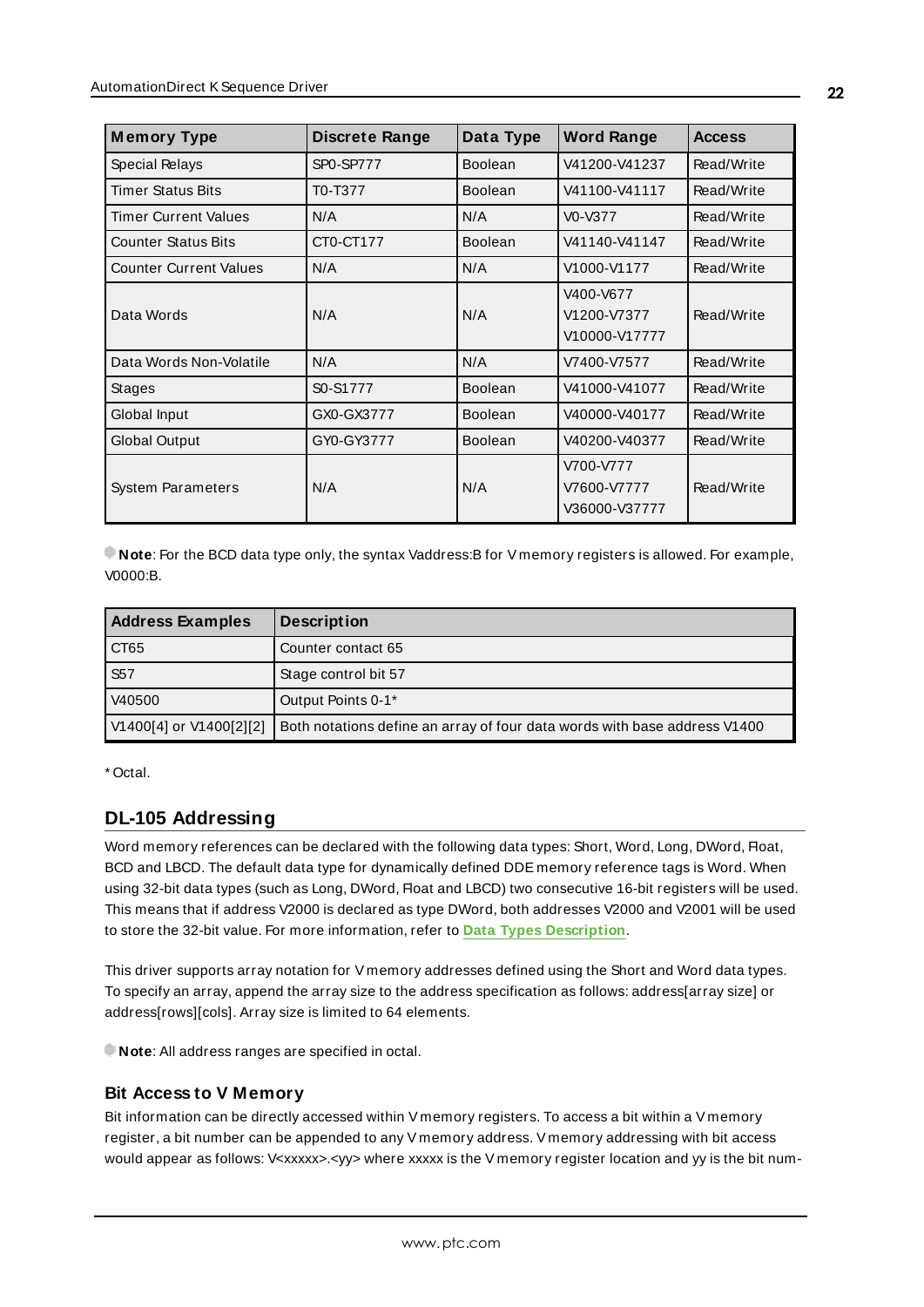ber (0 to 15) within that register. For example, address V00000.02 or V00000.2 must be used to access bit 2 of the register V00000.

| <b>Memory Type</b>            | Discrete Range           | Data Type      | <b>Word Range</b>              | <b>Access</b> |
|-------------------------------|--------------------------|----------------|--------------------------------|---------------|
| Input Points                  | X0-X177                  | <b>Boolean</b> | V40400-V40407                  | Read/Write    |
| <b>Output Points</b>          | Y0-Y177                  | <b>Boolean</b> | V40500-V40507                  | Read/Write    |
| <b>Control Relays</b>         | C0-C377                  | <b>Boolean</b> | V40600-V40617                  | Read/Write    |
| Special Relays                | SP0-SP117<br>SP540-SP577 | <b>Boolean</b> | V41200-V41204<br>V41226-V41227 | Read/Write    |
| <b>Timer Status Bits</b>      | T0-T77                   | <b>Boolean</b> | V41100-V41103                  | Read/Write    |
| <b>Timer Current Values</b>   | N/A                      | N/A            | $V0-V77$                       | Read/Write    |
| <b>Counter Status Bits</b>    | CT0-CT77                 | <b>Boolean</b> | V41140-V41143                  | Read/Write    |
| <b>Counter Current Values</b> | N/A                      | N/A            | V1000-V1077                    | Read/Write    |
| Data Words                    | N/A                      | N/A            | V2000-V2377                    | Read/Write    |
| Data Words Non-Volatile       | N/A                      | N/A            | V4000-V4177                    | Read/Write    |
| <b>Stages</b>                 | S0-S377                  | <b>Boolean</b> | V41000-V41017                  | Read/Write    |
| <b>System Parameters</b>      | N/A                      | N/A            | V7620-V7647<br>V7750-V7777     | Read/Write    |

# **Address Specifications**

**Note:** For the BCD data type only, the syntax Vaddress:B for V memory registers is allowed. For example, V0000:B.

| <b>Address Examples</b> | <b>Description</b>                                                        |
|-------------------------|---------------------------------------------------------------------------|
| CT65                    | Counter contact 65                                                        |
| S <sub>57</sub>         | Stage control bit 57                                                      |
| V40500                  | Output Points 0-17*                                                       |
| V1400[4] or V1400[2][2] | Both notations define an array of four data words with base address V1400 |

<span id="page-22-0"></span>\* Octal

# **DL-230 Addressing**

Word memory references can be declared with the following data types: Short, Word, Long, DWord, Float, BCD and LBCD. The default data type for dynamically defined DDE memory reference tags is Word. When using 32-bit data types (such as Long, DWord, Float and LBCD) two consecutive 16-bit registers will be used. This means that if address V2000 is declared as type DWord, both addresses V2000 and V2001 will be used to store the 32-bit value. For more information, refer to **Data Types [Description](#page-18-0)**.

This driver supports array notation for V memory addresses defined using the Short and Word data types. To specify an array, append the array size to the address specification as follows: address[array size] or address[rows][cols]. Array size is limited to 64 elements.

**Note:** All address ranges are specified in octal.

## **Bit Access to V Memory**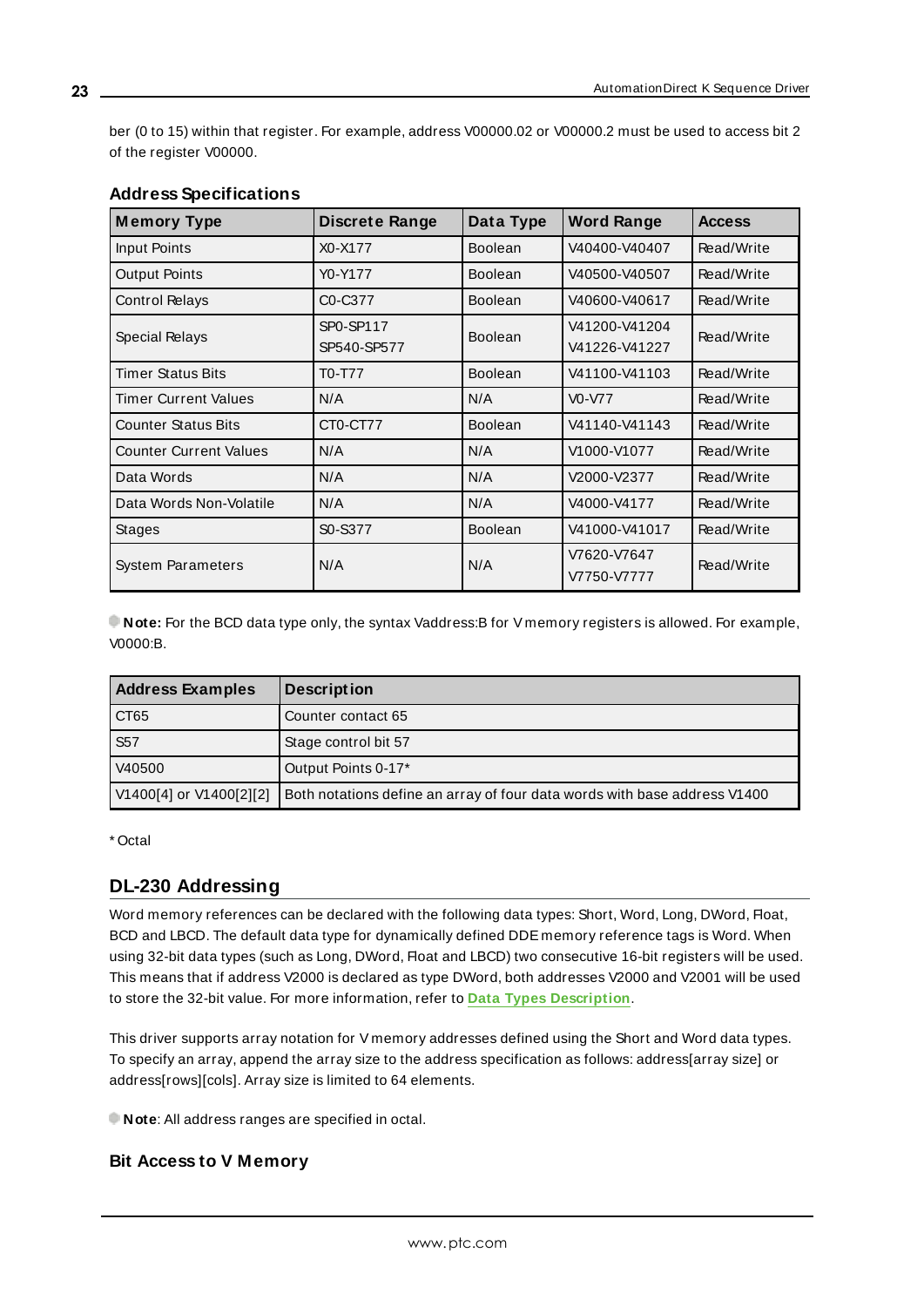Bit information can be directly accessed within V memory registers. To access a bit within a V memory register, a bit number can be appended to any V memory address. V memory addressing with bit access would appear as follows: V<xxxxx>.<yy> where xxxxx is the V memory register location and yy is the bit number (0 to 15) within that register. For example, address V00000.02 or V00000.2 must be used to access bit 2 of the register V00000.

| <b>Memory Type</b>            | <b>Discrete Range</b>    | Data Type      | <b>Word Range</b>              | <b>Access</b> |
|-------------------------------|--------------------------|----------------|--------------------------------|---------------|
| Input Points                  | X0-X177                  | <b>Boolean</b> | V40400-V40407                  | Read/Write    |
| <b>Output Points</b>          | Y0-Y177                  | <b>Boolean</b> | V40500-V40507                  | Read/Write    |
| <b>Control Relays</b>         | C0-C377                  | <b>Boolean</b> | V40600-V40617                  | Read/Write    |
| Special Relays                | SP0-SP117<br>SP540-SP577 | <b>Boolean</b> | V41200-V41204<br>V41226-V41227 | Read/Write    |
| <b>Timer Status Bits</b>      | T0-T77                   | <b>Boolean</b> | V41100-V41103                  | Read/Write    |
| <b>Timer Current Values</b>   | N/A                      | N/A            | $V0-V77$                       | Read/Write    |
| <b>Counter Status Bits</b>    | CT0-CT77                 | <b>Boolean</b> | V41140-V41143                  | Read/Write    |
| <b>Counter Current Values</b> | N/A                      | N/A            | V1000-V1077                    | Read/Write    |
| Data Words                    | N/A                      | N/A            | V2000-V2377                    | Read/Write    |
| Data Words Non-Volatile       | N/A                      | N/A            | V4000-V4177                    | Read/Write    |
| <b>Stages</b>                 | S0-S377                  | <b>Boolean</b> | V41000-V41017                  | Read/Write    |
| <b>System Parameters</b>      | N/A                      | N/A            | V7620-V7647<br>V7750-V7777     | Read/Write    |

## **Address Specifications**

**Note:** For the BCD data type only, the syntax Vaddress:B for V memory registers is allowed. For example, V0000:B.

| <b>Address Examples</b> | <b>Description</b>                                                        |
|-------------------------|---------------------------------------------------------------------------|
| CT65                    | Counter contact 65                                                        |
| S <sub>57</sub>         | Stage control bit 57                                                      |
| V40500                  | Output Points 0-17*                                                       |
| V1400[4] or V1400[2][2] | Both notations define an array of four data words with base address V1400 |

<span id="page-23-0"></span>\* Octal

# **DL-240 Addressing**

Word memory references can be declared with the following data types: Short, Word, Long, DWord, Float, BCD and LBCD. The default data type for dynamically defined DDE memory reference tags is Word. When using 32-bit data types (such as Long, DWord, Float and LBCD) two consecutive 16-bit registers will be used. This means that if address V2000 is declared as type DWord, both addresses V2000 and V2001 will be used to store the 32-bit value. For more information, refer to **Data Types [Description](#page-18-0)**.

This driver supports array notation for V memory addresses defined using the Short and Word data types. To specify an array, append the array size to the address specification as follows: address[array size] or address[rows][cols]. Array size is limited to 64 elements.

**Note**: All address ranges are specified in octal.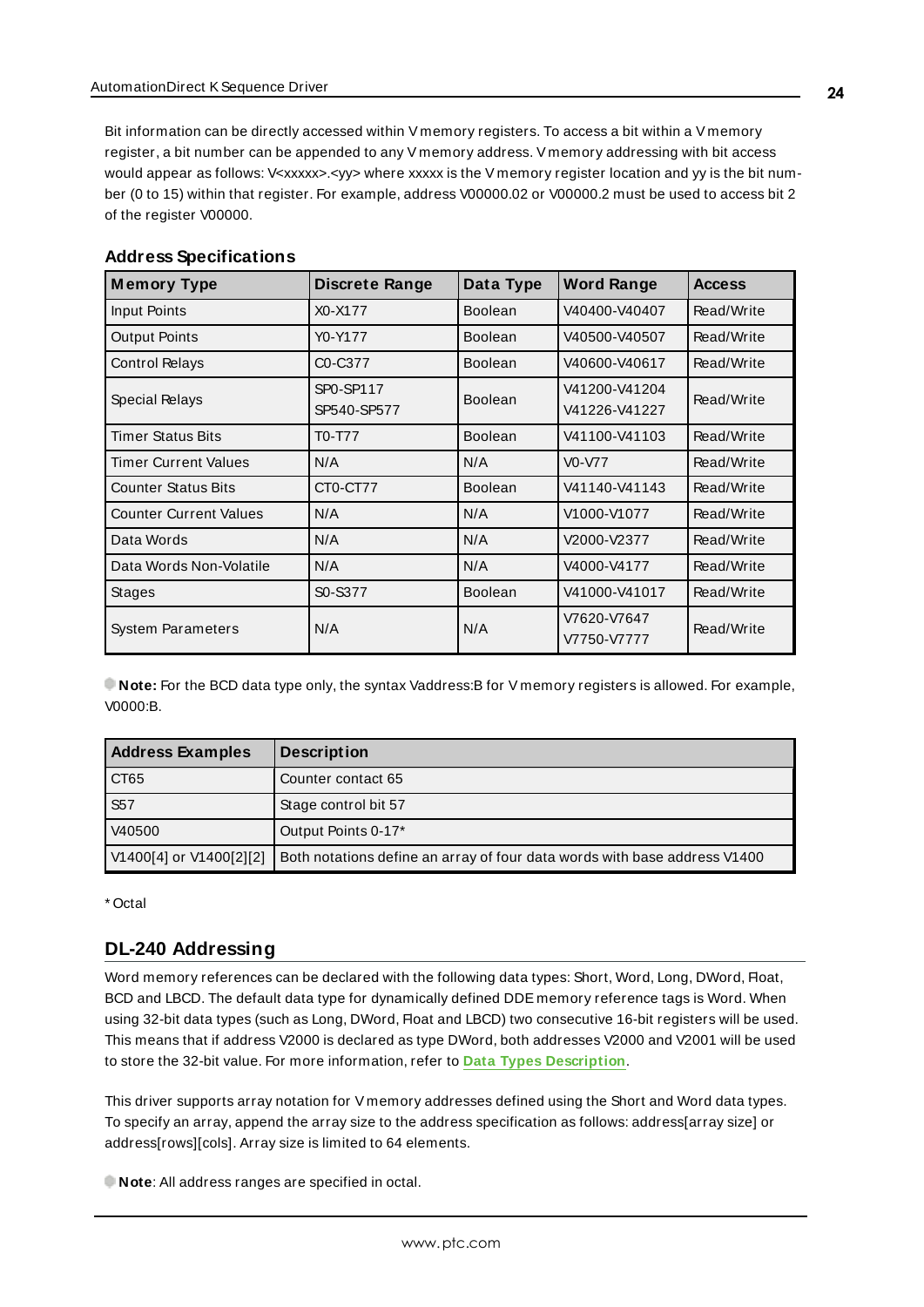# **Bit Access to V Memory**

Bit information can be directly accessed within V memory registers. To access a bit within a V memory register, a bit number can be appended to any V memory address. V memory addressing with bit access would appear as follows: V<xxxxx>.<yy> where xxxxx is the V memory register location and yy is the bit number (0 to 15) within that register. For example, address V00000.02 or V00000.2 must be used to access bit 2 of the register V00000.

# **Address Specifications**

| <b>Memory Type</b>            | <b>Discrete Range</b>    | Data Type      | <b>Word Range</b>              | <b>Access</b> |
|-------------------------------|--------------------------|----------------|--------------------------------|---------------|
| Input Points                  | X0-X477                  | <b>Boolean</b> | V40400-V40423                  | Read/Write    |
| <b>Output Points</b>          | Y0-Y477                  | <b>Boolean</b> | V40500-V40523                  | Read/Write    |
| <b>Control Relays</b>         | C0-C377                  | <b>Boolean</b> | V40600-V40617                  | Read/Write    |
| Special Relays                | SP0-SP137<br>SP540-SP617 | <b>Boolean</b> | V41200-V41205<br>V41226-V41230 | Read/Write    |
| <b>Timer Status Bits</b>      | T0-T177                  | <b>Boolean</b> | V41100-V41107                  | Read/Write    |
| Timer Current Values          | N/A                      | N/A            | V0-V177                        | Read/Write    |
| <b>Counter Status Bits</b>    | CT0-CT177                | <b>Boolean</b> | V41140-V41147                  | Read/Write    |
| <b>Counter Current Values</b> | N/A                      | N/A            | V1000-V1177                    | Read/Write    |
| Data Words                    | N/A                      | N/A            | V2000-V3777                    | Read/Write    |
| Data Words Non-Volatile       | N/A                      | N/A            | V4000-V4377                    | Read/Write    |
| Stages                        | S0-S777                  | <b>Boolean</b> | V41000-V41037                  | Read/Write    |
| <b>System Parameters</b>      | N/A                      | N/A            | V7620-V7737<br>V7746-V7777     | Read/Write    |

**Note:** For the BCD data type only, the syntax Vaddress:B for V memory registers is allowed. For example, V0000:B.

| <b>Address Examples</b> | <b>Description</b>                                                        |
|-------------------------|---------------------------------------------------------------------------|
| CT65                    | Counter contact 65                                                        |
| S <sub>57</sub>         | Stage control bit 57                                                      |
| V40500                  | Output Points 0-17*                                                       |
| V1400[4] or V1400[2][2] | Both notations define an array of four data words with base address V1400 |

<span id="page-24-0"></span>\* Octal

# **DL-250(-1) Addressing**

Word memory references can be declared with the following data types: Short, Word, Long, DWord, Float, BCD and LBCD. The default data type for dynamically defined DDE memory reference tags is Word. When using 32-bit data types (such as Long, DWord, Float and LBCD) two consecutive 16-bit registers will be used. This means that if address V1400 is declared as type DWord, both addresses V1400 and V1401 will be used to store the 32-bit value. For more information, refer to **Data Types [Description](#page-18-0)**.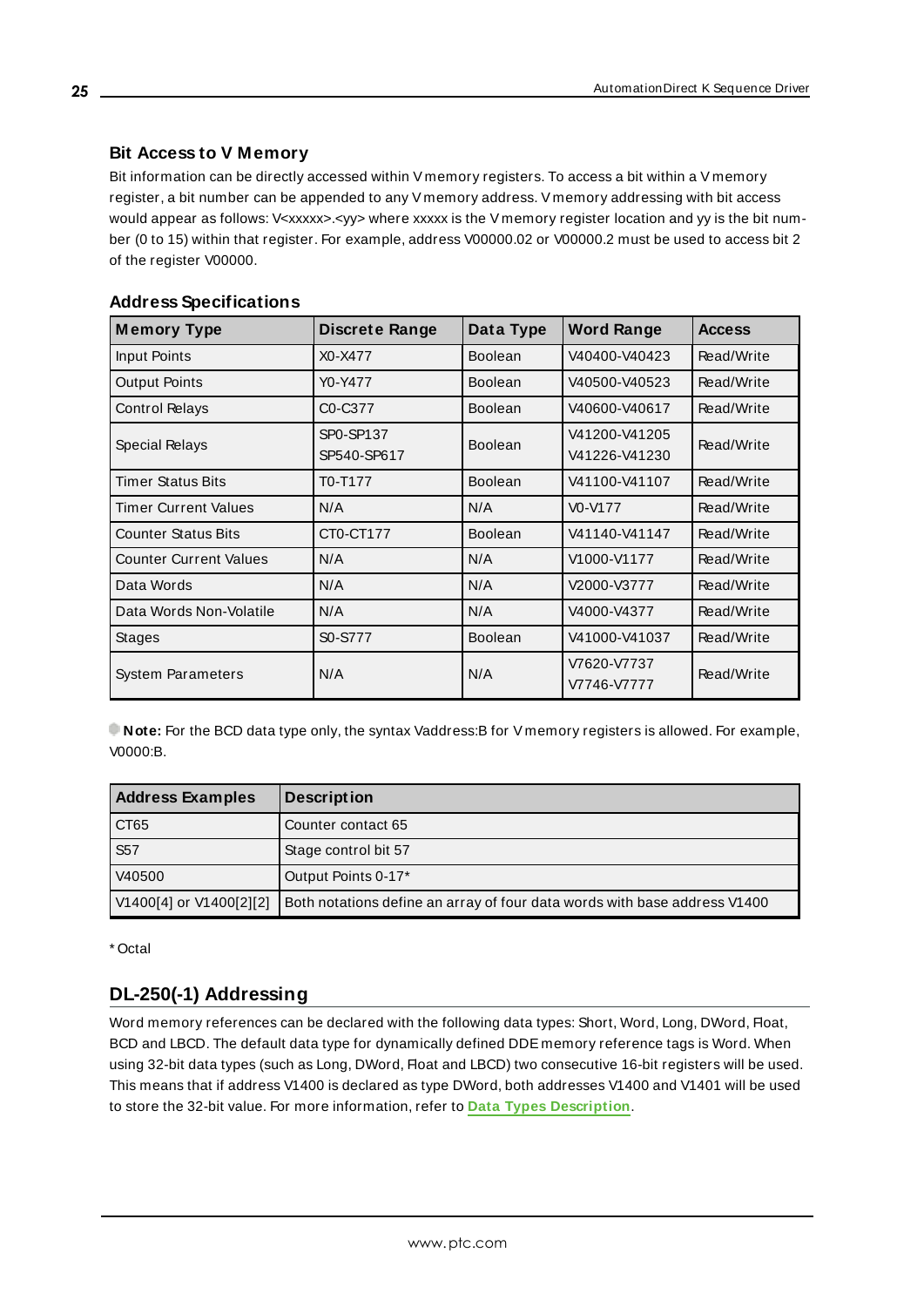This driver supports array notation for V memory addresses defined using the Short and Word data types. To specify an array, append the array size to the address specification as follows: address[array size] or address[rows][cols]. Array size is limited to 64 elements.

**Note**: All address ranges are specified in octal.

# **Bit Access to V Memory**

Bit information can be directly accessed within V memory registers. To access a bit within a V memory register, a bit number can be appended to any V memory address. V memory addressing with bit access would appear as follows: V<xxxxx>.<yy> where xxxxx is the V memory register location and yy is the bit number (0 to 15) within that register. For example, address V00000.02 or V00000.2 must be used to access bit 2 of the register V00000.

| <b>Memory Type</b>            | <b>Discrete Range</b>             | Data Type      | <b>Word Range</b>                | <b>Access</b> |
|-------------------------------|-----------------------------------|----------------|----------------------------------|---------------|
| <b>Input Points</b>           | X0-X777                           | <b>Boolean</b> | V40400-V40437                    | Read/Write    |
| <b>Output Points</b>          | Y0-Y777                           | <b>Boolean</b> | V40500-V40537                    | Read/Write    |
| <b>Control Relays</b>         | C <sub>0</sub> -C <sub>1777</sub> | <b>Boolean</b> | V40600-V40677                    | Read/Write    |
| Special Relays                | SP0-SP777                         | <b>Boolean</b> | V41200-V41237                    | Read/Write    |
| <b>Timer Status Bits</b>      | T0-T377                           | <b>Boolean</b> | V41100-V41117                    | Read/Write    |
| <b>Timer Current Values</b>   | N/A                               | N/A            | V <sub>0</sub> -V <sub>377</sub> | Read/Write    |
| <b>Counter Status Bits</b>    | CT0-CT177                         | <b>Boolean</b> | V41140-V41147                    | Read/Write    |
| <b>Counter Current Values</b> | N/A                               | N/A            | V1000-V1177                      | Read/Write    |
| Data Words                    | N/A                               | N/A            | V1400-V7377<br>V10000-V17777     | Read/Write    |
| Stages                        | S0-S1777                          | <b>Boolean</b> | V41000-V41077                    | Read/Write    |
| <b>System Parameters</b>      | N/A                               | N/A            | V7400-V7777<br>V37000-V37777     | Read/Write    |

### **Address Specifications**

**Note:** For the BCD data type only, the syntax Vaddress:B for V memory registers is allowed. For example, V0000:B.

| <b>Address Examples</b>  | <b>Description</b>                                                        |
|--------------------------|---------------------------------------------------------------------------|
| CT65>                    | Counter contact 65                                                        |
| S57                      | Stage control bit 57                                                      |
| V40500>                  | Output Points 0-17*                                                       |
| V1400[4] or V1400[2][2]> | Both notations define an array of four data words with base address V1400 |

<span id="page-25-0"></span>\* Octal

# **DL-260 Addressing**

Word memory references can be declared with the following data types: Short, Word, Long, DWord, Float, BCD and LBCD. The default data type for dynamically defined DDE memory reference tags is Word. When using 32-bit data types (such as Long, DWord, Float and LBCD) two consecutive 16-bit registers will be used. This means that if address V1400 is declared as type DWord, both addresses V1400 and V1401 will be used to store the 32-bit value. For more information, refer to **Data Types [Description](#page-18-0)**.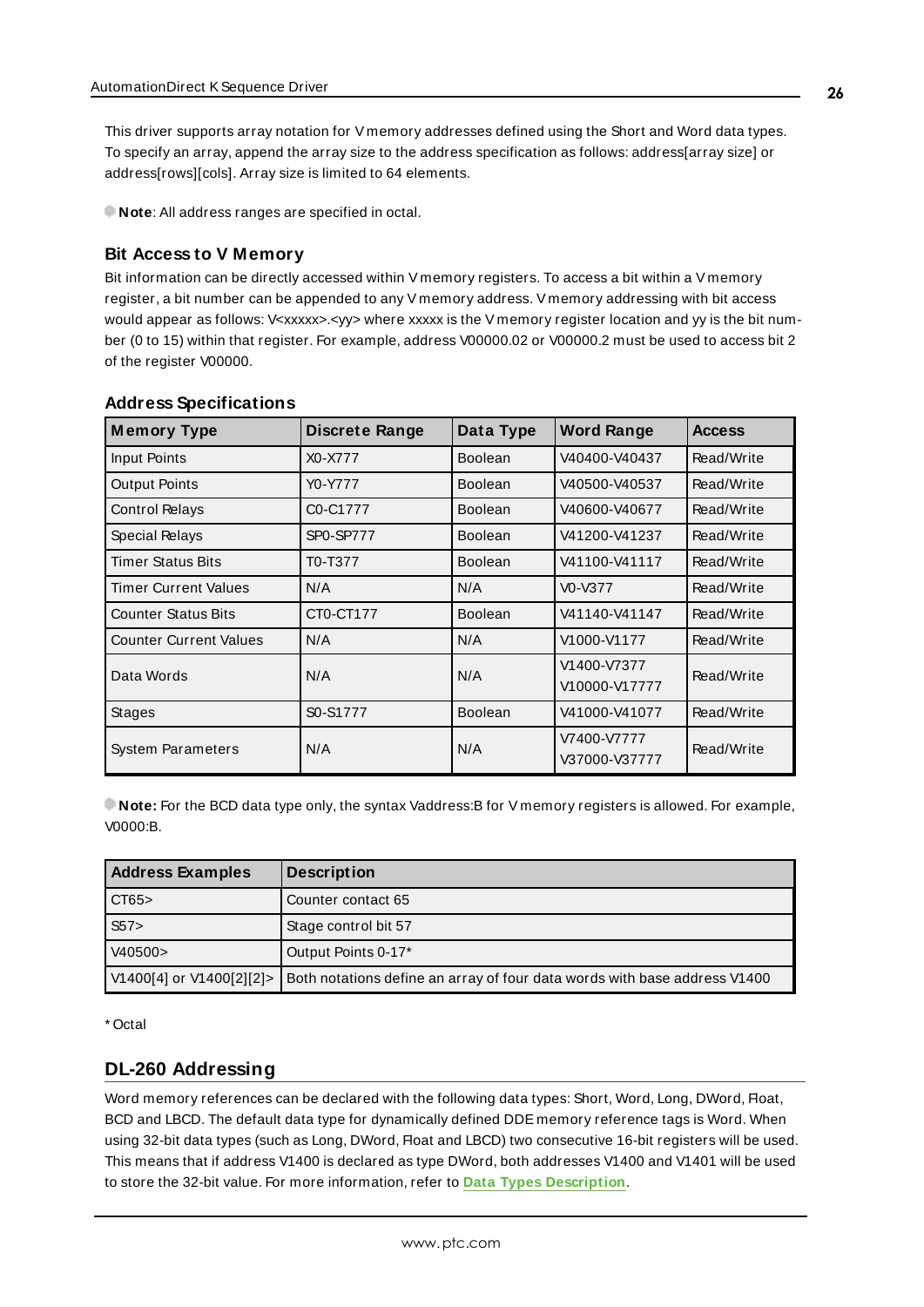This driver supports array notation for V memory addresses defined using the Short and Word data types. To specify an array, append the array size to the address specification as follows: address[array size] or address[rows][cols]. Array size is limited to 64 elements.

**Note:** All address ranges are specified in octal.

# **Bit Access to V Memory**

Bit information can be directly accessed within V memory registers. To access a bit within a V memory register, a bit number can be appended to any V memory address. V memory addressing with bit access would appear as follows: V<xxxxx>.<yy> where xxxxx is the V memory register location and yy is the bit number (0 to 15) within that register. For example, address V00000.02 or V00000.2 must be used to access bit 2 of the register V00000.

| <b>Memory Type</b>            | Discrete Range | Data Type      | <b>Word Range</b>                         | <b>Access</b> |
|-------------------------------|----------------|----------------|-------------------------------------------|---------------|
| Input Points                  | X0-X1777       | <b>Boolean</b> | V40400-V40477                             | Read/Write    |
| <b>Output Points</b>          | Y0-Y1777       | <b>Boolean</b> | V40500-V40577                             | Read/Write    |
| <b>Control Relays</b>         | C0-C3777       | Boolean        | V40600-V40777                             | Read/Write    |
| Special Relays                | SP0-SP777      | <b>Boolean</b> | V41200-V41237                             | Read/Write    |
| <b>Timer Status Bits</b>      | T0-T377        | Boolean        | V41100-V41117                             | Read/Write    |
| <b>Timer Current Values</b>   | N/A            | N/A            | V0-V377                                   | Read/Write    |
| <b>Counter Status Bits</b>    | CT0-CT377      | <b>Boolean</b> | V41140-V41157                             | Read/Write    |
| <b>Counter Current Values</b> | N/A            | N/A            | V1000-V1377                               | Read/Write    |
| Data Words                    | N/A            | N/A            | V400-V777<br>V1400-V7377<br>V10000-V35777 | Read/Write    |
| <b>Stages</b>                 | S0-S1777       | <b>Boolean</b> | V41000-V41077                             | Read/Write    |
| Global Input                  | GX0-GX3777     | <b>Boolean</b> | V40000-V40177                             | Read/Write    |
| <b>Global Output</b>          | GY0-GY3777     | Boolean        | V40200-V40377                             | Read/Write    |
| <b>System Parameters</b>      | N/A            | N/A            | V7600-V7777<br>V36000-V37777              | Read/Write    |

## **Address Specifications**

**Note**: For the BCD data type only, the syntax Vaddress:B for V memory registers is allowed. For example, V0000:B.

| <b>Address Examples</b> | <b>Description</b>                                                        |
|-------------------------|---------------------------------------------------------------------------|
| CT65                    | Counter contact 65                                                        |
| S <sub>57</sub>         | Stage control bit 57                                                      |
| V40500                  | Output Points 0-17*                                                       |
| V1400[4] or V1400[2][2] | Both notations define an array of four data words with base address V1400 |

\* Octal

**27**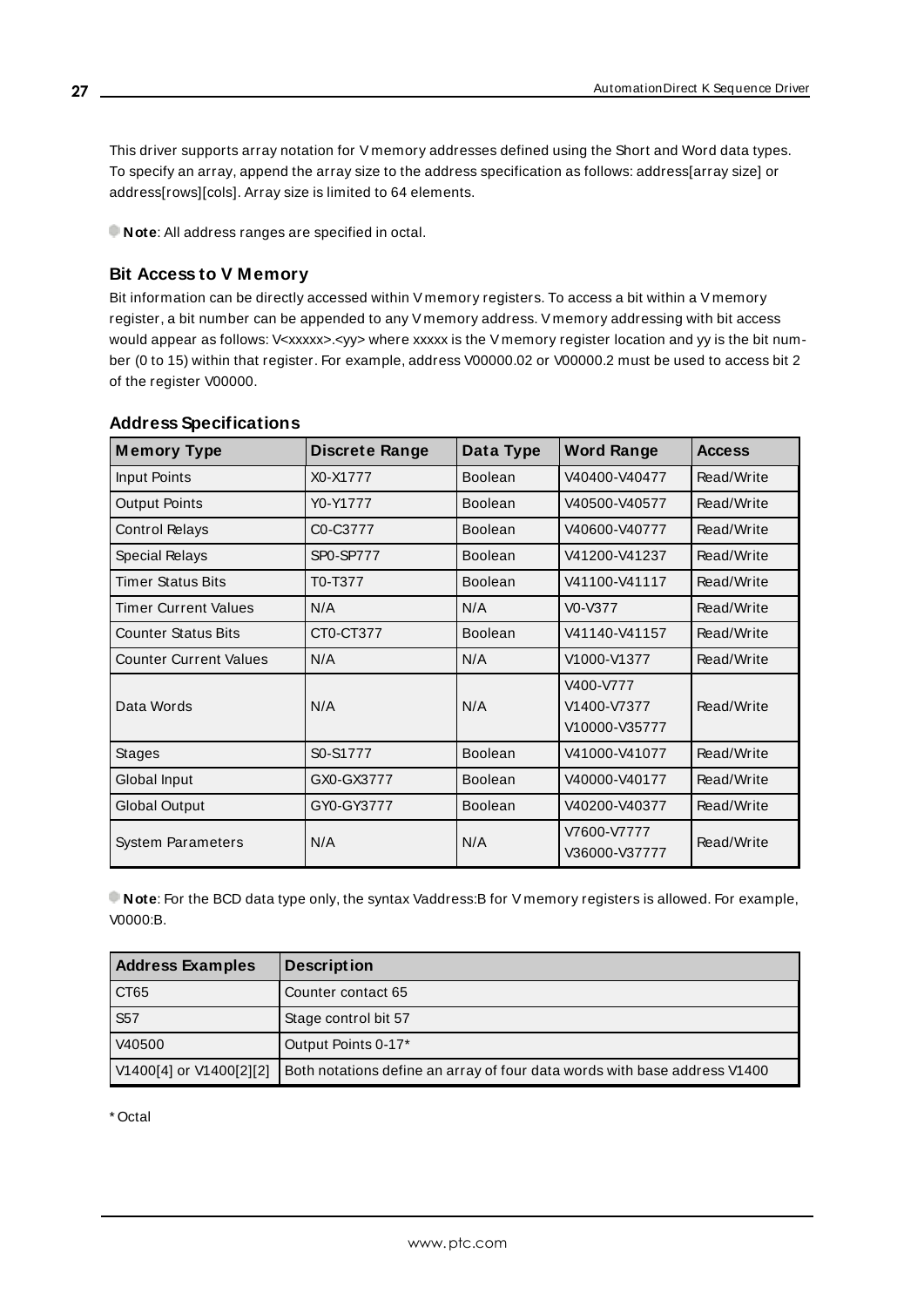# <span id="page-27-0"></span>**DL-350 Addressing**

Word memory references can be declared with the following data types: Short, Word, Long, DWord, Float, BCD and LBCD. The default data type for dynamically defined DDE memory reference tags is Word. When using 32-bit data types (such as Long, DWord, Float and LBCD) two consecutive 16-bit registers will be used. This means that if address V1400 is declared as type DWord, both addresses V1400 and V1401 will be used to store the 32-bit value. For more information, refer to **Data Types [Description](#page-18-0)**.

This driver supports array notation for V memory addresses defined using the Short and Word data types. To specify an array, append the array size to the address specification as follows: address[array size] or address[rows][cols]. Array size is limited to 64 elements.

**Note:** All address ranges are specified in octal.

## **Bit Access to V Memory**

Bit information can be directly accessed within V memory registers. To access a bit within a V memory register, a bit number can be appended to any V memory address. V memory addressing with bit access would appear as follows: V<xxxxx>.<yy> where xxxxx is the V memory register location and yy is the bit number (0 to 15) within that register. For example, address V00000.02 or V00000.2 must be used to access bit 2 of the register V00000.

| <b>Memory Type</b>            | <b>Discrete Range</b>             | Data Type      | <b>Word Range</b>            | <b>Access</b> |
|-------------------------------|-----------------------------------|----------------|------------------------------|---------------|
| <b>Input Points</b>           | X0-X777                           | <b>Boolean</b> | V40400-V40437                | Read/Write    |
| <b>Output Points</b>          | Y0-Y777                           | <b>Boolean</b> | V40500-V40537                | Read/Write    |
| <b>Control Relays</b>         | C <sub>0</sub> -C <sub>1777</sub> | <b>Boolean</b> | V40600-V40677                | Read/Write    |
| Special Relays                | <b>SP0-SP777</b>                  | <b>Boolean</b> | V41200-V41237                | Read/Write    |
| <b>Timer Status Bits</b>      | T0-T377                           | <b>Boolean</b> | V41100-V41117                | Read/Write    |
| <b>Timer Current Values</b>   | N/A                               | N/A            | V0-V377                      | Read/Write    |
| <b>Counter Status Bits</b>    | CT0-CT177                         | <b>Boolean</b> | V41140-V41147                | Read/Write    |
| <b>Counter Current Values</b> | N/A                               | N/A            | V1000-V1177                  | Read/Write    |
| Data Words                    | N/A                               | N/A            | V1400-V7377<br>V10000-V17777 | Read/Write    |
| <b>Stages</b>                 | S0-S1777                          | Boolean        | V41000-V41077                | Read/Write    |
| <b>System Parameters</b>      | N/A                               | N/A            | V7400-V7777<br>V36000-V37777 | Read/Write    |

## **Address Specifications**

**Note**: For the BCD data type only, the syntax Vaddress:B for V memory registers is allowed. For example, V0000:B.

| <b>Address Examples</b> | <b>Description</b>                                                        |
|-------------------------|---------------------------------------------------------------------------|
| CT65                    | Counter contact 65                                                        |
| S <sub>57</sub>         | Stage control bit 57                                                      |
| V40500                  | Output Points 0-17*                                                       |
| V1400[4] or V1400[2][2] | Both notations define an array of four data words with base address V1400 |

\* Octal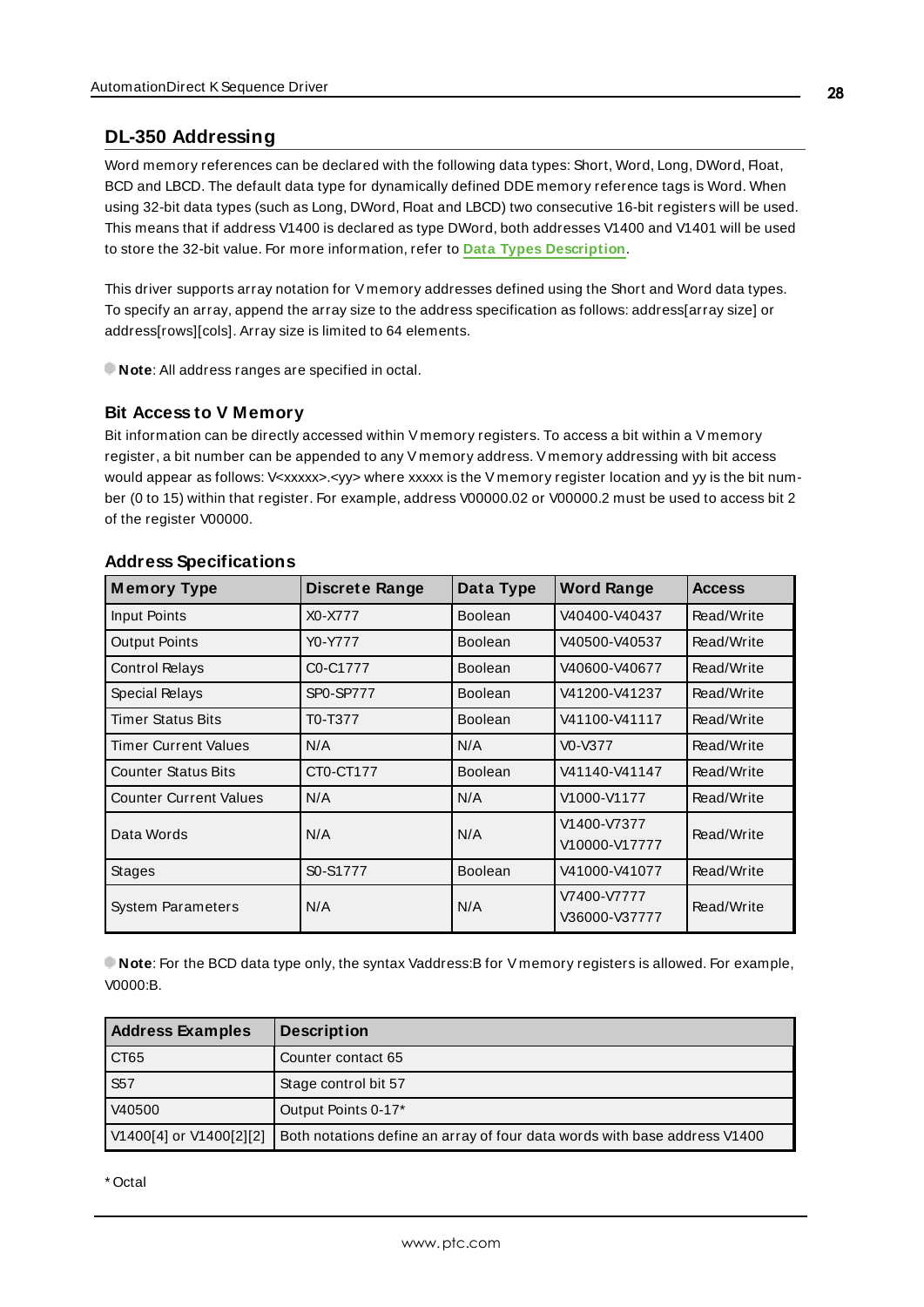# <span id="page-28-0"></span>**DL-430 Addressing**

Word memory references can be declared with the following data types: Short, Word, Long, DWord, Float, BCD and LBCD. The default data type for dynamically defined DDE memory reference tags is Word. When using 32-bit data types (such as Long, DWord, Float and LBCD) two consecutive 16-bit registers will be used. This means that if address V1400 is declared as type DWord, both addresses V1400 and V1401 will be used to store the 32-bit value. For more information, refer to **Data Types [Description](#page-18-0)**.

This driver supports array notation for V memory addresses defined using the Short and Word data types. To specify an array, append the array size to the address specification as follows: address[array size] or address[rows][cols]. Array size is limited to 64 elements.

**Note**: All address ranges are specified in octal.

## **Bit Access to V Memory**

Bit information can be directly accessed within V memory registers. To access a bit within a V memory register, a bit number can be appended to any V memory address. V memory addressing with bit access would appear as follows: V<xxxxx>.<yy> where xxxxx is the V memory register location and yy is the bit number (0 to 15) within that register. For example, address V00000.02 or V00000.2 must be used to access bit 2 of the register V00000.

| <b>Memory Type</b>            | Discrete Range                   | Data Type      | <b>Word Range</b>                | <b>Access</b> |
|-------------------------------|----------------------------------|----------------|----------------------------------|---------------|
| Input Points                  | X0-X477                          | Boolean        | V40400-V40423                    | Read/Write    |
| <b>Output Points</b>          | Y0-Y477                          | Boolean        | V40500-V40523                    | Read/Write    |
| <b>Control Relays</b>         | C <sub>0</sub> -C <sub>737</sub> | <b>Boolean</b> | V40600-V40635                    | Read/Write    |
| Special Relays                | SP0-SP137<br>SP320-SP617         | <b>Boolean</b> | V41200-V41205<br>V41215-V41230   | Read/Write    |
| <b>Timer Status Bits</b>      | T0-T177                          | <b>Boolean</b> | V41100-V41107                    | Read/Write    |
| <b>Timer Current Values</b>   | N/A                              | N/A            | V <sub>0</sub> -V <sub>177</sub> | Read/Write    |
| <b>Counter Status Bits</b>    | CT0-CT177                        | <b>Boolean</b> | V41140-V41147                    | Read/Write    |
| <b>Counter Current Values</b> | N/A                              | N/A            | V01000-V01177                    | Read/Write    |
| Data Words                    | N/A                              | N/A            | V1400-V7377                      | Read/Write    |
| Stages                        | S0-S577                          | Boolean        | V41000-V41027                    | Read/Write    |
| Remote In/Out                 | GX0-GX737                        | <b>Boolean</b> | V40000-V40037                    | Read/Write    |
| <b>System Parameters</b>      | N/A                              | N/A            | V7400-V7777                      | Read/Write    |

### **Address Specifications**

**Note**: For the BCD data type only, the syntax Vaddress:B for V memory registers is allowed. For example, V0000:B.

| <b>Address Examples</b> | <b>Description</b>                                                        |
|-------------------------|---------------------------------------------------------------------------|
| CT65                    | Counter contact 65                                                        |
| S <sub>57</sub>         | Stage control bit 57                                                      |
| V40500                  | Output Points 0-17*                                                       |
| V1400[4] or V1400[2][2] | Both notations define an array of four data words with base address V1400 |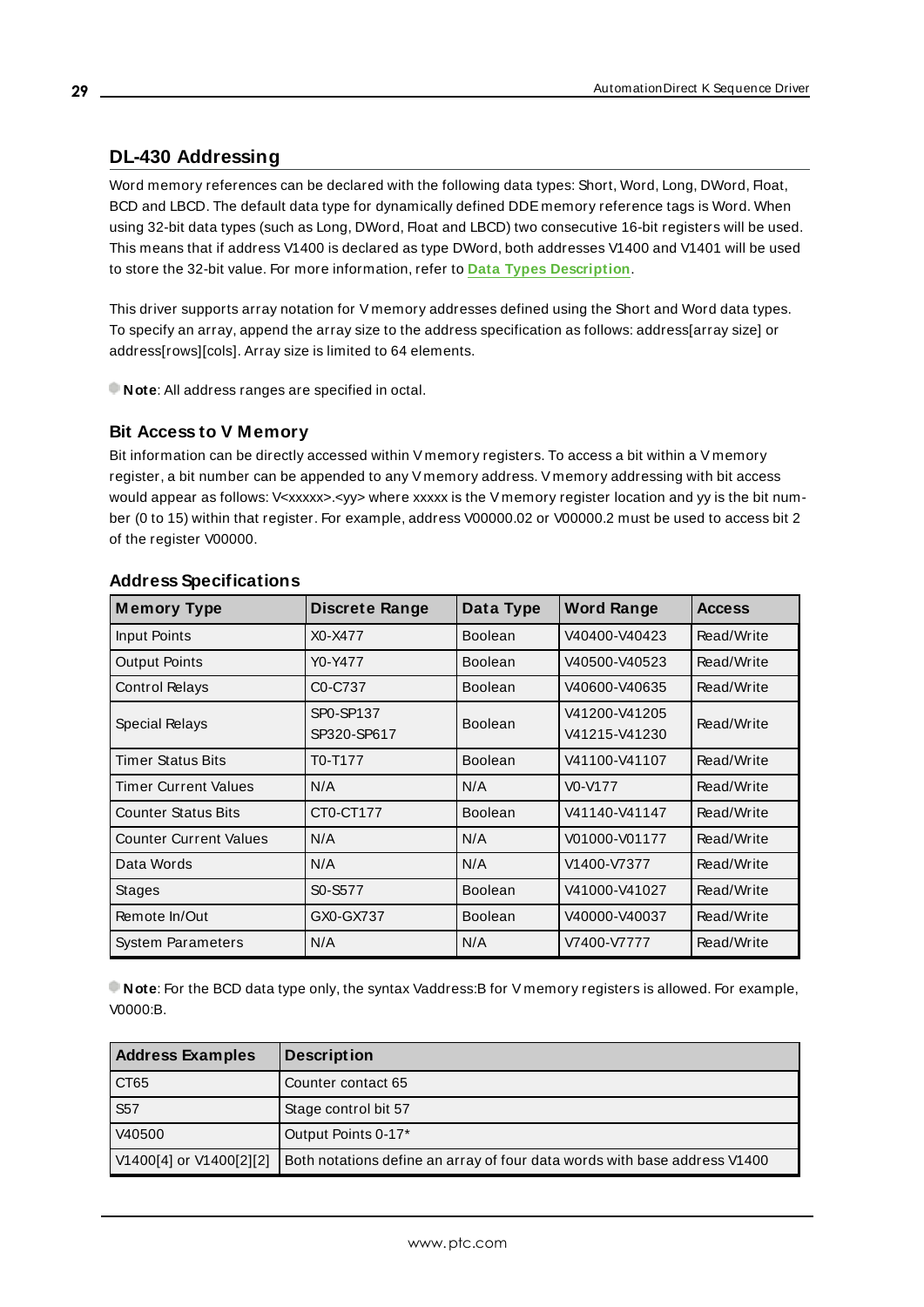<span id="page-29-0"></span>\* Octal

# **DL-440 Addressing**

Word memory references can be declared with the following data types: Short, Word, Long, DWord, Float, BCD and LBCD. The default data type for dynamically defined DDE memory reference tags is Word. When using 32-bit data types (such as Long, DWord, Float and LBCD) two consecutive 16-bit registers will be used. This means that if address V1400 is declared as type DWord, both addresses V1400 and V1401 will be used to store the 32-bit value. For more information, refer to **Data Types [Description](#page-18-0)**.

This driver supports array notation for V memory addresses defined using the Short and Word data types. To specify an array, append the array size to the address specification as follows: address[array size] or address[rows][cols]. Array size is limited to 64 elements.

**Note**: All address ranges are specified in octal.

### **Bit Access to V Memory**

Bit information can be directly accessed within V memory registers. To access a bit within a V memory register, a bit number can be appended to any V memory address. V memory addressing with bit access would appear as follows: V<xxxxx>.<yy> where xxxxx is the V memory register location and yy is the bit number (0 to 15) within that register. For example, address V00000.02 or V00000.2 must be used to access bit 2 of the register V00000.

| <b>Memory Type</b>            | <b>Discrete Range</b>    | Data Type      | <b>Word Range</b>              | <b>Access</b> |
|-------------------------------|--------------------------|----------------|--------------------------------|---------------|
| Input Points                  | X0-X477                  | Boolean        | V40400-V40423                  | Read/Write    |
| <b>Output Points</b>          | Y0-Y477                  | <b>Boolean</b> | V40500-V40523                  | Read/Write    |
| <b>Control Relays</b>         | C0-C1777                 | <b>Boolean</b> | V40600-V40677                  | Read/Write    |
| Special Relays                | SP0-SP137<br>SP320-SP717 | Boolean        | V41200-V41205<br>V41215-V41234 | Read/Write    |
| <b>Timer Status Bits</b>      | T0-T377                  | <b>Boolean</b> | V41100-V41117                  | Read/Write    |
| <b>Timer Current Values</b>   | N/A                      | N/A            | V0-V377                        | Read/Write    |
| <b>Counter Status Bits</b>    | CT0-CT177                | <b>Boolean</b> | V41140-V41147                  | Read/Write    |
| <b>Counter Current Values</b> | N/A                      | N/A            | V1000-V1177                    | Read/Write    |
| Data Words                    | N/A                      | N/A            | V1400-V7377<br>V10000-V17777   | Read/Write    |
| <b>Stages</b>                 | S0-S1777                 | Boolean        | V41000-V41077                  | Read/Write    |
| Remote In/Out                 | GX0-GX1777               | <b>Boolean</b> | V40000-V40077                  | Read/Write    |
| <b>System Parameters</b>      | N/A                      | N/A            | V700-V737<br>V7400-V7777       | Read/Write    |

# **Address Specifications**

**Note**: For the BCD data type only, the syntax Vaddress:B for V memory registers is allowed. For example, V0000:B.

| <b>Address Examples</b> | Description        |
|-------------------------|--------------------|
| I CT65                  | Counter contact 65 |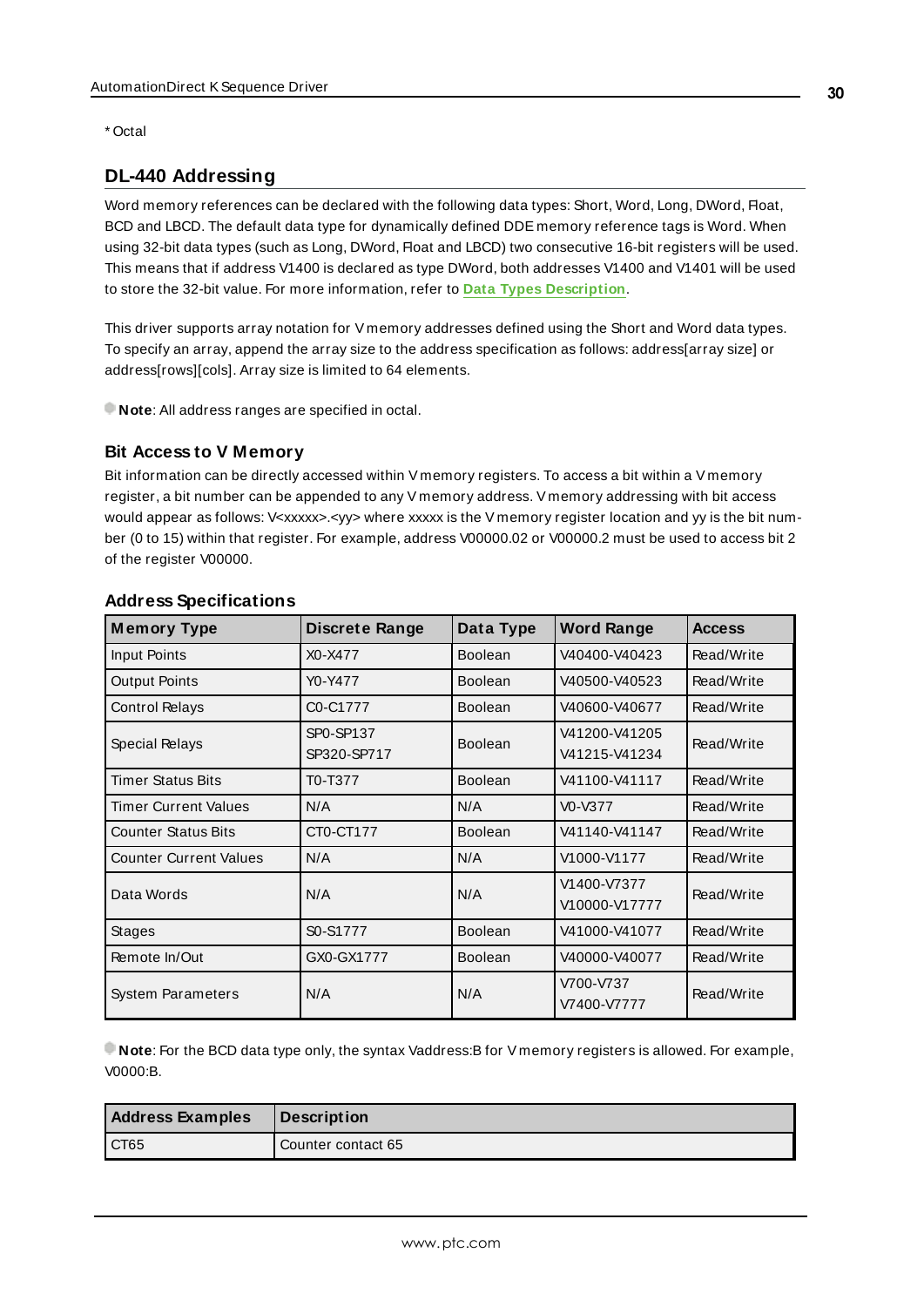| <b>Address Examples</b> | <b>Description</b>                                                        |
|-------------------------|---------------------------------------------------------------------------|
| <b>S57</b>              | Stage control bit 57                                                      |
| V40500                  | Output Points 0-17*                                                       |
| V1400[4] or V1400[2][2] | Both notations define an array of four data words with base address V1400 |

<span id="page-30-0"></span>\* Octal

# **DL-450 Addressing**

Word memory references can be declared with the following data types: Short, Word, Long, DWord, Float, BCD and LBCD. The default data type for dynamically defined DDE memory reference tags is Word. When using 32-bit data types (such as Long, DWord, Float and LBCD) two consecutive 16-bit registers will be used. This means that if address V1400 is declared as type DWord, both addresses V1400 and V1401 will be used to store the 32-bit value. For more information, refer to **Data Types [Description](#page-18-0)**.

This driver supports array notation for V memory addresses defined using the Short and Word data types. To specify an array, append the array size to the address specification as follows: address[array size] or address[rows][cols]. Array size is limited to 64 elements.

**Note**: All address ranges are specified in octal.

# **Bit Access to V Memory**

Bit information can be directly accessed within V memory registers. To access a bit within a V memory register, a bit number can be appended to any V memory address. V memory addressing with bit access would appear as follows: V<xxxxx>.<yy> where xxxxx is the V memory register location and yy is the bit number (0 to 15) within that register. For example, address V00000.02 or V00000.2 must be used to access bit 2 of the register V00000.

| <b>Memory Type</b>            | <b>Discrete Range</b> | Data Type      | <b>Word Range</b>            | <b>Access</b> |
|-------------------------------|-----------------------|----------------|------------------------------|---------------|
| Input Points                  | X0-X1777              | <b>Boolean</b> | V40400-V40477                | Read/Write    |
| <b>Output Points</b>          | Y0-Y1777              | <b>Boolean</b> | V40500-V40577                | Read/Write    |
| <b>Control Relays</b>         | C0-C3777              | <b>Boolean</b> | V40600-V40777                | Read/Write    |
| Special Relays                | <b>SP0-SP777</b>      | <b>Boolean</b> | V41200-V41237                | Read/Write    |
| <b>Timer Status Bits</b>      | T0-T377               | <b>Boolean</b> | V41100-V41117                | Read/Write    |
| <b>Timer Current Values</b>   | N/A                   | N/A            | V0-V377                      | Read/Write    |
| <b>Counter Status Bits</b>    | CT0-CT377             | Boolean        | V41140-V41157                | Read/Write    |
| <b>Counter Current Values</b> | N/A                   | N/A            | V1000-V1377                  | Read/Write    |
| Data Words                    | N/A                   | N/A            | V1400-V7377<br>V10000-V37777 | Read/Write    |
| <b>Stages</b>                 | S0-S1777              | <b>Boolean</b> | V41000-V41077                | Read/Write    |
| Global Input                  | GX0-GX3777            | <b>Boolean</b> | V40000-V40177                | Read/Write    |
| <b>Global Output</b>          | GY0-GY3777            | <b>Boolean</b> | V40200-V40377                | Read/Write    |
| <b>System Parameters</b>      | N/A                   | N/A            | V400-V777<br>V7400-V7777     | Read/Write    |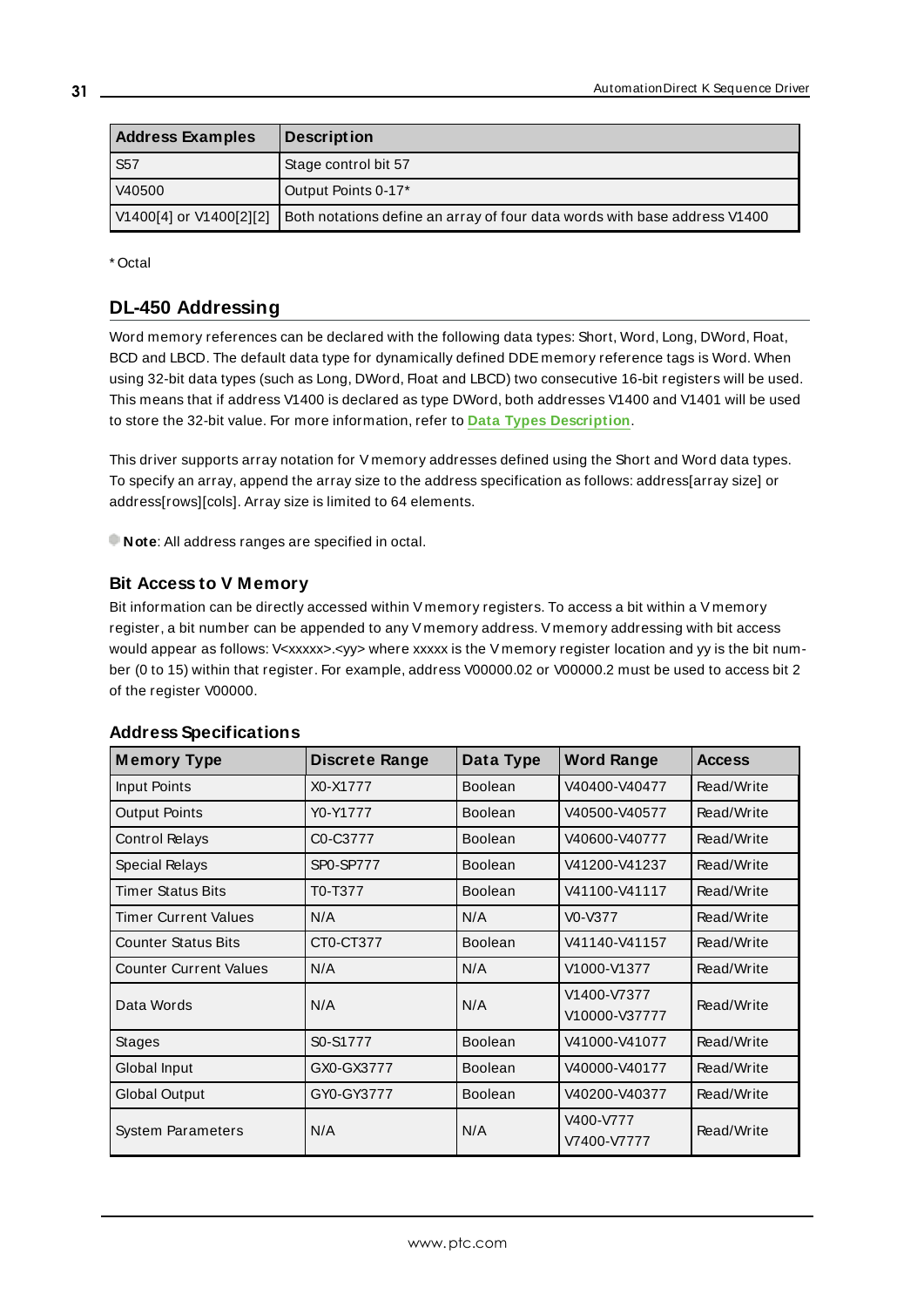| <b>Address Examples</b> | <b>Description</b>                                                        |
|-------------------------|---------------------------------------------------------------------------|
| CT65                    | Counter contact 65                                                        |
| <b>S57</b>              | Stage control bit 57                                                      |
| V40500                  | Output Points 0-17*                                                       |
| V1400[4] or V1400[2][2] | Both notations define an array of four data words with base address V1400 |

<span id="page-31-0"></span>\* Octal

### **SG Series Addressing**

Word memory references can be declared with the following data types: Short, Word, Long, DWord, Float, BCD and LBCD. The default data type for dynamically defined DDE memory reference tags is Word. When using 32-bit data types (such as Long, DWord, Float and LBCD) two consecutive 16-bit registers will be used. This means that if address V1400 is declared as type DWord, both addresses V1400 and V1401 will be used to store the 32-bit value. For more information, refer to **Data Types [Description](#page-18-0)**.

This driver supports array notation for V memory addresses defined using the Short and Word data types. To specify an array, append the array size to the address specification as follows: address[array size] or address[rows][cols]. Array size is limited to 64 elements.

**Note:** All address ranges are specified in octal.

### **Bit Access to V Memory**

Bit information can be directly accessed within V memory registers. To access a bit within a V memory register, a bit number can be appended to any V memory address. V memory addressing with bit access would appear as follows: V<xxxxx>.<yy> where xxxxx is the V memory register location and yy is the bit number (0 to 15) within that register. For example, address V00000.02 or V00000.2 must be used to access bit 2 of the register V00000.

| <b>Memory Type</b>            | <b>Discrete Range</b> | Data Type      | <b>Word Range</b>            | <b>Access</b> |
|-------------------------------|-----------------------|----------------|------------------------------|---------------|
| Input Points                  | X0-X1777              | <b>Boolean</b> | V40400-V40477                | Read/Write    |
| <b>Output Points</b>          | Y0-Y1777              | <b>Boolean</b> | V40500-V40577                | Read/Write    |
| <b>Control Relays</b>         | C0-C3777              | <b>Boolean</b> | V40600-V40777                | Read/Write    |
| Special Relays                | <b>SP0-SP777</b>      | <b>Boolean</b> | V41200-V41237                | Read/Write    |
| <b>Timer Status Bits</b>      | T0-T377               | <b>Boolean</b> | V41100-V41117                | Read/Write    |
| <b>Timer Current Values</b>   | N/A                   | N/A            | V0-V377                      | Read/Write    |
| <b>Counter Status Bits</b>    | CT0-CT377             | <b>Boolean</b> | V41140-V41157                | Read/Write    |
| <b>Counter Current Values</b> | N/A                   | N/A            | V1000-V1377                  | Read/Write    |
| Data Words                    | N/A                   | N/A            | V1400-V7377<br>V10000-V37777 | Read/Write    |
| <b>Stages</b>                 | S0-S1777              | <b>Boolean</b> | V41000-V41077                | Read/Write    |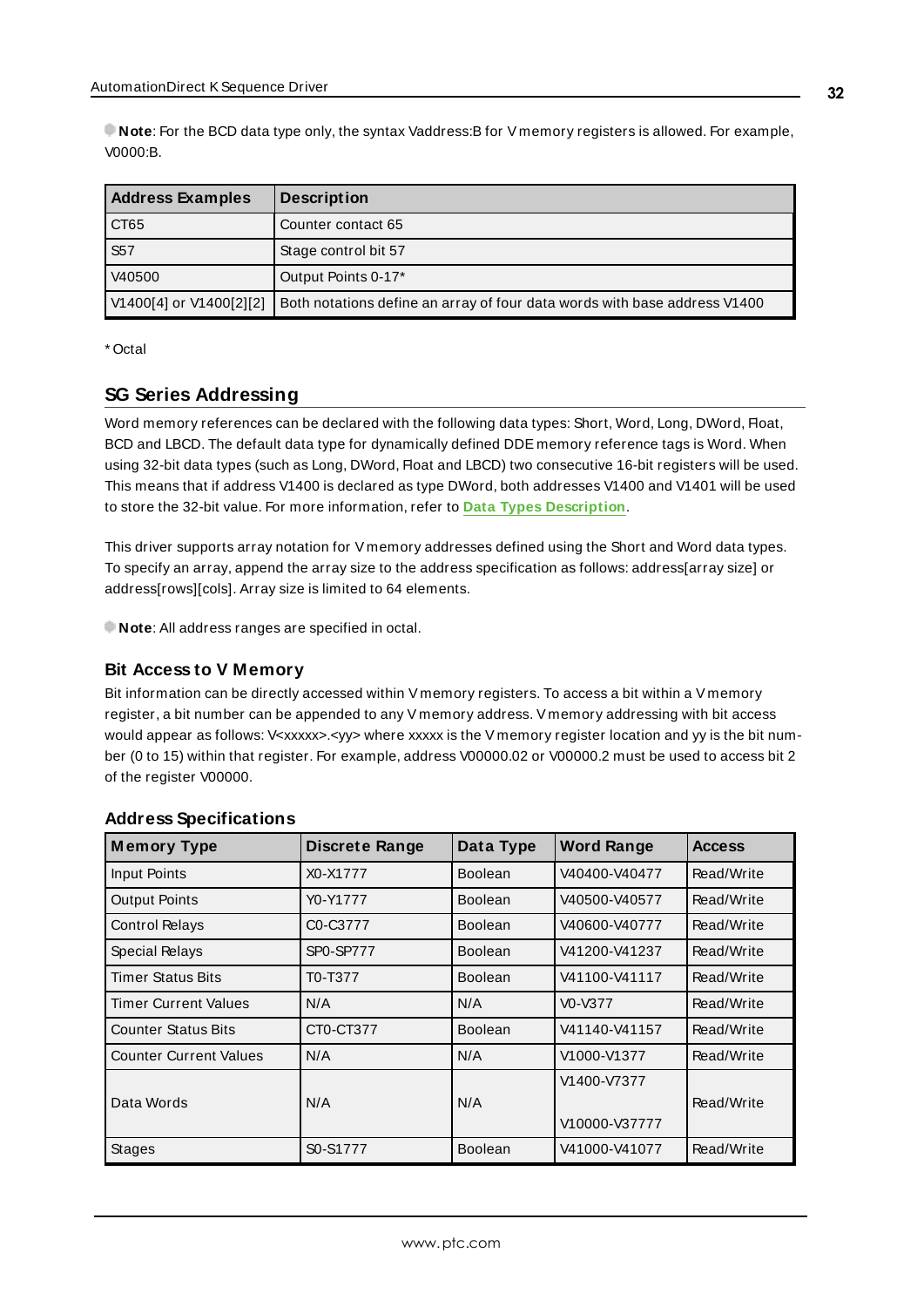| <b>Memory Type</b>       | <b>Discrete Range</b> | Data Type      | <b>Word Range</b>        | <b>Access</b> |
|--------------------------|-----------------------|----------------|--------------------------|---------------|
| Remote In                | GX0-GX3777            | <b>Boolean</b> | V40000-V40177            | Read/Write    |
| Remote Out               | GY0-GY3777            | <b>Boolean</b> | V40200-V0377             | Read/Write    |
| <b>System Parameters</b> | N/A                   | N/A            | V400-V777<br>V7400-V7777 | Read/Write    |

| <b>Address Examples</b> | <b>Description</b>                                                         |
|-------------------------|----------------------------------------------------------------------------|
| CT65                    | Counter contact 65.                                                        |
| S <sub>57</sub>         | Stage control bit 57.                                                      |
| V40500                  | Output Points 0-17.*                                                       |
| V1400[4] or V1400[2][2] | Both notations define an array of four data words with base address V1400. |

<span id="page-32-0"></span>\* Octal.

# **SL Series Addressing**

Word memory references can be declared with the following data types: Short, Word, Long, DWord, Float, BCD and LBCD. The default data type for dynamically defined DDE memory reference tags is Word. When using 32-bit data types (such as Long, DWord, Float and LBCD) two consecutive 16-bit registers will be used. This means that if address V1400 is declared as type DWord, both addresses V1400 and V1401 will be used to store the 32-bit value. For more information, refer to **Data Types [Description](#page-18-0)**.

This driver supports array notation for V memory addresses defined using the Short and Word data types. To specify an array, append the array size to the address specification as follows: address[array size] or address[rows][cols]. Array size is limited to 64 elements.

**Note:** All address ranges are specified in octal.

# **Bit Access to V Memory**

Bit information can be directly accessed within V memory registers. To access a bit within a V memory register, a bit number can be appended to any V memory address. V memory addressing with bit access would appear as follows: V<xxxxx>.<yy> where xxxxx is the V memory register location and yy is the bit number (0 to 15) within that register. For example, address V00000.02 or V00000.2 must be used to access bit 2 of the register V00000.

| <b>Memory Type</b>    | <b>Discrete Range</b>            | Data Type      | <b>Word Range</b> | <b>Access</b> |
|-----------------------|----------------------------------|----------------|-------------------|---------------|
| Input Points          | X0-X577                          | <b>Boolean</b> | V40400-V40427     | Read/Write    |
| <b>Output Points</b>  | Y0-Y577                          | <b>Boolean</b> | V40500-V40527     | Read/Write    |
| <b>Control Relays</b> | C <sub>0</sub> -C <sub>737</sub> | <b>Boolean</b> | V40600-V40635     | Read/Write    |
|                       | SP0-SP137                        |                | V41200-V41205     |               |
| Special Relays        |                                  | <b>Boolean</b> |                   | Read/Write    |
|                       | SP320-SP617                      |                | V41215-V41230     |               |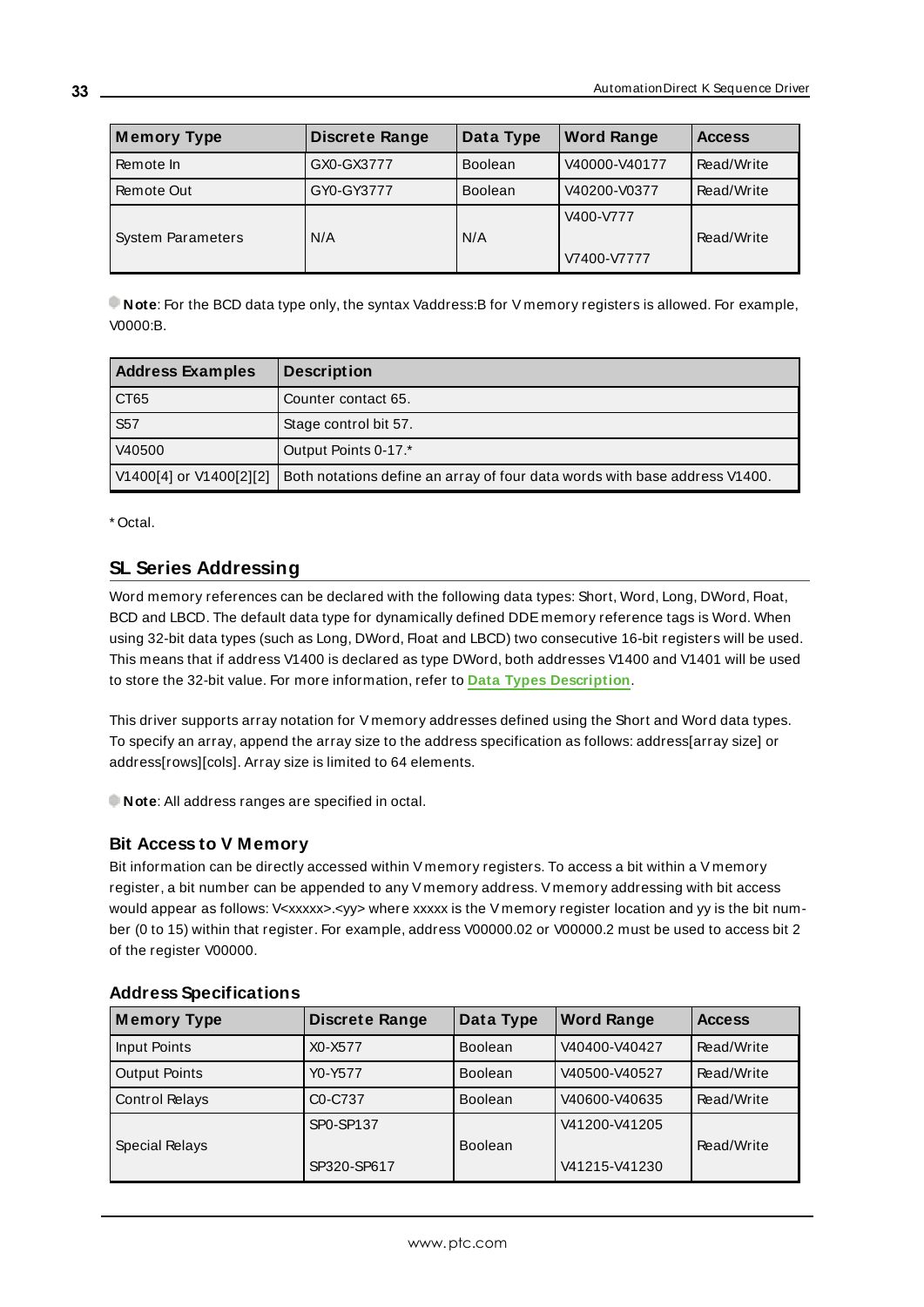| <b>Memory Type</b>            | <b>Discrete Range</b> | Data Type      | <b>Word Range</b> | <b>Access</b> |
|-------------------------------|-----------------------|----------------|-------------------|---------------|
| <b>Timer Status Bits</b>      | T0-T177               | <b>Boolean</b> | V41100-V41107     | Read/Write    |
| <b>Timer Current Values</b>   | N/A                   | N/A            | $V0-V177$         | Read/Write    |
| <b>Counter Status Bits</b>    | CT0-CT177             | <b>Boolean</b> | V41140-V41147     | Read/Write    |
| <b>Counter Current Values</b> | N/A                   | N/A            | V1000-V1177       | Read/Write    |
| Data Words                    | N/A                   | N/A            | V1400-V7377       | Read/Write    |
| <b>Stages</b>                 | S0-S577               | Boolean        | V41000-V41027     | Read/Write    |
| Remote In/Out                 | GX0-GX777             | <b>Boolean</b> | V40000--V40037    | Read/Write    |
| <b>System Parameters</b>      | N/A                   | N/A            | V7400-V7777       | Read/Write    |

| <b>Address Examples</b> | <b>Description</b>                                                         |
|-------------------------|----------------------------------------------------------------------------|
| CT65                    | Counter contact 65.                                                        |
| <b>S57</b>              | Stage control bit 57.                                                      |
| V40500                  | Output Points 0-17.*                                                       |
| V1400[4] or 1400[2][2]  | Both notations define an array of four data words with base address V1400. |

\* Octal.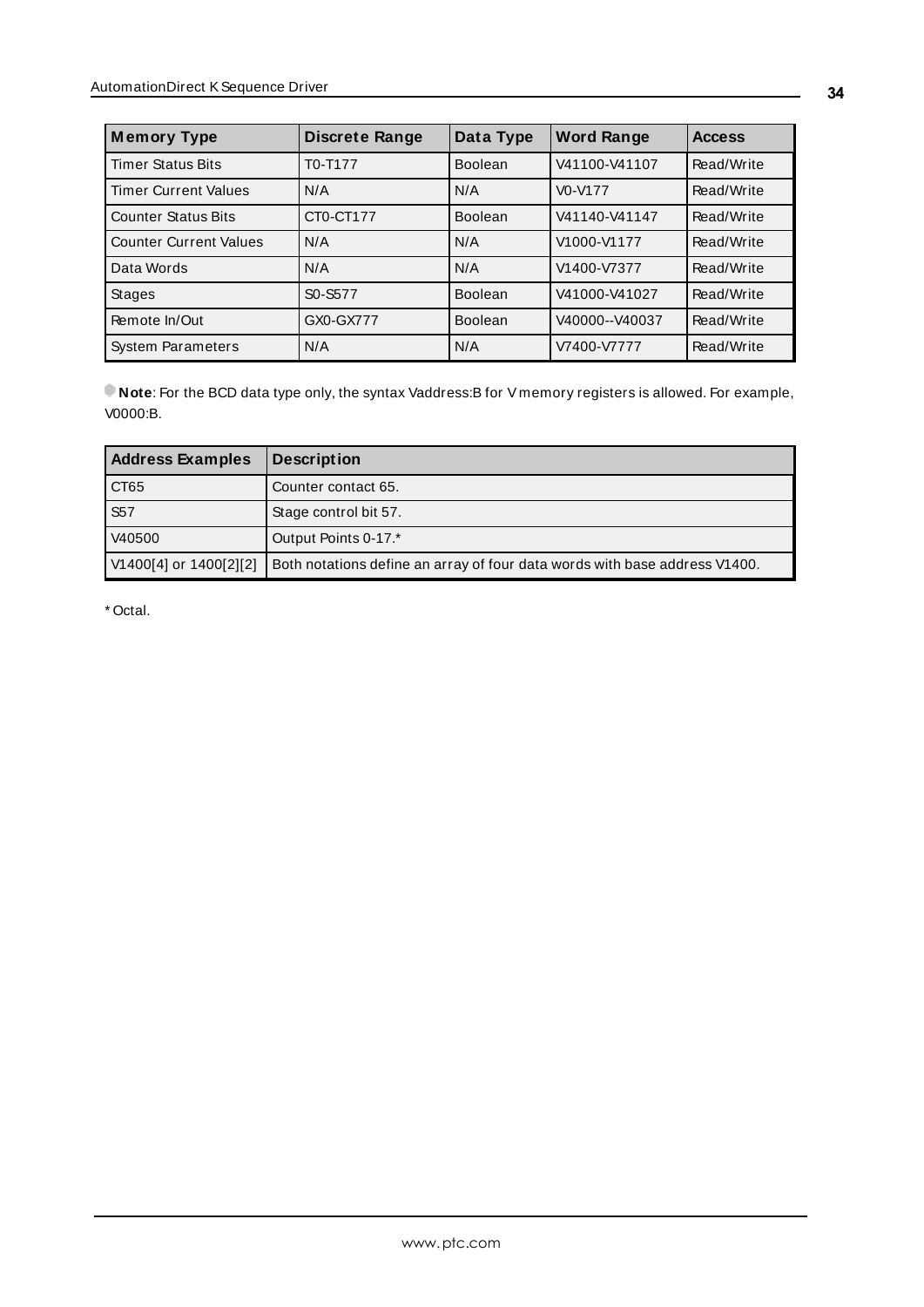# <span id="page-34-0"></span>**Error Descriptions**

The following messages may be generated. Click on the link for a description of the message.

## **Address Validation**

**[M issing](#page-35-0) address Device address ['<address>'](#page-35-1) contains a syntax error Address ['<address>'](#page-35-2) is out of range for the specified device or register Device address ['<address>'](#page-35-3) is not supported by model '<model name>' Data Type '<type>' is not valid for device address ['<address>'](#page-35-4) Device address ['<address>'](#page-36-0) is read only**

## **Serial Communications**

**[COM n](#page-36-1) does not exist Error [opening](#page-36-2) COM n COM n is in use by another [application](#page-36-3) Unable to set comm [properties](#page-37-0) on COM n [Communications](#page-37-1) error on '<channel name>' [<error mask>]**

# **Device Status Messages**

**Device '<device name>' is not [responding](#page-37-2) Unable to write to ['<address>'](#page-38-0) on device '<device name>'**

## **Device Specific Messages**

**Bad address in block [<start address> to <end [address>\]](#page-38-1) on device '<device name>'**

### **Automatic Tag Database Generation Messages**

**Unable to [generate](#page-38-2) a tag database for device <device name>. Reason: Low memory [resources](#page-38-2)**

**Unable to [generate](#page-39-0) a tag database for device <device name>. Reason: Import file is invalid or [corrupt](#page-39-0)**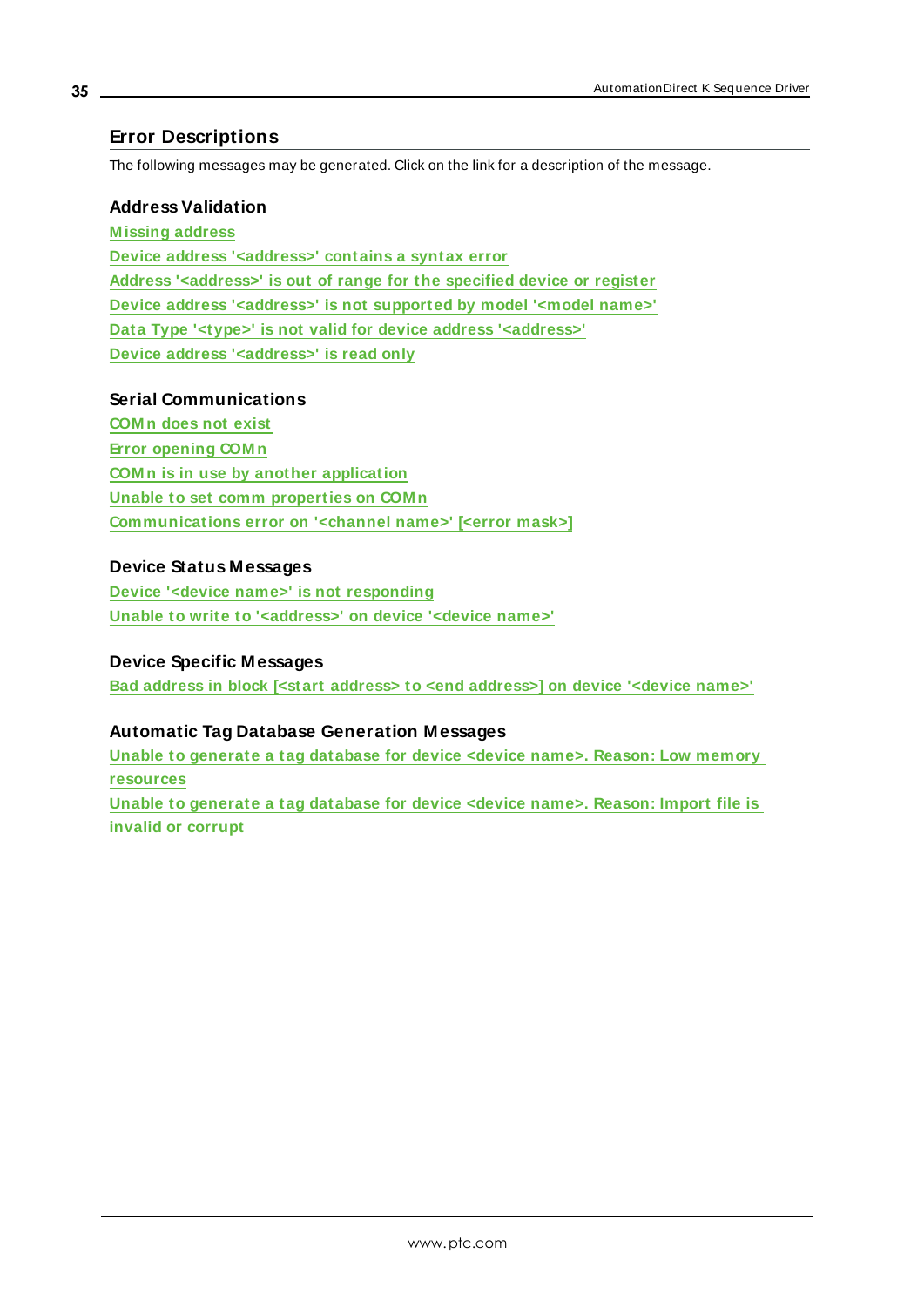# <span id="page-35-0"></span>**Missing address**

## **Error Type:**

Warning

# **Possible Cause:**

A tag address that has been specified statically has no length.

# **Solution:**

<span id="page-35-1"></span>Re-enter the address in the client application.

## **Device address '<address>' contains a syntax error**

### **Error Type:**

Warning

### **Possible Cause:**

A tag address that has been specified statically contains one or more invalid characters.

## **Solution:**

<span id="page-35-2"></span>Re-enter the address in the client application.

# **Address '<address>' is out of range for the specified device or register**

#### **Error Type:**

Warning

### **Possible Cause:**

A tag address that has been specified statically references a location that is beyond the range of supported locations for the device.

### **Solution:**

<span id="page-35-3"></span>Verify the address is correct; if it is not, re-enter it in the client application.

# **Device address '<address>' is not supported by model '<model name>'**

#### **Error Type:**

Warning

### **Possible Cause:**

A tag address that has been specified statically references a location that is valid for the communications protocol but not supported by the target device.

### **Solution:**

Verify the address is correct; if it is not, re-enter it in the client application. Also verify the selected model name for the device is correct.

# <span id="page-35-4"></span>**Data Type '<type>' is not valid for device address '<address>'**

# **Error Type:**

Warning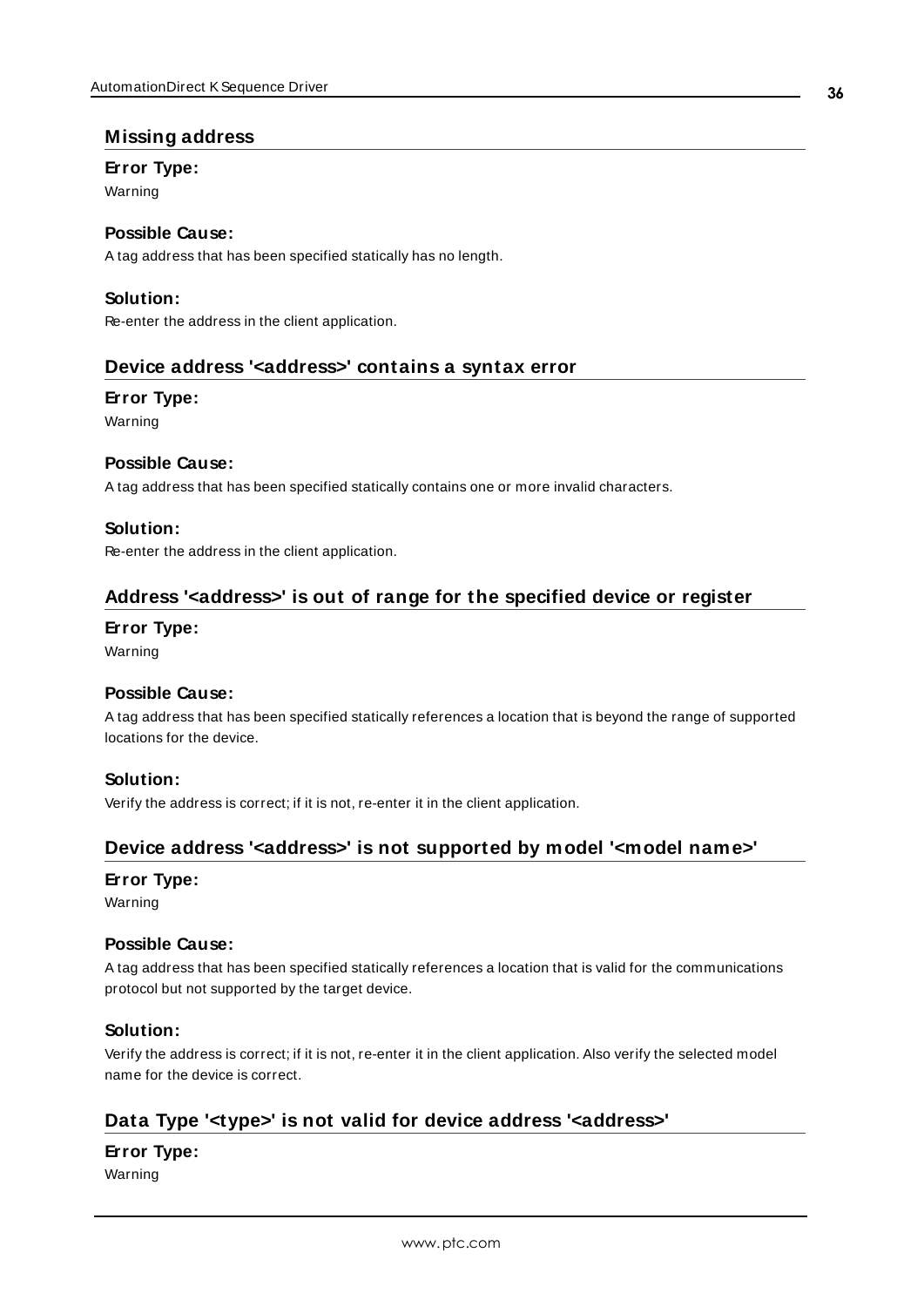# **Possible Cause:**

A tag address that has been specified statically has been assigned an invalid data type.

### **Solution:**

<span id="page-36-0"></span>Modify the requested data type in the client application.

# **Device address '<address>' is read only**

#### **Error Type:**

Warning

## **Possible Cause:**

A tag address that has been specified statically has a requested access mode that is not compatible with what the device supports for that address.

## **Solution:**

<span id="page-36-1"></span>Change the access mode in the client application.

## **COMn does not exist**

#### **Error Type:** Fatal

## **Possible Cause:**

The specified COM port is not present on the target computer.

#### **Solution:**

<span id="page-36-2"></span>Verify that the proper COM port has been selected.

# **Error opening COMn**

**Error Type:** Fatal

### **Possible Cause:**

The specified COM port could not be opened due an internal hardware or software problem on the target computer.

#### **Solution:**

<span id="page-36-3"></span>Verify that the COM port is functional and may be accessed by other Windows applications.

# **COMn is in use by another application**

#### **Error Type:**

Fatal

#### **Possible Cause:**

The serial port assigned to a device is being used by another application.

# **Solution:**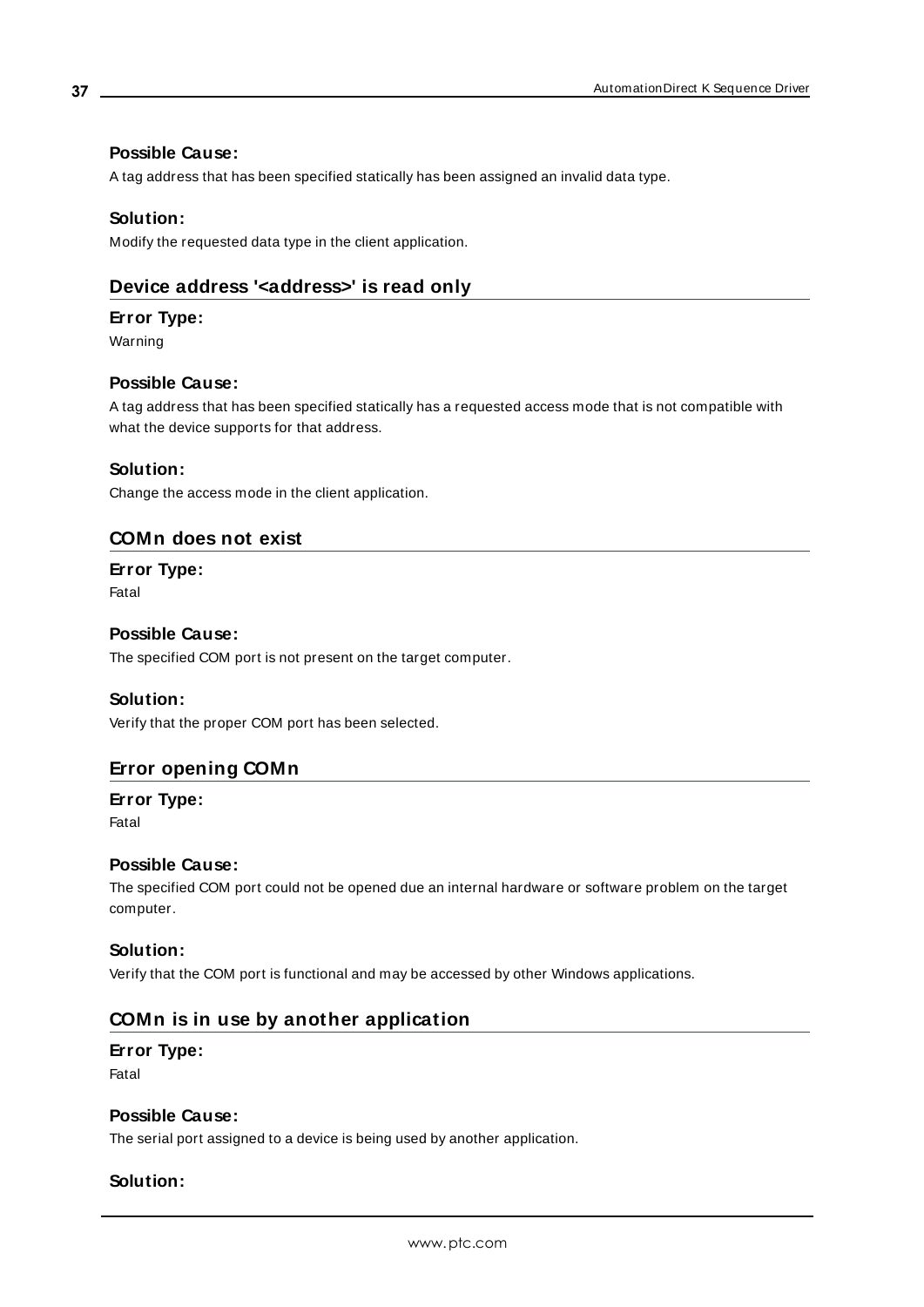<span id="page-37-0"></span>Verify that the correct port has been assigned to the channel.

# **Unable to set comm properties on COMn**

### **Error Type:**

Fatal

#### **Possible Cause:**

The serial properties for the specified COM port are not valid.

### **Solution:**

<span id="page-37-1"></span>Verify the serial properties and make any necessary changes.

# **Communications error on '<channel name>' [<error mask>]**

#### **Error Type:**

Serious

# **Error Mask Definitions:**

- <span id="page-37-3"></span>**B** = Hardware break detected.
- **F** = Framing error.
- <span id="page-37-4"></span>**E**= I/O error.
- **O** = Character buffer overrun.
- <span id="page-37-5"></span>**R** = RXbuffer overrun.
- **P** = Received byte parity error.
- **T** = TXbuffer full.

### **Possible Cause:**

- 1. The serial connection between the device and the Host PC is bad.
- 2. The communications properties for the serial connection are incorrect.

### **Solution:**

- 1. Verify the cabling between the PC and the device.
- 2. Verify that the specified communications properties match those of the device.

# <span id="page-37-2"></span>**Device '<device name>' is not responding**

# **Error Type:**

Serious

# **Possible Cause:**

- 1. The serial connection between the device and the Host PC is broken.
- 2. The communications properties for the serial connection are incorrect.
- 3. The named device may have been assigned an incorrect Network ID.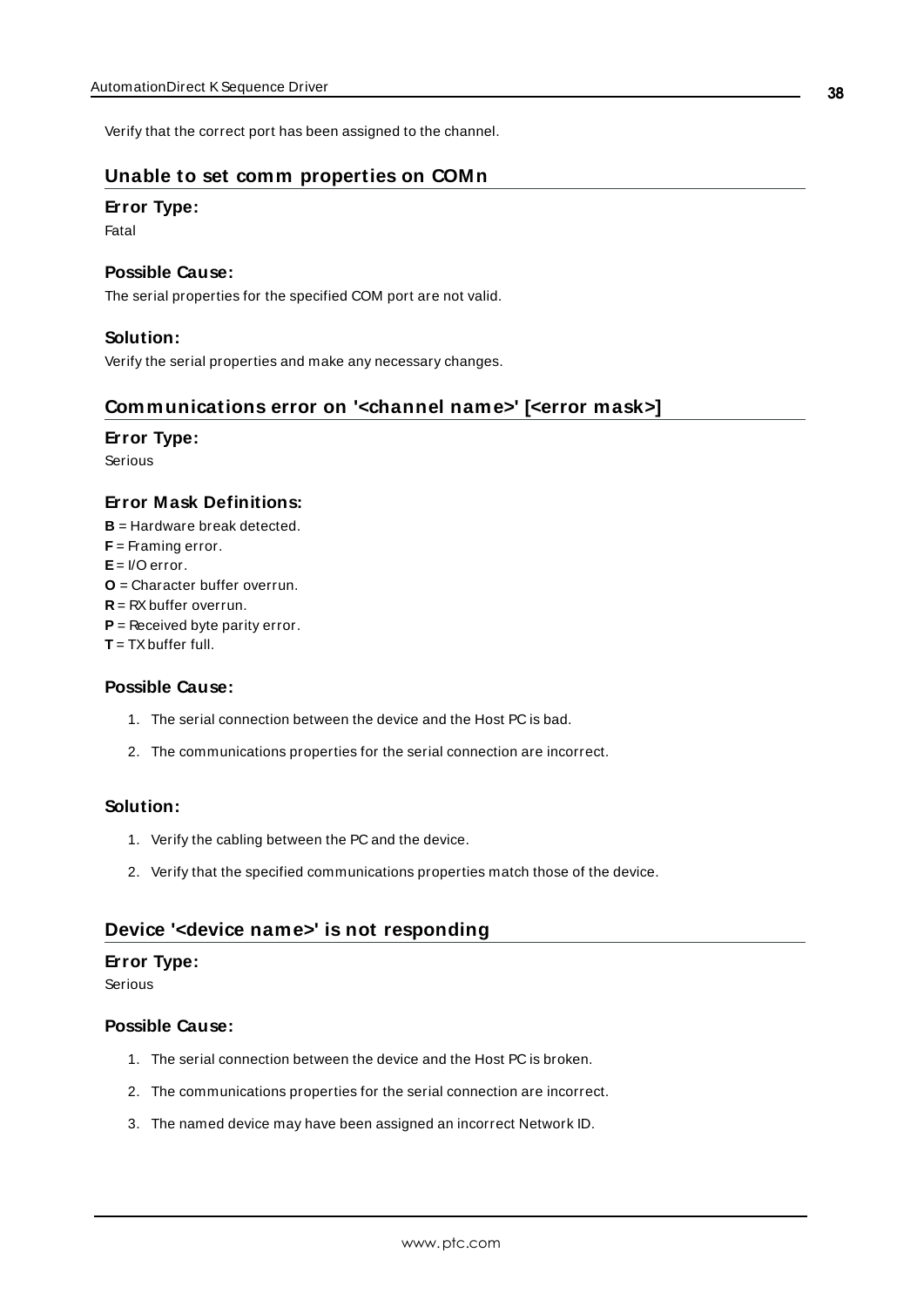4. The response from the device took longer to receive than the amount of time specified in the "Request Timeout" device property.

#### **Solution:**

- 1. Verify the cabling between the PC and the device.
- 2. Verify the specified communications properties match those of the device.
- 3. Verify that the Network ID given to the named device matches that of the actual device.
- 4. Increase the Request Timeout property so that the entire response can be handled.

# <span id="page-38-0"></span>**Unable to write to '<address>' on device '<device name>'**

#### **Error Type:**

Serious

## **Possible Cause:**

- 1. The serial connection between the device and the Host PC is broken.
- 2. The communications properties for the serial connection are incorrect.
- 3. The named device may have been assigned an incorrect Network ID.

### **Solution:**

- 1. Verify the cabling between the PC and the device.
- 2. Verify the specified communications properties match those of the device.
- 3. Verify that the Network ID given to the named device matches that of the actual device.

# <span id="page-38-1"></span>**Bad address in block [<start address> to <end address>] on device '<device name>'**

#### **Error Type:**

Serious

## **Possible Cause:**

An attempt has been made to reference a nonexistent location in the specified device.

### **Solution:**

Verify that the tags assigned to addresses in the specified range on the device and eliminate ones that reference invalid locations.

# <span id="page-38-2"></span>**Unable to generate a tag database for device <device name>. Reason: Low memory resources**

### **Error Type:**

Warning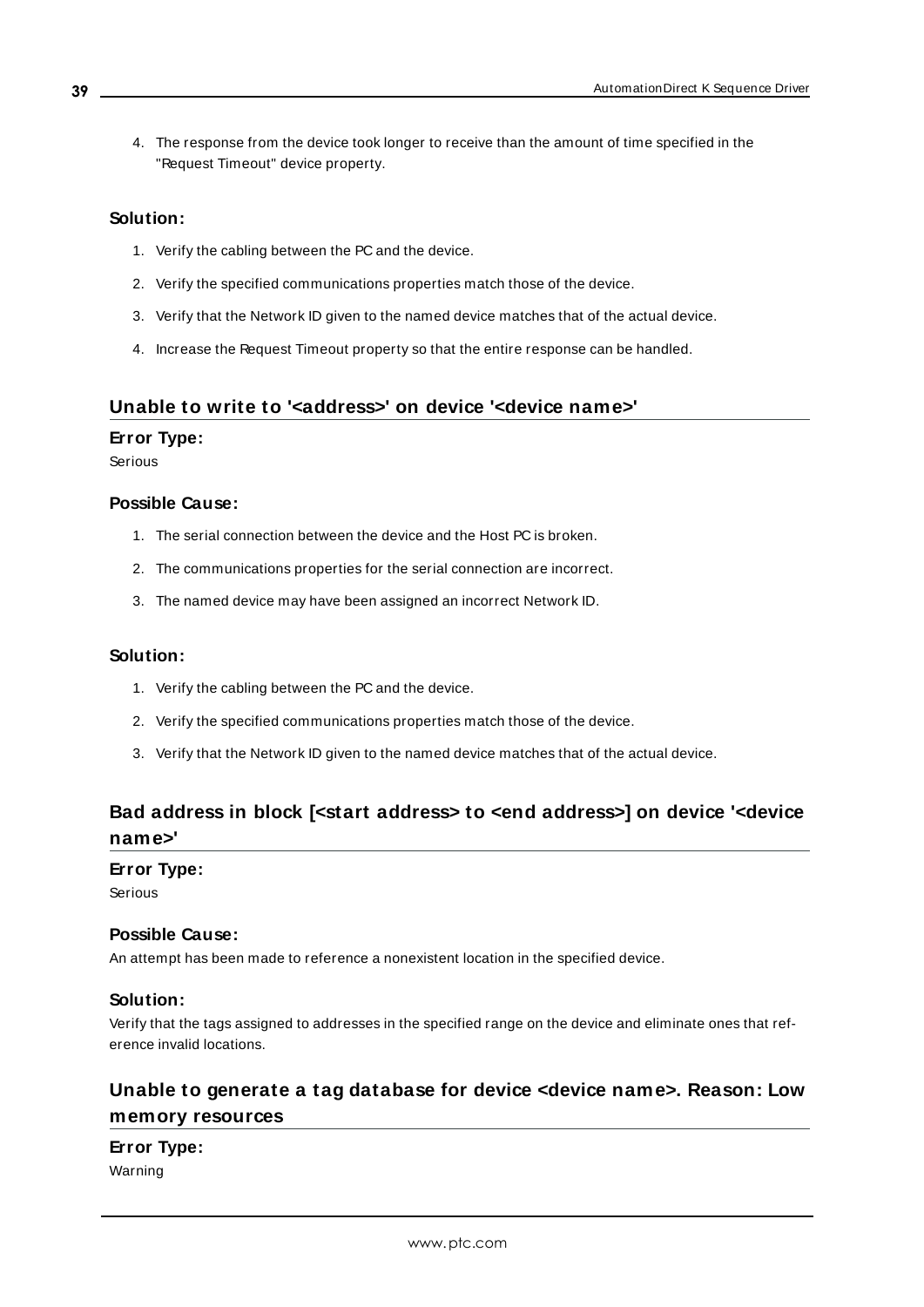## **Possible Cause:**

Memory required for database generation could not be allocated. The process is cancelled.

#### **Solution:**

<span id="page-39-0"></span>Close any unused applications and/or increase the amount of virtual memory. Then, try again.

# **Unable to generate a tag database for device <device name>. Reason: Import file is invalid or corrupt**

## **Error Type:**

Warning

#### **Possible Cause:**

The file specified as the Tag Import File in the Database Settings property group in Device Properties is an improperly formatted txt or csv file.

## **Solution:**

If importing Element Documentation, verify that the export file was saved in "Standard Format" with a .csv extension. If problem resumes, try re-exporting the file.

### **See Also:**

**[Importing](#page-40-1) DirectSoft Elements**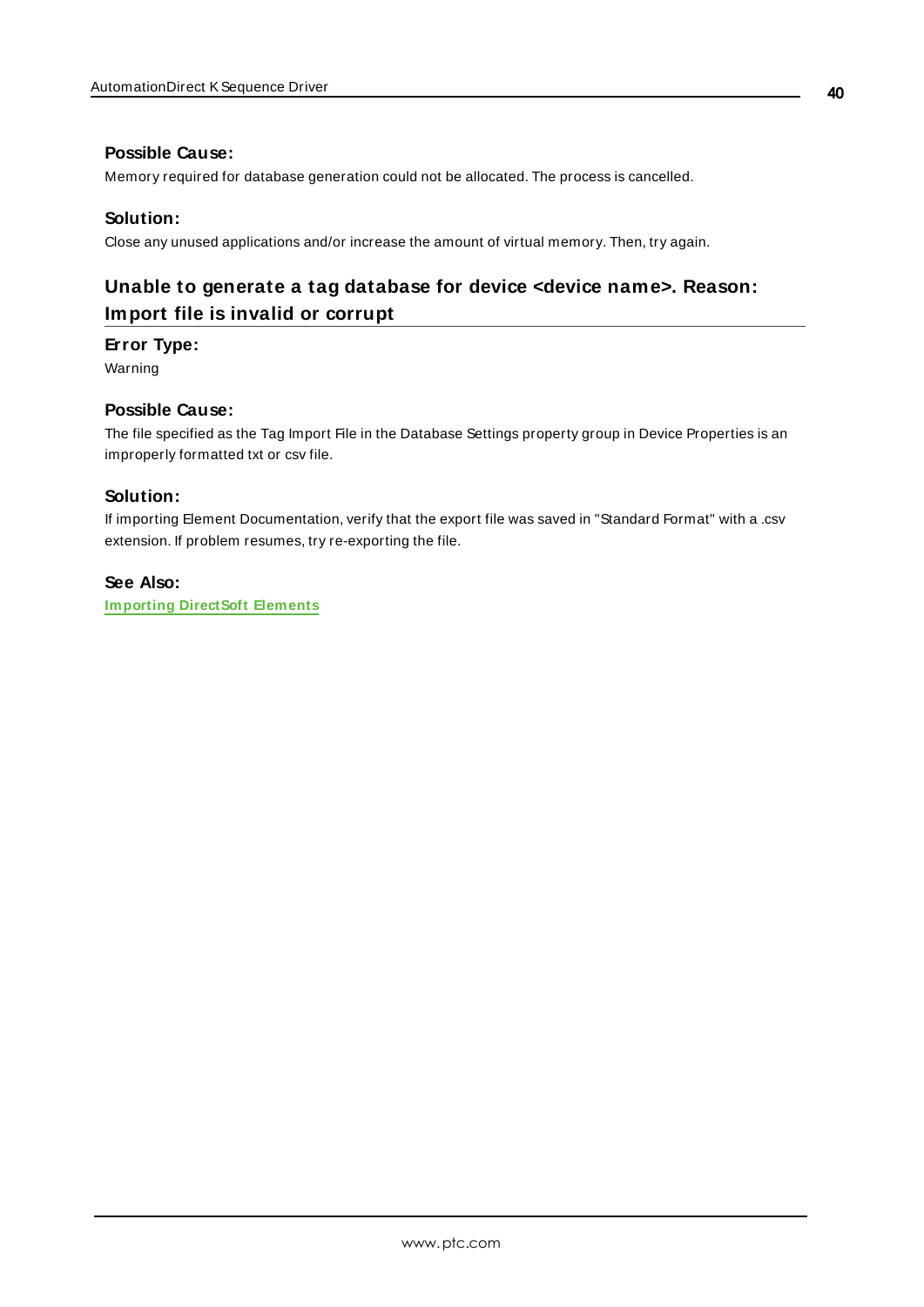# <span id="page-40-0"></span>Appendix: Importing Tags and Elements

**Import [Preparation](#page-40-3) DirectSoft Steps Import [Preparation](#page-43-0) OPC Server Steps [Importing](#page-40-1) Direct Soft Elements** 

# <span id="page-40-1"></span>**Importing DirectSoft Elements**

The device driver uses files generated from DirectSoft via the Program or Element Documentation Export feature to generate the tag database. In both methods, the items of interest are the Elements created in the DirectSoft Documentation Editor. Elements include nickname, address and description.

For information on creating a DirectSoft tag import file (\* .txt or \* .csv), refer to **Import [Preparation:](#page-40-3) Dir[ectSoft](#page-40-3) Steps**.

For information on configuring the OPCServer to use the import file in Automatic Tag Database Generation, refer to **Import [Preparation:](#page-43-0) OPC Server Steps**.

# <span id="page-40-2"></span>**Import File-to-Server Name Conversions**

#### **Leading Underscores**

Leading underscores ( $\Box$ ) in tag names will be removed. This is required since the server does not accept tag names beginning with an underscore.

#### **Invalid Characters in Name**

The only characters allowed in the server tag name are A-Z, a-z, 0-9, and underscore  $($   $)$ . As mentioned above, a tag name cannot begin with an underscore. All other invalid characters encountered will be removed from the tag name.

# <span id="page-40-3"></span>**Import Preparation: DirectSoft Steps**

There are two supported methods for generating an export file in DirectSoft for the device driver to use as a tag import file: Program Export (\* .txt extension) and Element Documentation Export, Standard Format (\* .csv extension). For more information, refer to the instructions below.

# **Creating Nicknames**

- 1. Open the DirectSoft project containing the tags (elements) that will be ported over to OPC Server.
- 2. Click **Tools** | **Documentation Editor**.
- 3. Enter a nickname and description for each memory reference of interest.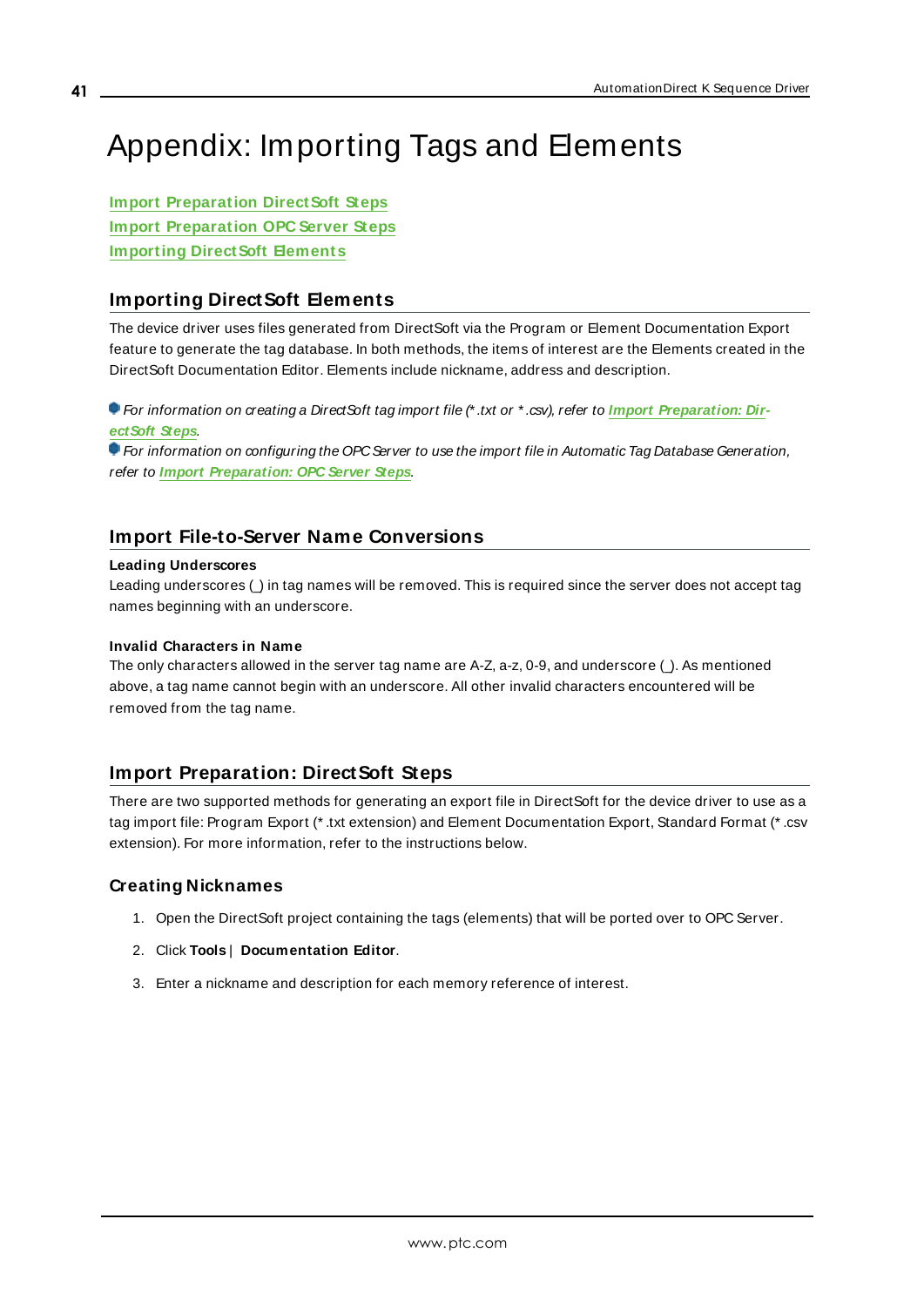| 邯<br>Documentation Editor |          |             | $L = 1$     |  |
|---------------------------|----------|-------------|-------------|--|
|                           | ▶▶▶▶R    | 魄<br>d4     |             |  |
| Element                   | Nickname | Wiring Info | Description |  |
| X27                       | Alarm1   |             | Alarm 1 set |  |
| X30                       |          |             |             |  |
| X31                       |          |             |             |  |
| X32                       |          |             |             |  |
| X33                       |          |             |             |  |
| X34                       |          |             |             |  |
| X35                       |          |             |             |  |
| X36                       |          |             |             |  |
| X37                       |          |             |             |  |
| X40                       |          |             |             |  |
| X41                       |          |             |             |  |
| X42                       |          |             |             |  |
| X43                       |          |             |             |  |

# **Exporting the Elements**

**Program Export (.txt)**

1. In DirectSoft, click **File** | **Export**. Then, select **Program**.



2. The **Save** dialog will be invoked. The file will be displayed in text format.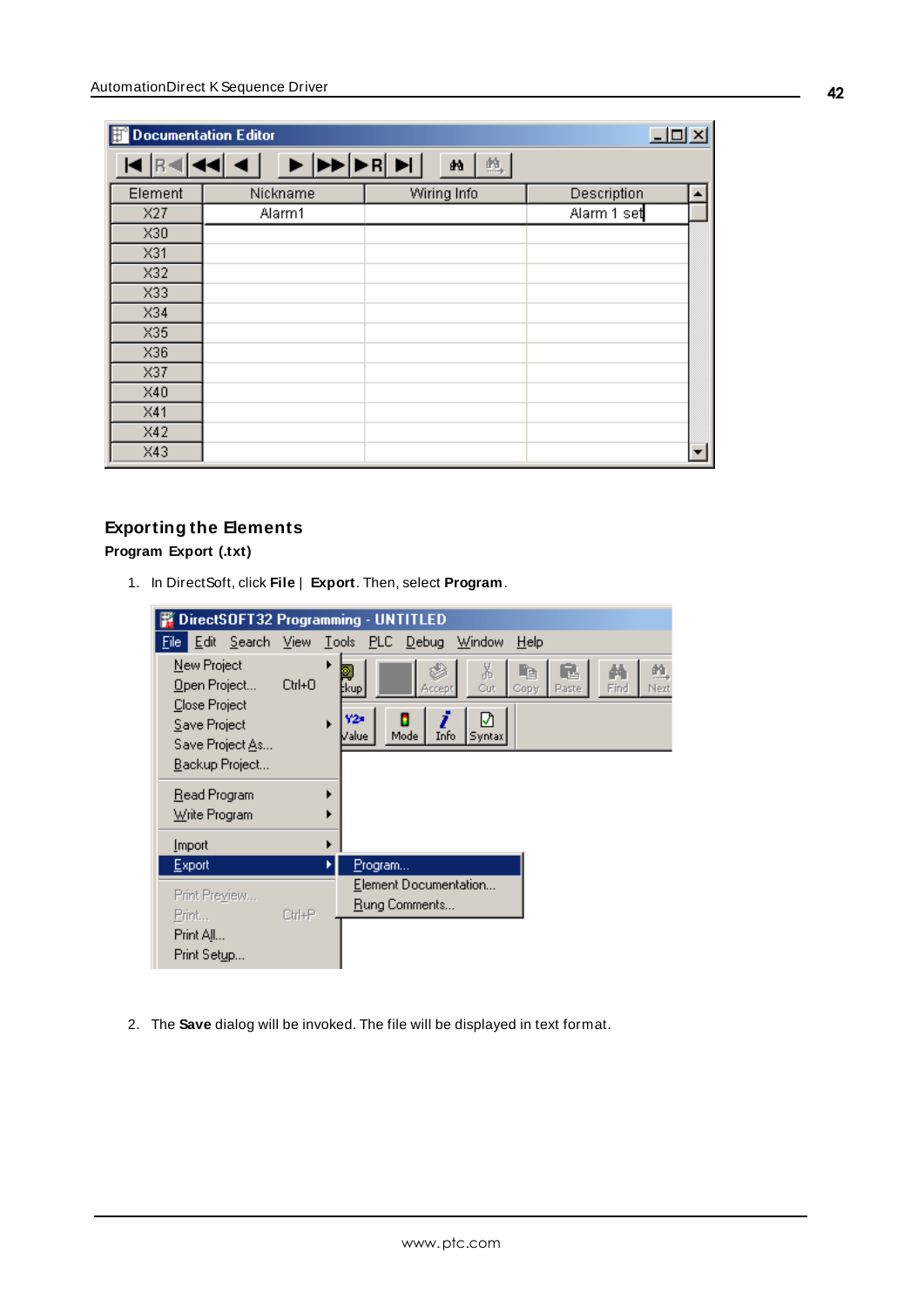| <b>Export Program</b>       |                 |   | ? X    |  |
|-----------------------------|-----------------|---|--------|--|
| Save in:                    | 鳳 My Computer   |   | 可回函画画  |  |
| 3½ Floppy (A:)              |                 |   |        |  |
| @ (C:)<br>ම (D:)            |                 |   |        |  |
| $\triangleq$ (E:)           |                 |   |        |  |
|                             |                 |   |        |  |
| File name:                  | <b>UNTITLED</b> |   | Save   |  |
| Save as type: Monic (*.txt) |                 | ۰ | Cancel |  |
|                             |                 |   |        |  |
|                             |                 |   |        |  |

### **Element Documentation Export (.csv)**

1. In DirectSoft, click **File** | **Export**. Then, select **Element Documentation**.

| DirectSOFT32 Programming - UNTITLED                                                               |                  |                                                                                                                                         |  |
|---------------------------------------------------------------------------------------------------|------------------|-----------------------------------------------------------------------------------------------------------------------------------------|--|
| <u>E</u> dit <u>S</u> earch <u>V</u> iew <u>T</u> ools PLC  <br>File:                             |                  | $He$ lp<br>Debug<br>Window                                                                                                              |  |
| New Project<br>Open Project<br>Close Project<br>Save Project<br>Save Project As<br>Backup Project | ٠<br>Ctrl+0<br>▶ | X,<br>醢<br>ľb<br>Ŀ<br>Cut<br>Find<br>Next<br>Accept<br>Copy<br>:kup <br>Paste<br>മ<br>Y2#<br>Ĩ<br>н<br>Info<br>Mode<br>Value.<br>Syntax |  |
| <u>R</u> ead Program<br>Write Program                                                             | Þ                |                                                                                                                                         |  |
| <b>Import</b>                                                                                     |                  |                                                                                                                                         |  |
| <u>E</u> xport                                                                                    |                  | Program                                                                                                                                 |  |
| Print Preview<br>Print<br>Print All<br>Print Setup                                                | $C$ trl+ $P$     | Element Documentation<br><u>R</u> ung Comments                                                                                          |  |

2. The **Save** dialog will be invoked. Select **Comma Delimited (\* .csv) and Standard Format**: any other format or file type will not import properly. The file will be in comma separated variable format.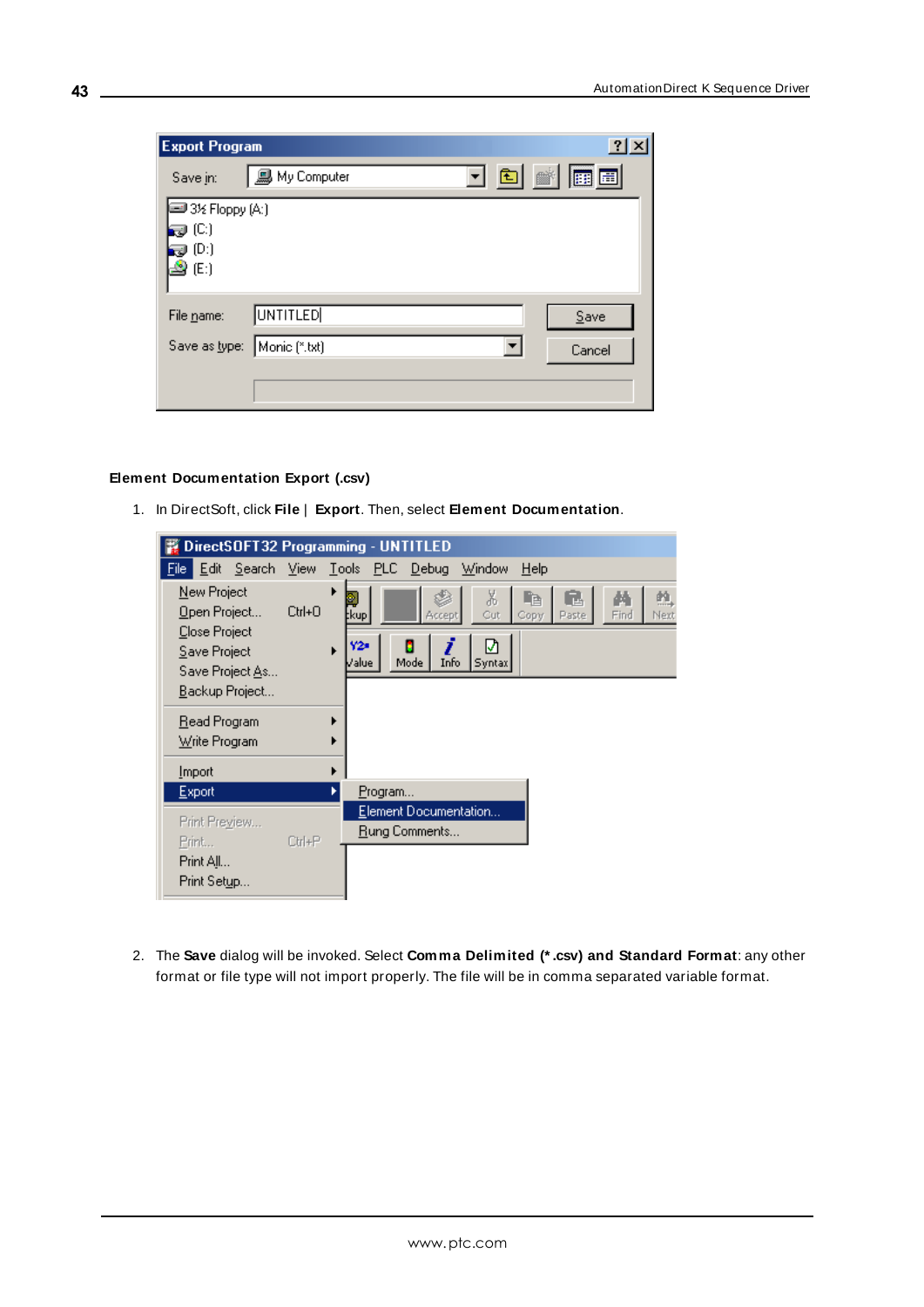| <b>Export Documentation</b>                                                                                         | $ ?  \times$                                                                                                                                                     |
|---------------------------------------------------------------------------------------------------------------------|------------------------------------------------------------------------------------------------------------------------------------------------------------------|
| 圖<br>圃圃<br>My Computer<br>Save in:<br>liiii 3½ Floppy (A:)<br>9 (C)<br>$\bigoplus$ (D:)<br>$\triangleq$ (E:)        | Content Format:<br>G.<br>Standard Format:<br>Element, Nickname,<br>Wiring Info, Description<br>C EZ-Touch Format:<br>Tag Name (Nickname),<br>Value Type, Element |
| <b>JUNTITLED</b><br>File name:<br>Save<br>Comma Delimited (*.csv)<br>Save as type:<br>Cancel<br>Help<br>c:\untitled |                                                                                                                                                                  |

# <span id="page-43-0"></span>**Import Preparation: OPC Server Steps**

An export file must be created from DirectSoft before the following OPC steps can be attempted. For more information, refer to **Import [Preparation:](#page-40-3) DirectSoft Steps**.

- 1. In the device driver, click on the device of interest and invoke its Device Properties.
- 2. Select the **Tag Import Settings** property group.
- 3. Browse to and select the newly created DirectSoft export file. Then, click **Apply**.
- 4. Select the **Tag Generation**property group and configure the settings as desired.
- 5. Select **Auto Create** to generate the tag database.
- 6. The OPC server will attempt to create the tag database while posting messages to the event log on the status of the import. When finished, it will state that the tag import has completed. All elements exported out of DirectSoft will appear in the OPC Server.

**Note**: The OPC tags generated are given meaningful names in the OPC Server and are based on the variables imported. These tags are also placed in meaningful tag groups to provide a structured and manageable interface to the tags. The end result is an organized OPC Server project that directly reflects the variable import file.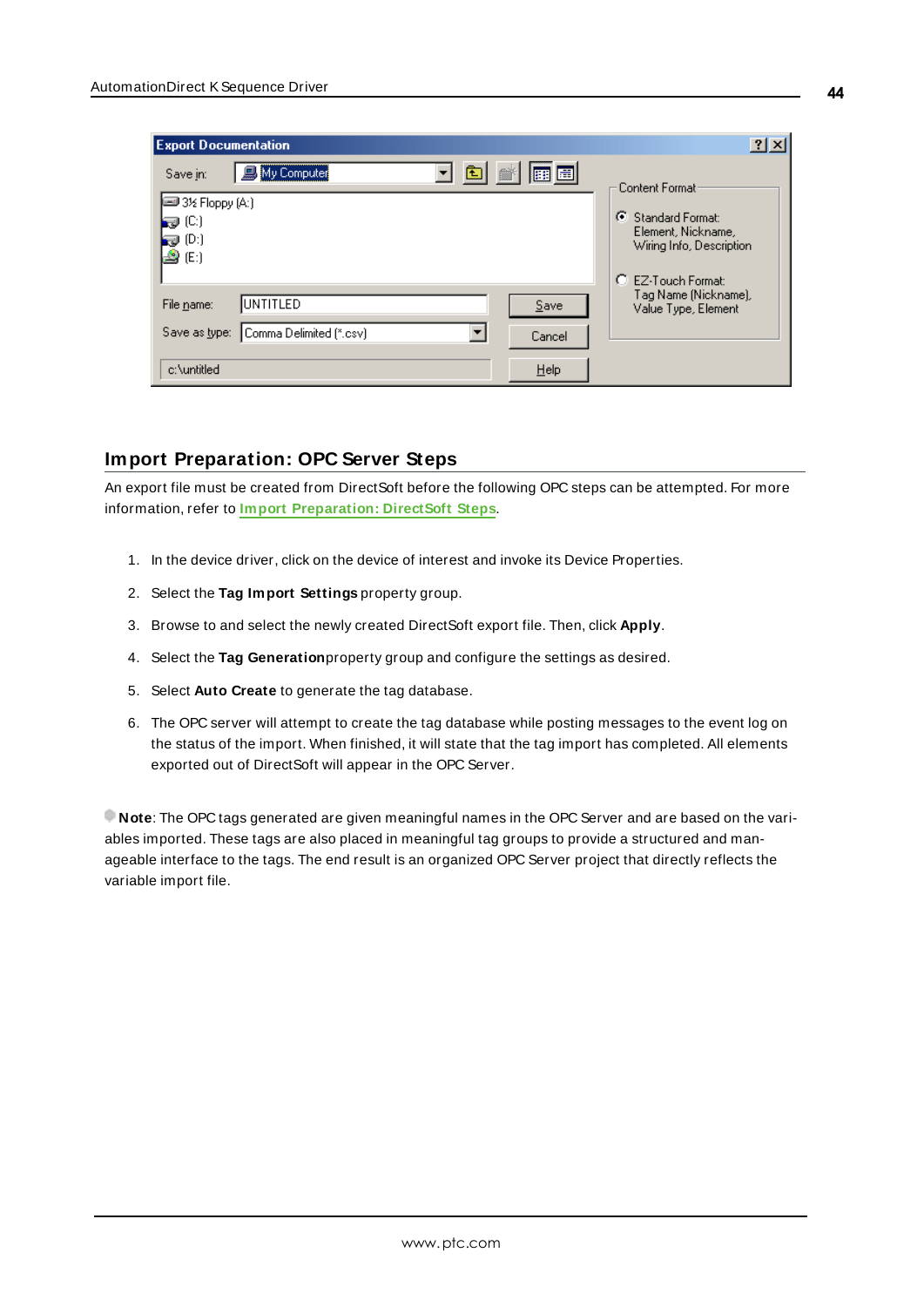# <span id="page-44-0"></span>Index

# **A**

Address '<address>' is out of range for the specified device or register [36](#page-35-2) Address Descriptions [20](#page-19-0) Allow Sub Groups [16](#page-15-0) Attempts Before Timeout [14](#page-13-1) Auto-Demotion [14](#page-13-0) Automatic Tag Database Generation [18](#page-17-0)

# **B**

Bad address in block [<start address> to <end address>] on device '<device name>' [39](#page-38-1) BCD [19](#page-18-1) Boolean [19](#page-18-2)

# **C**

Channel Assignment [11](#page-10-1) Communications error on '<channel name>' [<error mask>] [38](#page-37-1) Communications Timeouts [13-14](#page-12-1) COMn does not exist [37](#page-36-1) COMn is in use by another application [37](#page-36-3) Connect Timeout [13](#page-12-2) Create [16](#page-15-1)

# **D**

D1-105 Addressing [22](#page-21-0) Data Collection [12](#page-11-2) Data Type '<type>' is not valid for device address '<address>' [36](#page-35-4) Data Types Description [19](#page-18-0) Delete [16](#page-15-2) Demote on Failure [14](#page-13-2) Demotion Period [14](#page-13-3) Device '<device name>' is not responding [38](#page-37-2) Device address '< address>' contains a syntax error [36](#page-35-1)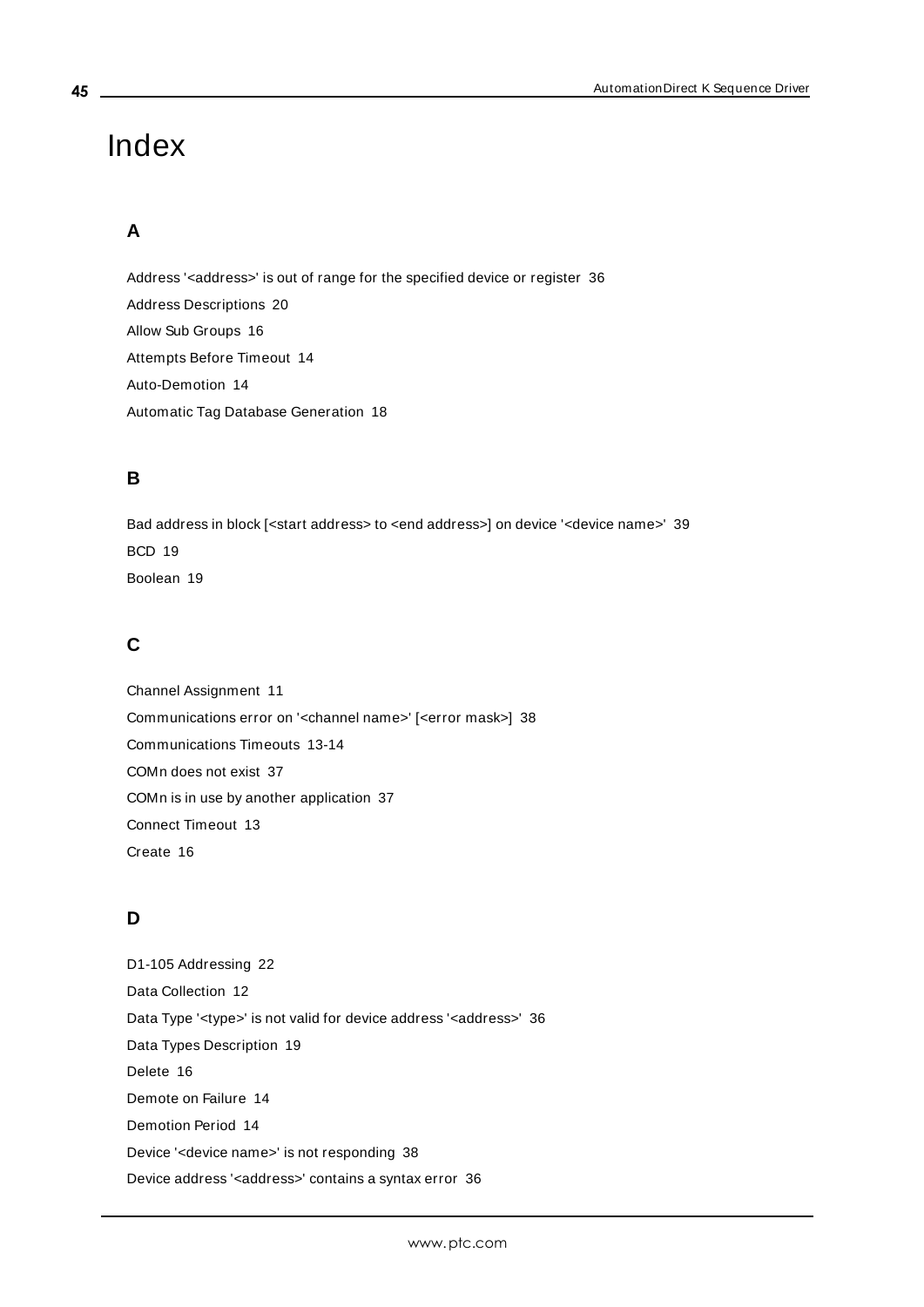Device address '<address>' is not supported by model '<model name>' [36](#page-35-3)

Device address '< address>' is read only [37](#page-36-0)

Device ID [5](#page-4-1)

Device Properties — Tag Generation [15](#page-14-0)

Discard Requests when Demoted [15](#page-14-1)

DL-05 Addressing [20](#page-19-1)

- DL-06 Addressing [21](#page-20-0)
- DL-230 Addressing [23](#page-22-0)
- DL-240 Addressing [24](#page-23-0)
- DL-250(-1) Addressing [25](#page-24-0)
- DL-260 Addressing [26](#page-25-0)
- DL-350 Addressing [28](#page-27-0)
- DL-430 Addressing [29](#page-28-0)
- DL-440 Addressing [30](#page-29-0)
- DL-450 Addressing [31](#page-30-0)

Do Not Scan, Demand Poll Only [13](#page-12-3)

Driver [11](#page-10-2)

DWord [19](#page-18-3)

# **E**

Element Documentation [17](#page-16-2) Error Descriptions [35](#page-34-0) Error opening COMn [37](#page-36-2)

# **F**

Float [19](#page-18-4) framing [38](#page-37-3)

# **G**

General [11](#page-10-0) Generate [15](#page-14-2)

# **I**

ID [12](#page-11-3)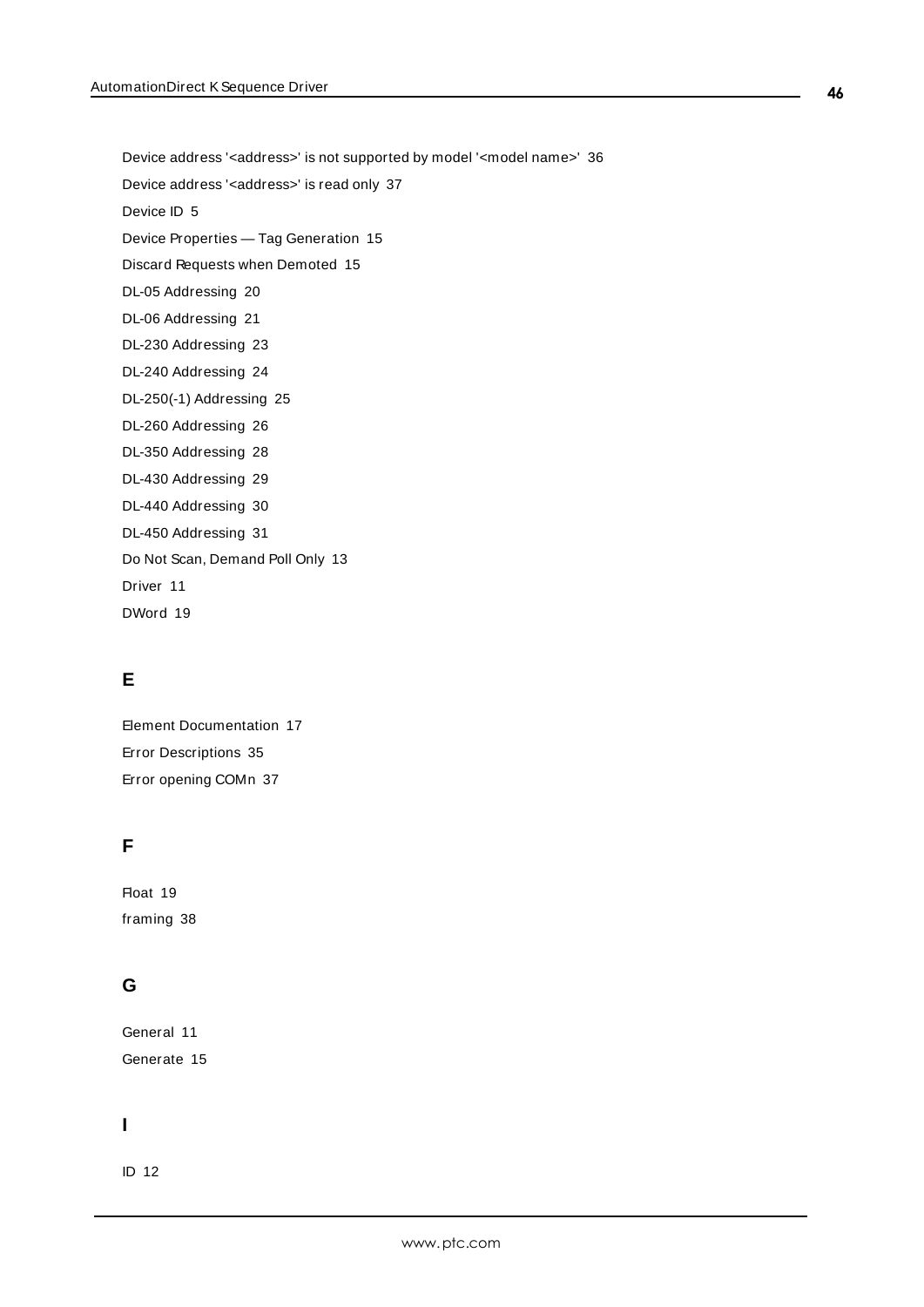Identification [11](#page-10-0) Import File-To-Server Name Conversions [41](#page-40-0) Import Preparation: OPC Server Steps [44](#page-43-0) Import Preparation:DirectSoft Steps [41](#page-40-3) Importing DirectSoft Elements [41](#page-40-1) Initial Updates from Cache [13](#page-12-4) Inter-Request Delay [14](#page-13-4)

# **L**

LBCD [19](#page-18-5) Long [19](#page-18-6) Low memory resources [39](#page-38-2)

# **M**

mask [38](#page-37-1) Missing address [36](#page-35-0) Model [11](#page-10-3)

# **N**

Name [11](#page-10-4) Network [5](#page-4-2)

# **O**

On Device Startup [15](#page-14-3) On Duplicate Tag [16](#page-15-3) On Property Change [15](#page-14-4) Operating Mode [12](#page-11-0) overrun [38](#page-37-4) Overview [4](#page-3-1) Overwrite [16](#page-15-4)

# **P**

Parent Group [16](#page-15-5)